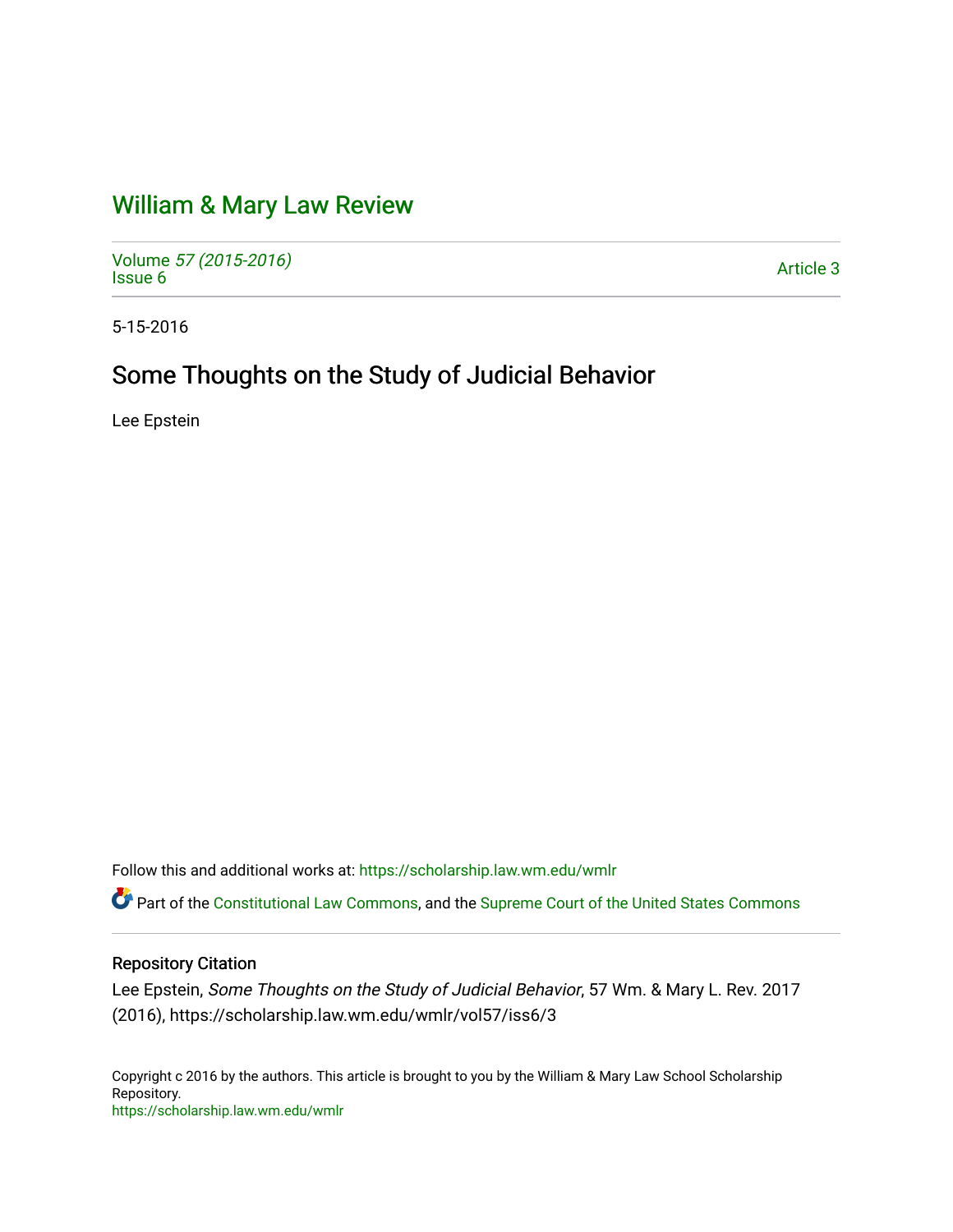## SOME THOUGHTS ON THE STUDY OF JUDICIAL BEHAVIOR†

## LEE EPSTEIN<sup>\*</sup>

## ABSTRACT

*Back in the 1940s the political scientist C. Herman Pritchett began tallying the votes and opinions of Supreme Court Justices. His goal was to use data to test the hypothesis that the Justices were not only following the "law," but were also motivated by their own ideological preferences.*

*With the hindsight of nearly eighty years, we know that Pritchett's seemingly small project helped to create a big field: Judicial Behavior, which I take to be the theoretical and empirical study of the choices judges make. Political scientists continue to play a central role, but they are now joined by economists, psychologists, historians, and legal academics. I briefly explore their contributions. I also consider other developments since Pritchett's time, including the analysis of judicial behavior abroad, the massive improvements in our data, and the increasing number of topics under study. I conclude with some directions the field might take in the next few years. All in all, I am quite optimistic that the study of judicial behavior will continue to hold an important place in the social sciences, history, and, increasingly, I hope, law.*

<sup>†</sup> A revised version of the 2015 George Wythe Lecture.

<sup>\*</sup> Lee Epstein is the Ethan A.H. Shepley Distinguished University Professor at Washington University in St. Louis. For their comments and helpful discussions, I am grateful to the students and faculty at the William & Mary Law School. I also thank the National Science Foundation, the Simon Guggenheim Foundation, and Washington University School of Law for supporting my work on judicial behavior.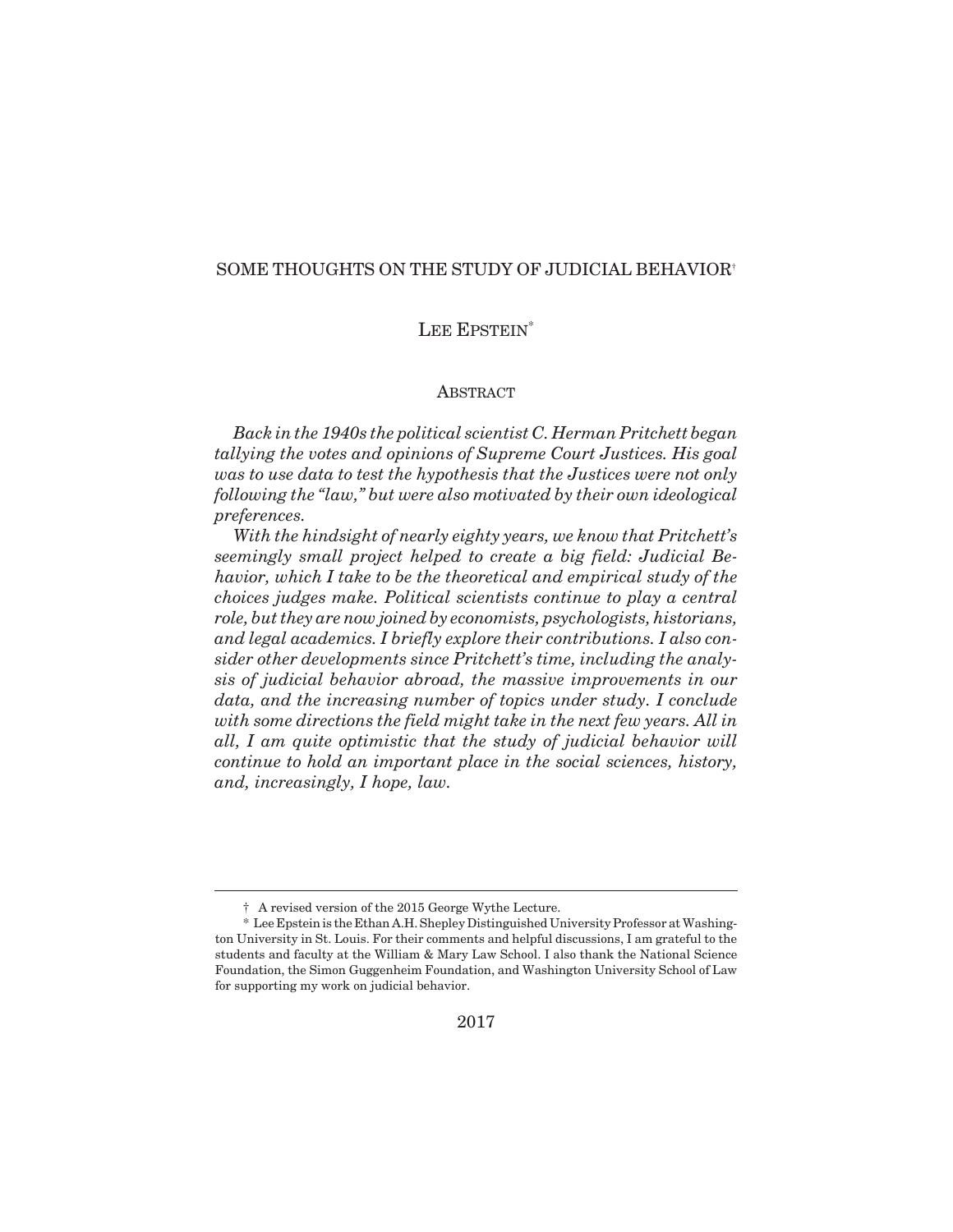## TABLE OF CONTENTS

| INTRODUCTION                                                                   | 2019 |
|--------------------------------------------------------------------------------|------|
| I. NOTES ON THE EVOLUTION OF THE STUDY OF JUDICIAL                             |      |
|                                                                                | 2023 |
|                                                                                | 2023 |
| B. Worldwide Interest                                                          | 2029 |
|                                                                                | 2035 |
| $D.$ Why All the Attention? $\ldots \ldots \ldots \ldots \ldots \ldots \ldots$ | 2039 |
| II. SUBSTANTIVE AREAS OF INTEREST                                              | 2040 |
| A. The Judge: Motivations, Careers, and Performance                            | 2041 |
| B. Other Topics and Research Questions                                         | 2050 |
| 1. Judicial Independence and Dependence $\dots\dots\dots\dots$                 | 2052 |
| 2. The Selection and Retention of Judges                                       | 2053 |
| 3. Access to Judicial Power                                                    | 2055 |
| 4. Opinions and Precedent $\ldots \ldots \ldots \ldots \ldots \ldots$          | 2057 |
| 5. Collegial Courts                                                            | 2059 |
| 6. The Hierarchy of Justice $\ldots \ldots \ldots \ldots \ldots \ldots \ldots$ | 2061 |
| 7. Executives and Legislatures $\ldots \ldots \ldots \ldots \ldots \ldots$     | 2063 |
| 8. Litigants, Attorneys, and Interest Groups                                   | 2065 |
| 9. Public Opinion and Macroevents                                              | 2067 |
| 10. Implementation and Efficacy of Judicial Decisions                          | 2069 |
| CONCLUSION: THE FUTURE                                                         | 2070 |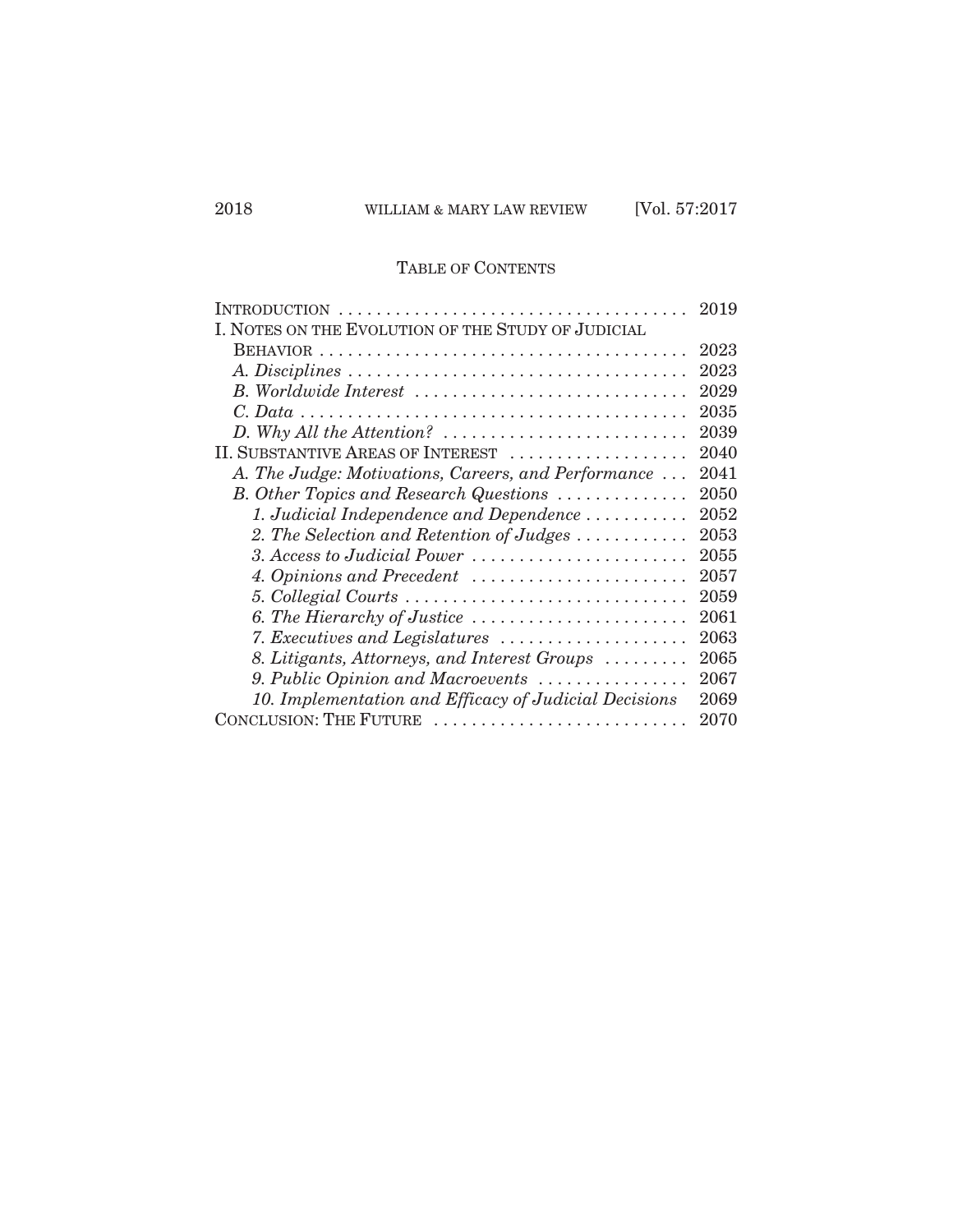#### **INTRODUCTION**

The name C. Herman Pritchett is probably unfamiliar to many in the law community, but he was a very famous political scientist; a prolific scholar;<sup>1</sup> a great citizen of the University of Chicago, where he spent much of his career;<sup>2</sup> and a leader in the profession, serving as the president of the American Political Science Association.3

But back in the fall of 1940, when Pritchett was just starting his career, he had his "own version of Newton's apple."4 As he tells it:

I was reading the current issue of the *Supreme Court Reporter* in my office at the University of Chicago, one floor above and some thirty feet west of the inscription on the Social Science Research Building which quotes Lord Kelvin's statement that "When you cannot measure, your knowledge is meager and unsatisfactory," when I was struck by what seemed a peculiar combination of [J]ustices who had joined in a dissent to one of the Supreme Court's opinions. I began to wonder what it was in that case and in the autobiographies of those [J]ustices that led them to disagree with the majority of the Court on the issue there raised.<sup>5</sup>

With this revelation, Pritchett set out to collect data on Supreme Court Justices: the number of dissenting votes, the fraction of agree-

<sup>1.</sup> For a survey of his work, see Lawrence Baum, *C. Herman Pritchett: Innovator with an Ambiguous Legacy*, *in* THE PIONEERS OF JUDICIAL BEHAVIOR 57, 57-59 (Nancy Maveety ed., 2003).

<sup>2.</sup> Walter F. Murphy, *In Memoriam: Charles Herman Pritchett*, 28 POL.SCI. & POL. 748, 749 (1995); *see also Obituary: C. Herman Pritchett, Political Science*, U.CHI. CHRON.(May 11, 1995), http://chronicle.uchicago.edu/950511/pritchett.shtml [https://perma.cc/2ZBG-JCDU].

<sup>3.</sup> *APSA Presidents: 1903 to Present*, AM. POL. SCI. ASS'N, http://www.apsanet.org/ ABOUT/Leadership-Governance/APSA-Presidents-1903-to-Present [https://perma.cc/CW3G-VLHW] (last visited Apr. 15, 2016).

<sup>4.</sup> *Charles Herman Pritchett, Political Science: Santa Barbara*, CAL.DIGITAL LIBR.,http:// texts.cdlib.org/view?docId=hb0z09n6nn;NAAN=13030&doc.view=frames&chunk.id=div000 51&toc.depth=1&toc.id=&brand=calisph%20ere [https://perma.cc/57JK-Z6LQ] (last visited Apr. 15, 2016).

<sup>5.</sup> C. HERMAN PRITCHETT, THE ROOSEVELT COURT: A STUDY IN JUDICIAL POLITICS AND VALUES, 1937-1947, at xi (1948).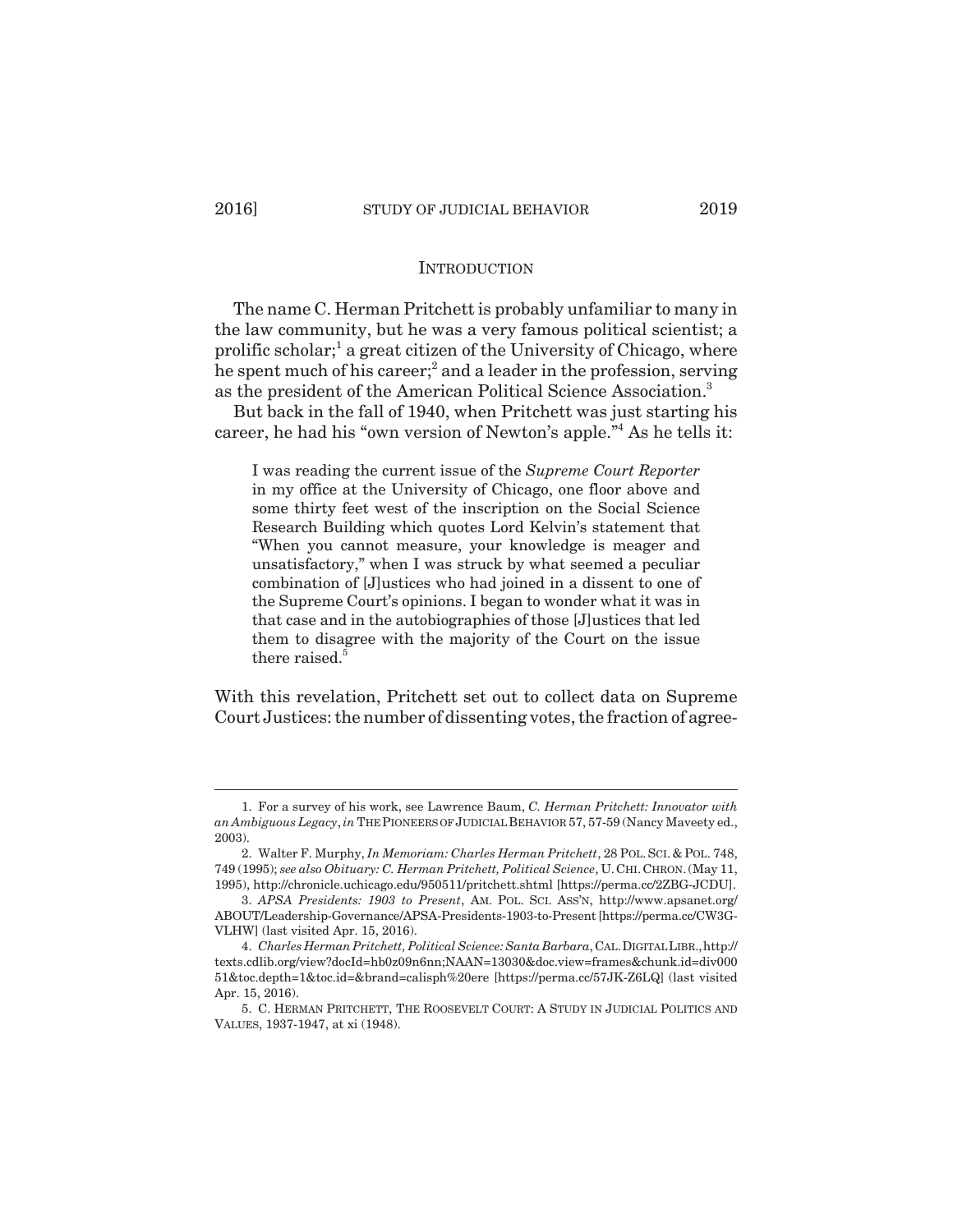ments with other Justices, their support for the federal government in tax cases, and on and on.<sup>6</sup>

By today's standards, Pritchett's counting project seems small, even quaint.<sup>7</sup> But back in the 1940s, it was unique enough to generate some public interest. Arthur Krock of the *New York Times* wrote of a young political scientist who was keeping "box scores" of the votes and opinions of Supreme Court Justices.<sup>8</sup> The *Washington Post* was downright hostile to his methods. After Harvard Law Professor Mark De Wolfe Howe "doubted 'whether the statistical analysis of Supreme Court opinions can, under any circumstances, be fruitful[,]'.... [t]he *Washington Post* editorialized: 'We hope that Mr. Howe's expose of this shallow thinking about the judicial process will hasten the relegation of box scores to the sports pages where they belong."<sup>9</sup> Pritchett took note of this criticism,<sup>10</sup> but, "[a]s an old White Sox fan, he was not offended."11

Pritchett also knew he was not tallying votes just to tally votes. His ideas were much deeper: he wanted to use *data* to test the hypothesis that the Justices were not only following the "law"—text, precedents, and the like—but were also motivated by their own ideological preferences. To that end, he created matrices showing the number of nonunanimous decisions in which pairs of Justices voted together, as well as left-right continua.12 Operating under the assumption that such comparisons revealed the Justices' "'liberalism' and 'conservatism' as those terms are understood by the man

9. This story is recounted in C. HERMAN PRITCHETT, CIVIL LIBERTIES AND THE VINSON COURT 189 (1954).

<sup>6.</sup> Much of this is on display in PRITCHETT, *supra* note 5, at xii-xiii, and C. Herman Pritchett, *Divisions of Opinion Among Justices of the U.S. Supreme Court, 1939-1941*, 35 AM. POL. SCI. REV. 890, 892-94 (1941).

<sup>7.</sup> I draw some of the material in the next few paragraphs from LEE EPSTEIN ET AL.,THE BEHAVIOR OF FEDERAL JUDGES: A THEORETICAL AND EMPIRICAL STUDY OF RATIONAL CHOICE 66, 69 (2013).

<sup>8.</sup> The original article was Arthur Krock, *In the Nation: Alignments and Disputes in the Supreme Court*, N.Y.TIMES, Jan. 14, 1944, at C18. The term "box score" appeared in a followup piece: Arthur Krock, *In the Nation: The Supreme Court's Dissent Record Grows*, N.Y. TIMES, Feb. 22, 1946, at L24.

<sup>10.</sup> *See id.*

<sup>11.</sup> Murphy, *supra* note 2, at 749. Pritchett had the last laugh: the *Harvard Law Review* now publishes "box scores" of their own in their annual report on the Supreme Court's Term. Id. Its statistics bear more than a familiar resemblance to the data Pritchett began compiling in the 1940s. *See id.*

<sup>12.</sup> *See* Pritchett, *supra* note 6, at 893.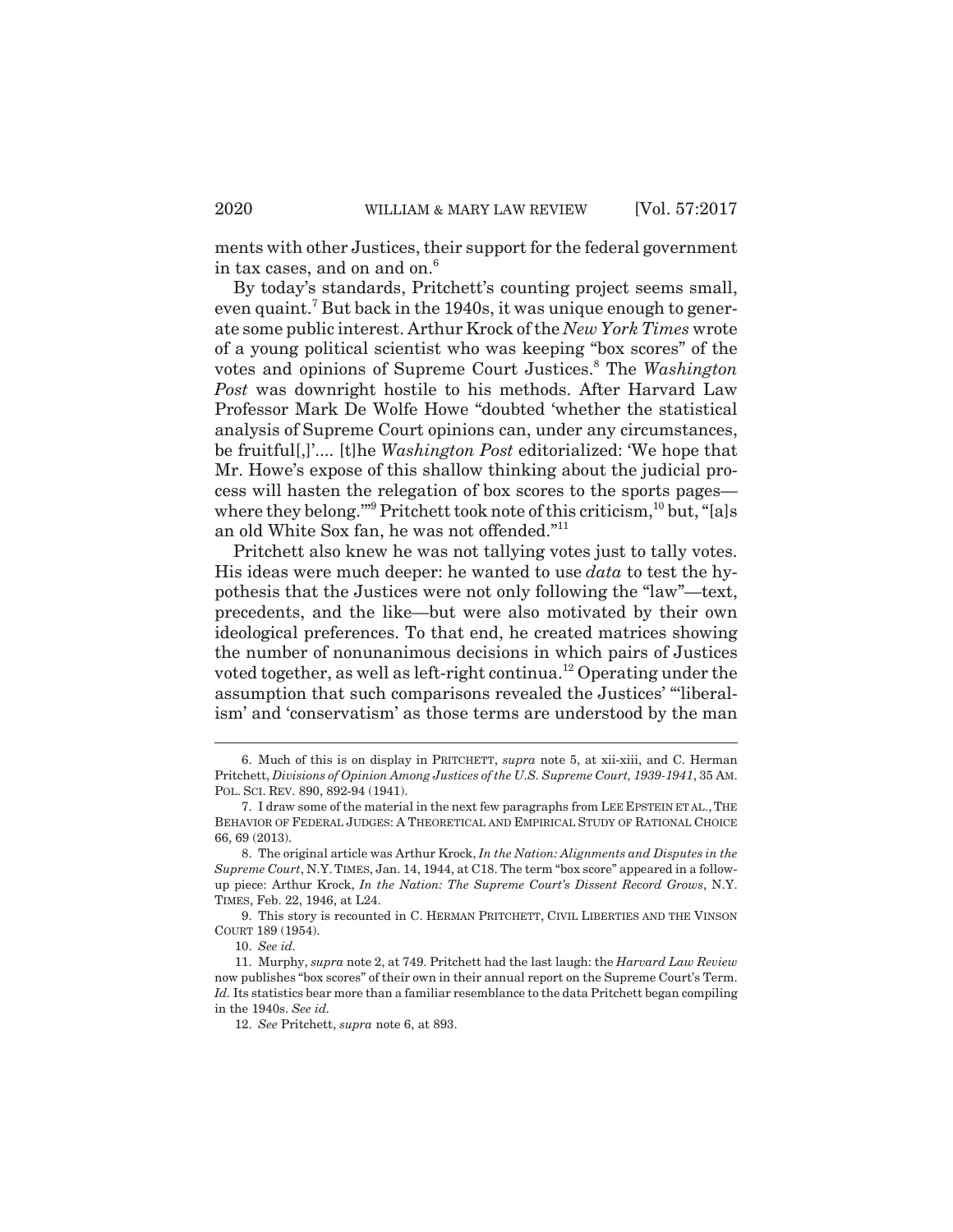in the street,"13 Pritchett concluded that ideology influenced the Justices' decisions.14 (Figure 1 provides an example of what Pritchett was up to, only I use today's Justices and not the McReynolds, Blacks, and Frankfurters who populated Pritchett's Court.)

Figure 1. Left-Right Alignment of Current U.S. Supreme Court Justices,  $2015^{15}$ 

| Ыŋ<br>께 |  | œ<br>E,<br><br>₩ | - |  | ``<br><br>c<br>m |  |
|---------|--|------------------|---|--|------------------|--|

I emphasize the "data" part of Pritchett's project because it is the crucial part. Without data, Pritchett would have been just another legal realist: a writer making claims, however insightful, with only examples and anecdotes to back them up.<sup>16</sup> Having data to demonstrate that the realists were right is, in part, what made Pritchett's ideas so powerful. $17$ 

And powerful they were. With the hindsight of nearly eighty years, we know that Pritchett's seemingly small project helped to

<sup>13.</sup> *Id.* at 895.

<sup>14.</sup> There is some debate over whether Pritchett thought ideology was the primary or even exclusive driver of the Justices' votes. I tend to side with Baum, who writes, "Pritchett was a moderate realist," meaning that he "saw judges as following their preferences within the framework and constraints of legal reasoning." Baum, *supra* note 1, at 60.

<sup>15.</sup> The Justices are organized from more liberal to more conservative based on their Martin-Quinn scores for the 2014 Term. *Measures*, MARTIN-QUINN SCORES, http://mqscores. berkeley.edu/measures.php [https://perma.cc/A74C-GXFS] (last visited Apr. 15, 2016).

<sup>16.</sup> For more on this point, see EPSTEIN ET AL., *supra* note 7, at 66-67.

<sup>17.</sup> Though, truth be told, Pritchett was not the first to use data to study judicial behavior. *See id.* at 66 n.3 ("Charles Grove Haines ... had examined the outcomes in New York City's courts of 17,000 prosecutions for public intoxication. Forty-one magistrates heard these cases, and the results varied dramatically among them. One dismissed the charges against only one of the 566 defendants he tried; another dismissed 54 percent. Only a few social scientists tried to carry on Haines's work until Pritchett picked up the banner after the Supreme Court's challenge to the New Deal.").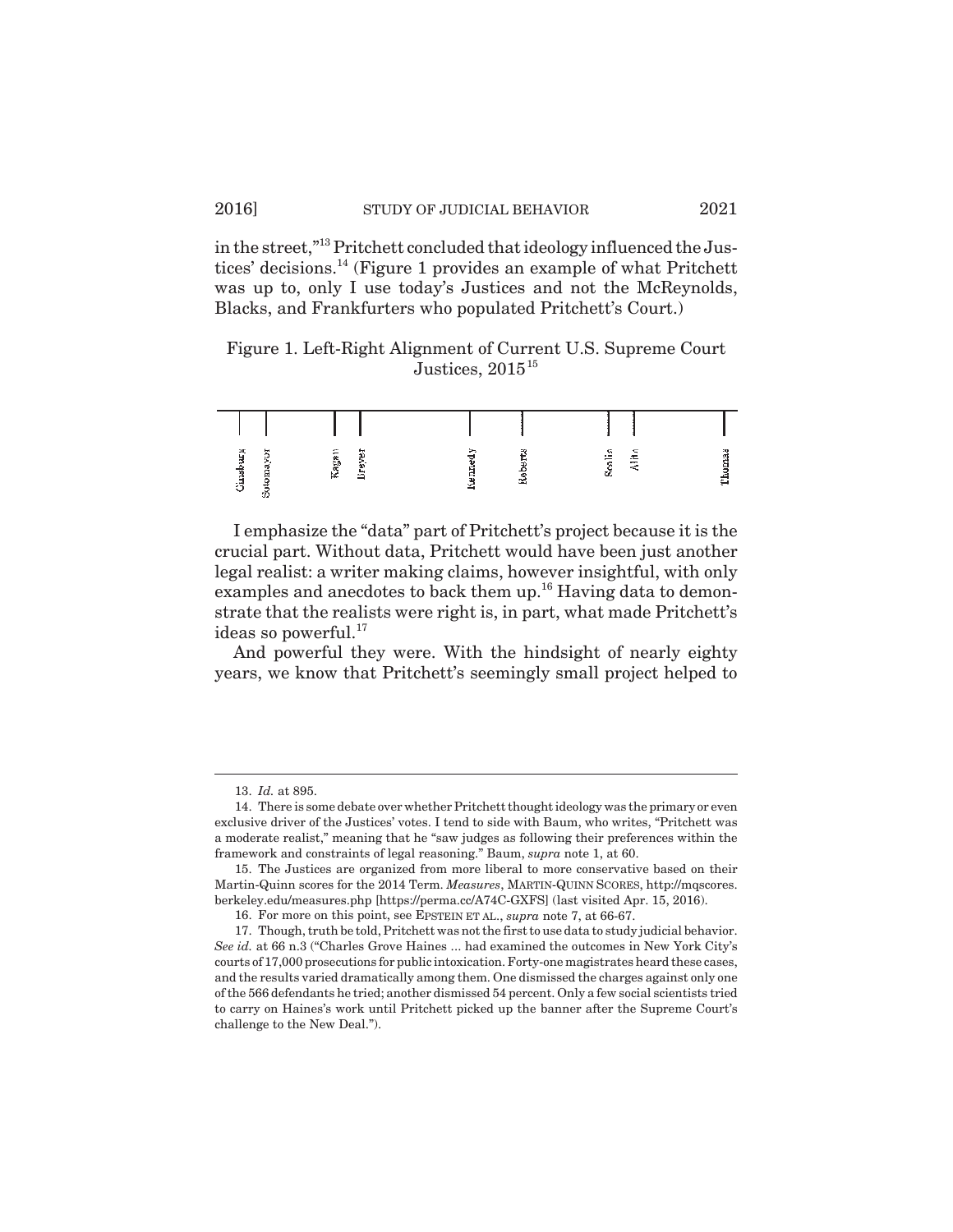create a big field<sup>18</sup>: Judicial Behavior, which I take to be the theoretical and empirical study<sup>19</sup> of the choices judges make.<sup>20</sup>

Political scientists continue to play a central role, but they are now joined by economists, psychologists, historians, and legal academics. In Part I, I briefly explore their important contributions. I also consider other developments since Pritchett's time, including the study of judicial behavior abroad and the massive improvements in data. These are not the only indicators of the field's evolution. Another is the number of substantive topics that have come under analysis. Pritchett focused on the individual judge, and that remains at the field's core. But many other topics have come under study, ten of which I consider quite briefly in Part II.

<sup>18.</sup> Even though Pritchett's work attracted substantial attention, it took another decade after publication of *The Roosevelt Court*, *supra* note 5, before others began to "construct[] on the foundations that [Pritchett] built." WALTER F.MURPHY &JOSEPH TANENHAUS,THE STUDY OF PUBLIC LAW 19-20 (1972). By the early 1960s, Pritchett's contribution was so apparent that Glendon Schubert, another early pioneer of judicial behavior, dedicated a collection he edited to C. Herman Pritchett, "who blazed a trail." JUDICIAL DECISION-MAKING (Glendon Schubert ed., 1963). By 1995, Murphy declared, "no serious scholar would examine the work of the Supreme Court—or any other multi-judge tribunal—without following Herman's analytical approach. Perhaps the ultimate compliment is that ... Herman's contribution ... has become so accepted as to appear common sensical." Murphy, *supra* note 2, at 749.

Still, I want to emphasize that Pritchett *helped* create the field; there were other very influential scholars, many of whom also emphasized the role of ideology on the Supreme Court's decision making. A short list includes: Walter F. Murphy (e.g., ELEMENTS OF JUDICIAL STRATEGY 2-3 (1964); *Lower Court Checks on Supreme Court Power*, 53 AM. POL. SCI. REV. 1017, 1019-20 (1959)); Glendon Schubert (e.g., THE JUDICIAL MIND: THE ATTITUDES AND IDEOLOGIES OF SUPREME COURT JUSTICES, 1946-1963, at 5-6 (1965); *The Study of Judicial Decision-Making as an Aspect of Political Behavior*, 52 AM. POL. SCI. REV. 1007, 1022-25 (1958)); Harold J. Spaeth (e.g., AN INTRODUCTION TO SUPREME COURT DECISION MAKING 61-69 (rev. ed. 1972); *An Analysis of Judicial Attitudes in the Labor Relations Decisions of the Warren Court*, 25 J. POL. 290, 310-11 (1963)); and S. Sidney Ulmer (e.g., *The Political Party Variable in the Michigan Supreme Court*, 11 J.PUB.L.352, 360-61 (1962)). For a complete list, see THE PIONEERS OF JUDICIAL BEHAVIOR, *supra* note 1.

<sup>19.</sup> That the study of judicial behavior is theoretical, empirical, or both distinguishes it from "empirical legal studies," a seemingly catch-all phrase for all work on law and legal institutions that draws on facts about the world—that is, data (and usually quantified data). There are many important studies of judicial behavior that have empirical implications though are themselves purely theoretical (or nearly so). Recent examples include: Adam B. Badawi & Scott Baker, *Appellate Lawmaking in a Judicial Hierarchy*, 58 J.L. & ECON. 139, 141-42 (2015); Anthony Niblett, *Case-by-Case Adjudication and the Path of the Law*, 42 J. LEGAL STUD. 303, 322-24 (2013); Jeffrey K. Staton & Georg Vanberg, *The Value of Vagueness: Delegation, Defiance, and Judicial Opinions,* 52 AM. J. POL. SCI. 504, 516 (2008).

<sup>20.</sup> Others offer slightly different definitions. *See, e.g.*, Jeffrey A. Segal, *Judicial Behavior*, *in* THE OXFORD HANDBOOK OF LAW AND POLITICS 19, 19 (Keith E. Whittington et al. eds., 2008) (defining judicial behavior as "[w]hat do judges do and why do they do it").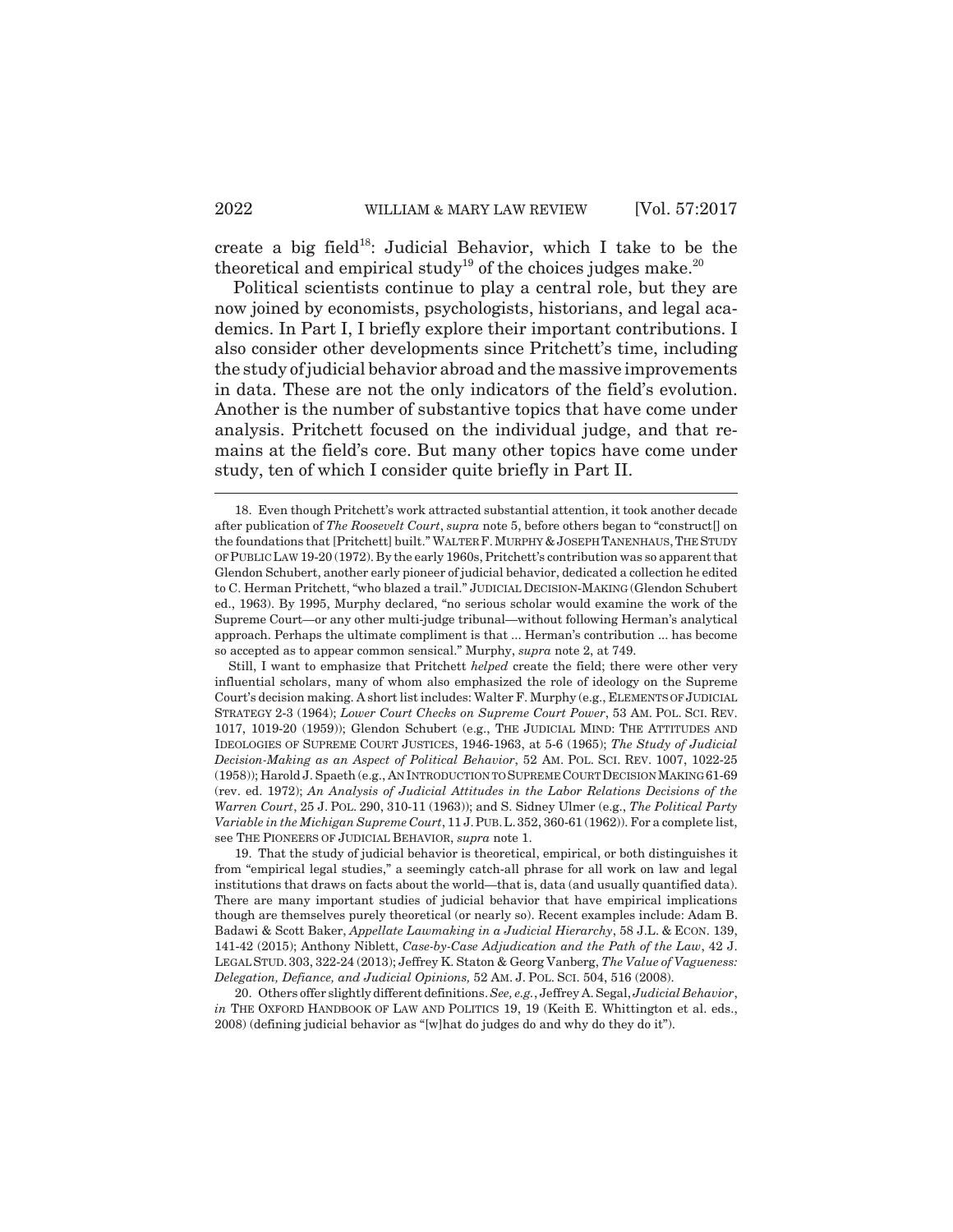I conclude with some directions the field might take in the next few years.21 All in all, I am quite sanguine that the study of judicial behavior will continue to hold an important place in the social sciences, history, and, increasingly, I hope, law.

### I. NOTES ON THE EVOLUTION OF THE STUDY OF JUDICIAL BEHAVIOR

It would be impossible in this short Article to describe the full evolution of the study of judicial behavior from Pritchett through today.<sup>22</sup> In what follows, I focus on a few key developments: (1) the influx of scholars from other disciplines; (2) the worldwide interest in judging; and (3) improvements in data. I reserve discussion of what may be the biggest change of all—the increase in the number of substantive topics under analysis—for Part II.

## *A. Disciplines*

Although I have not conducted a systematic study of the matter, it is probably fair to say that interest in judicial behavior remains highest among political scientists. But that is changing. Political scientists are now joined by other social scientists, especially economists and psychologists, many of whom also have J.D.'s. Legal historians and law professors are important players in the field too. Needless to say, the influx of ideas from these disciplines has improved the field in ways big and small.

Let me start with economists. Their theoretical and methodological contributions to the study of judicial behavior are many—too many to recount here. If forced to name just one, I would say they have redirected attention from the political scientists' emphasis on ideology as the primary driver of judicial decisions to the many

<sup>21.</sup> In my lecture, I considered some criticisms of the study of judicial behavior. Because Landes, Posner, and I have already addressed some of the more prominent critiques, *see* EPSTEIN ET AL., *supra* note 7, at 50-63, I will not repeat them here.

<sup>22.</sup> Besides, others have already done it. *See, e.g.*, *id.*; JUDICIAL BEHAVIOR: A READER IN THEORY AND RESEARCH (Glendon Schubert ed., 1964); MURPHY & TANENHAUS, *supra* note 18; Nancy Maveety, *The Study of Judicial Behavior and the Discipline of Political Science*, *in* THE PIONEERS OF JUDICIAL BEHAVIOR, *supra* note 1, at 1; C. Herman Pritchett, *Public Law and Judicial Behavior*, 30 J. POL. 480, 496-509 (1968).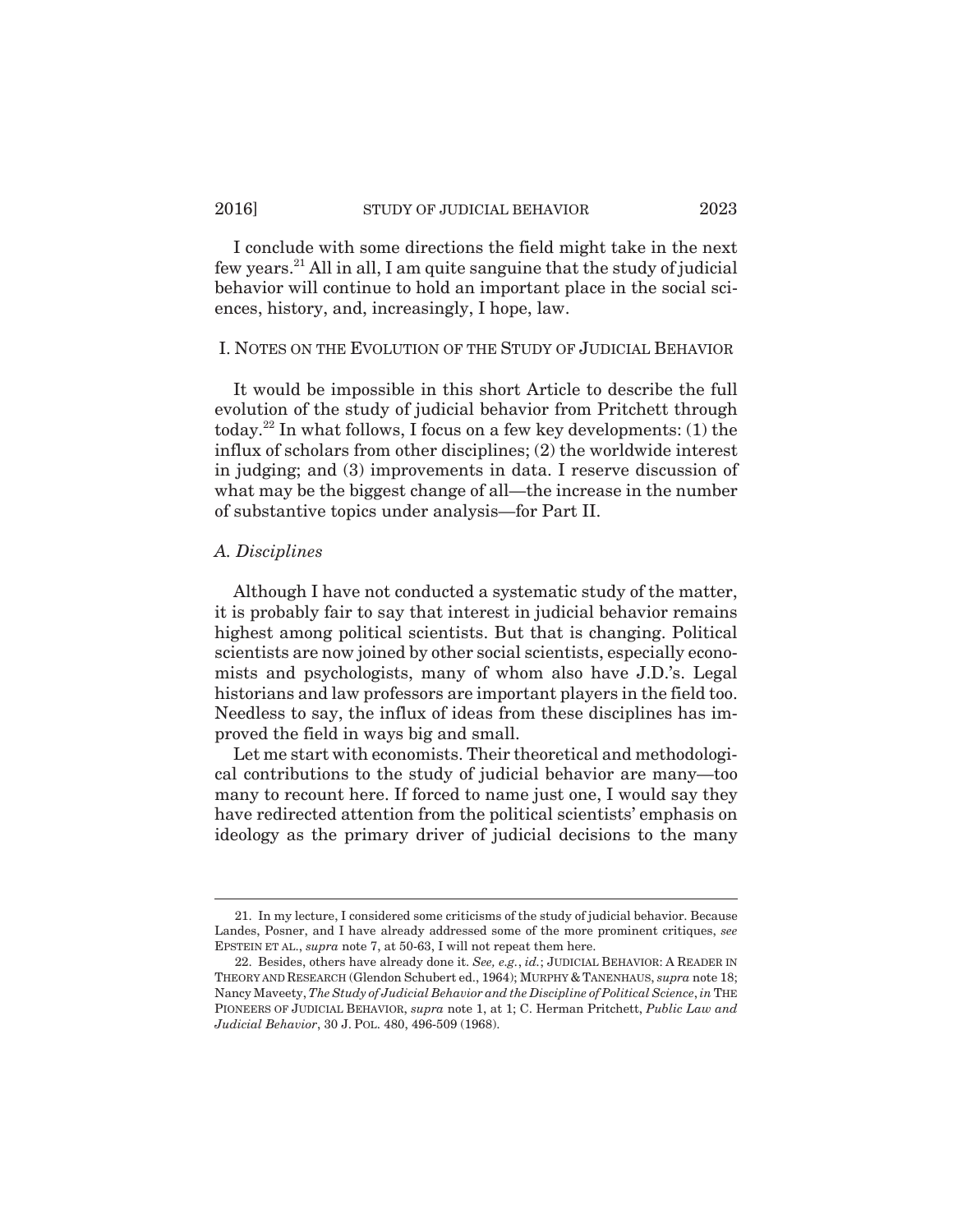other goals that judges pursue, whether legal, personal, or professional.<sup>23</sup>

I discuss some of these motivations in Part II, so it will suffice here to provide a flavor of their work by focusing on one goal economists (and others) have highlighted: the judges' desire to retain their jobs. This goal was not on Pritchett's radar screen because he studied life-tenured federal judges. $24$  But once scholars turned to state judges, most of whom must stand for reelection or retention to stay in office, electoral motivations and their effect on judicial behavior moved to the fore.

There are many wonderful studies that make this connection, but I especially admire a classic article by two economists, Alexander Tabarrok and Eric Helland.<sup>25</sup> Focusing on U.S. states that elect their judges, the authors studied whether tort awards were higher in cases brought by an in-state plaintiff against an out-of-state defendant.<sup>26</sup> They predicted that elected judges would be more likely than appointed judges to rule in favor of plaintiffs because "redistribut[ing] wealth from out-of-state businesses to in-state plaintiffs" would help them win reelection.<sup>27</sup> Using a variety of statistical methods,<sup>28</sup> Tabarrok and Helland reported that their hypothesis held: "[T]he expected total award in ... elected states with out-ofstate defendants is approximately \$240,000 higher than in other states."29

<sup>23.</sup> Jack Knight and I reviewed this large literature in Lee Epstein & Jack Knight, *Reconsidering Judicial Preferences*, 16 ANN. REV. POL. SCI. 11, 18-19 (2013). As we noted, political scientists and legal academics also played a role in forcing us to reconsider the preferences of judges. *See id.* at 15-16.

<sup>24.</sup> Still, federal judges on the United States courts of appeals and district courts have related motivations: the desire for promotion. *See infra* Part II.A.

<sup>25.</sup> Alexander Tabarrok & Eric Helland, *Court Politics: The Political Economy of Tort Awards*, 42 J.L. & ECON. 157, 186-87 (1999) ("Elected judges know they rule at the discretion of the voters, and, like other politicians, they rule accordingly.").

<sup>26.</sup> *See id.* at 161-62.

<sup>27.</sup> *Id.* at 157. The story is a little more complicated than this because Tabarrok and Helland compared awards in partisan-elected states (where judges identify their partisan affiliation), nonpartisan states (where judges run for reelection but not on a partisan ballot), and nonelected states.

<sup>28.</sup> Andrew Martin and I discussed the logic behind their study in some detail in LEE EPSTEIN & ANDREW D. MARTIN, AN INTRODUCTION TO EMPIRICAL LEGAL RESEARCH 144-48 (2014).

<sup>29.</sup> Tabarrok & Helland, *supra* note 25, at 186.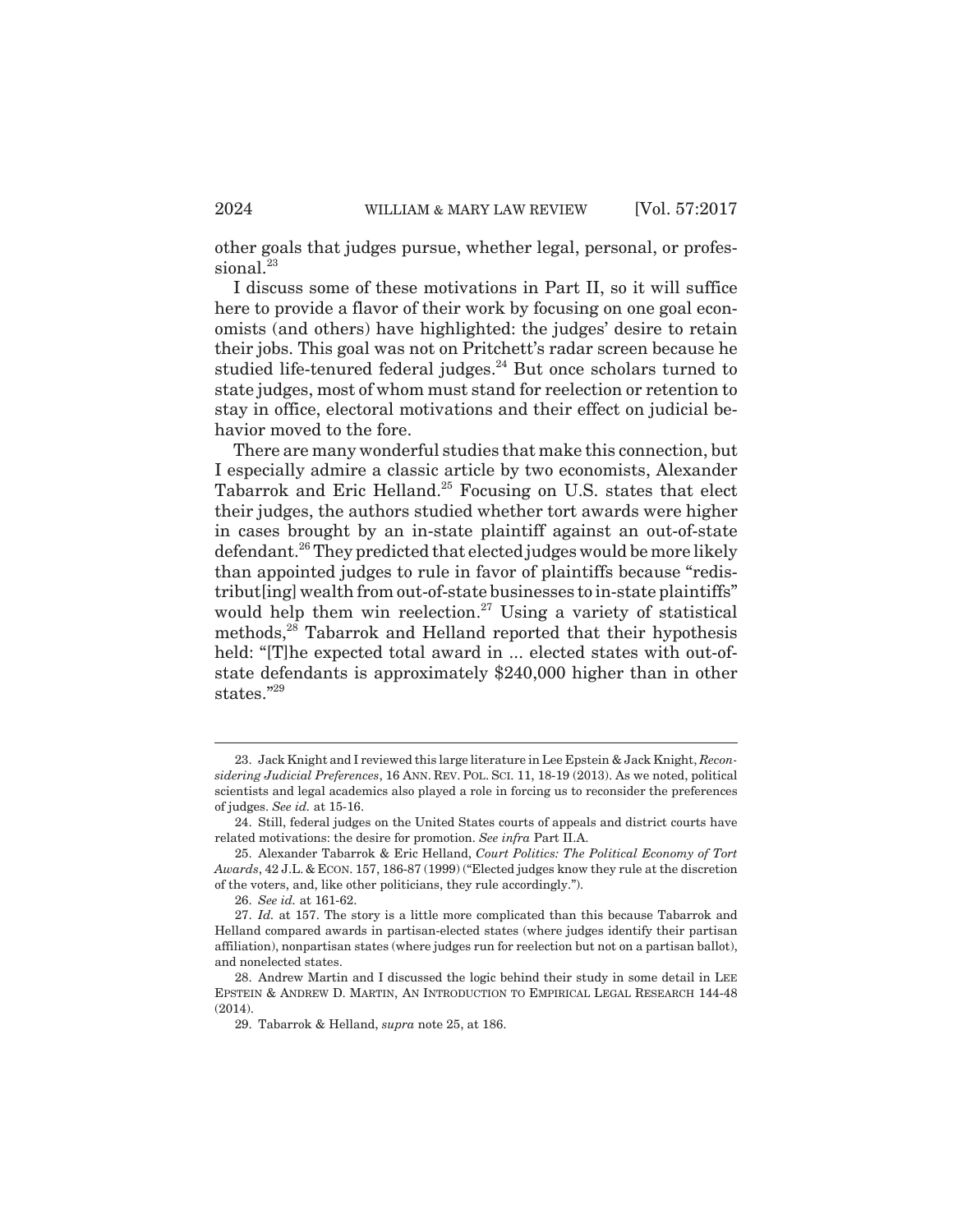#### 2016] STUDY OF JUDICIAL BEHAVIOR 2025

More recent and equally strong work has come from the team of Joanna Shepherd, an economist by training,<sup>30</sup> and Michael Kang, a J.D./Ph.D. in government.<sup>31</sup> In one article, they demonstrate that the desire to be reelected—and the need for campaign contributions—is such a driving force for state supreme court justices who run on a partisan ballot that "every dollar of contributions from business groups" raises the probability that the justice will rule in favor of business.32 In another study, Shepherd and Kang show that "the more [television] ads aired during ... judicial elections..., the less likely justices are to vote in favor of criminal defendants."33 The results of the Shepherd-Kang studies have been so relevant to debates over judicial selection here and abroad that not only have scholars cited them in law reviews and social science journals,<sup>34</sup> but judges<sup>35</sup> and media outlets<sup>36</sup> have referenced the findings as well.<sup>37</sup>

32. Michael S. Kang & Joanna M. Shepherd, *The Partisan Price of Justice: An Empirical Analysis of Campaign Contributions and Judicial Decisions*, 86 N.Y.U.L. REV. 69, 73 (2011).

33. Joanna Shepherd & Michael S. Kang, *Skewed Justice:* Citizens United*, Television Advertising and State Supreme Court Justices' Decisions in Criminal Cases*, SKEWED JUST., http://skewedjustice.org [https://perma.cc/84HJ-ZNTJ] (last visited Apr. 15, 2016).

34. *See, e.g.*, Aaron-Andrew P. Bruhl & Ethan J. Leib, *Elected Judges and Statutory Interpretation*, 79 U. CHI. L. REV. 1215, 1236 n.82, 1262 n.183 (2012); Yasmin Dawood, *Campaign Finance and American Democracy*, 18 ANN. REV. POL. SCI. 329, 341 (2015); Timothy Werner & John J. Coleman, Citizens United*, Independent Expenditures, and Agency Costs: Reexamining the Political Economy of State Antitakeover Statutes*, 31 J.L. ECON. & ORG. 127, 134 (2015).

37. Both teams (Kang/Shepherd and Tabarrok/Helland) focused (mostly) on civil litigation. *See generally* Kang & Shepherd, *supra* note 32; Tabarrok & Helland, *supra* note 25. A substantial amount of work has analyzed criminal cases, and though the studies vary in their

<sup>30.</sup> *See Experts: Joanna Shepherd*, GLOBAL ECON. GROUP, http://www.globaleconomics group.com/experts/joanna-shepherd-bailey/# [https://perma.cc/T4C8-XM62] (last visited Apr. 15, 2016).

<sup>31.</sup> *See Faculty Profiles: Michael S. Kang*, EMORY U.SCH.L., http://law.emory.edu/facultyand-scholarship/faculty-profiles/kang-profile.html [https://perma.cc/EQ93-LM5Y] (last visited Apr. 15, 2016).

<sup>35.</sup> *See, e.g.*, Williams-Yulee v. Fla. Bar, 135 S. Ct. 1656, 1675 (2015) (Ginsburg, J., concurring); Sanders Cty. Republican Cent. Comm. v. Bullock, 698 F.3d 741, 750 (9th Cir. 2012) (Schroeder, J., dissenting).

<sup>36.</sup> *See, e.g.*, Niraj Chokshi, *How Judicial Campaign Ads May Be Affecting Legal Decisions*, WASH. POST (Oct. 22, 2014), http://www.washingtonpost.com/blogs/govbeat/wp/ 2014/10/22/how-judicial-campaign-ads-may-be-affecting-legal-decisions/ [https://perma.cc/QW 9B-AZQJ]; Joe Pinsker, *It's Cheaper to Buy a Judge than a State Senator*, ATLANTIC (Nov. 2, 2014), http://www.theatlantic.com/business/archive/2014/11/its-cheaper-to-buy-a-judge-than-astate-senator/382198 [https://perma.cc/B69H-KKJN]; Derek Willis, *'Soft on Crime' TV Ads Affect Judges' Decisions, Not Just Elections*, N.Y.TIMES (Oct. 21, 2014), http://nyti.ms/1pwD1 qW# [https://perma.cc/R6MM-VPDE].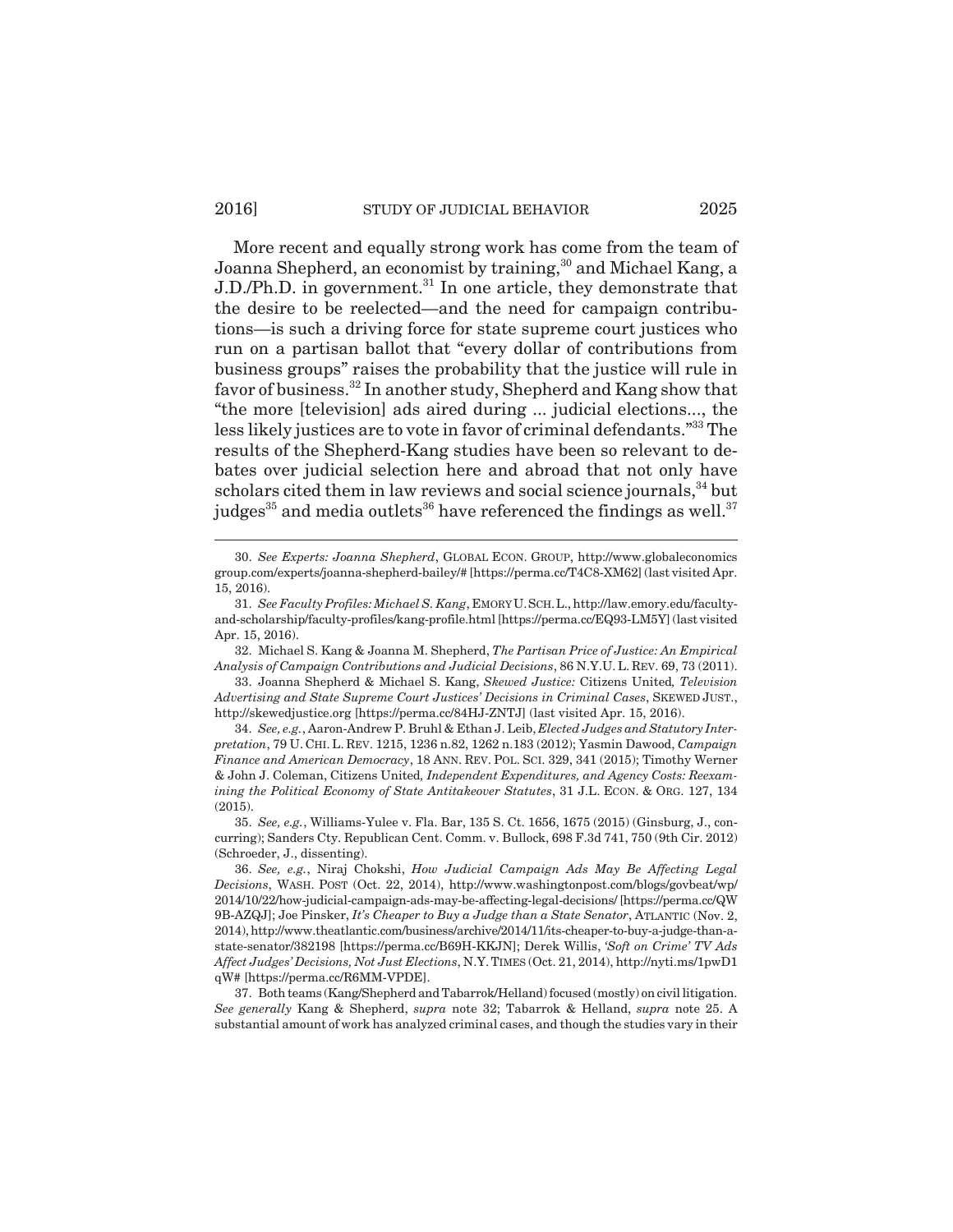Though they may be outnumbered by political scientists and economists working in the field, psychologists too have made substantial contributions to our understanding of judicial behavior  $38$ — but none more so than Jeffrey J. Rachlinski, a law professor at Cornell with a Ph.D. in psychology; Chris Guthrie, a J.D. with advanced training in psychology; and Andrew J. Wistrich, a magistrate judge. In an impressive series of papers,39 they report the results of experiments they performed on judges to see if the judges can convert their intuitive "emotional reactions into orderly, rational responses."40 Not surprisingly, they can't. Because I think the Rachlinkski et al. findings are so important and will be even more so going forward, I return to them in the Conclusion.

I am equally impressed with the work of legal historians. A study by Daniel Klerman, a J.D./Ph.D. in history (with an economic bent), and Paul Mahoney, the dean of the University of Virginia School of Law, well illustrates the importance of historical work on judging.

details, their findings are uniform: judges who face the electorate to retain their jobs are especially tough on criminal defendants, in part because the public does not like judges who appear soft on crime. *Cf.* Kang & Shepherd, *supra* note 32, at 128-29 (making the similar finding that judges who face the electorate are more likely to favor contributors' interests). For example, in their examination of more than 22,000 criminal sentences imposed by Pennsylvania trial court judges, Sanford Gordon and Gregory Huber found that judges are significantly harsher on defendants as the judges' retention election grows closer. *See* Gregory A. Huber & Sanford C. Gordon, *Accountability and Coercion: Is Justice Blind When It Runs for Office?*, 48 AM. J. POL. SCI. 247, 248 (2004). Overall, the researchers "attribute at least 1,818 to 2,705 years of additional prison time to this electoral dynamic." *Id.*; *see also* Carlos Berdejó & Noam Yuchtman, *Crime, Punishment, and Politics: An Analysis of Political Cycles in Criminal Sentencing*, 95 REV. ECON. & STAT. 741, 741-42 (2013); Sanford C. Gordon & Gregory A. Huber, *The Effect of Electoral Competitiveness on Incumbent Behavior*, 2 Q.J.POL. SCI. 107, 111 (2007); Melinda Gann Hall, *Constituent Influence in State Supreme Courts: Conceptual Notes and a Case Study*, 49 J. POL. 1117, 1120-21 (1987). For even more state court studies, see the bibliography in EPSTEIN ET AL., *supra* note 7, at 97-98.

<sup>38.</sup> This team has made great contributions, but there are others who have produced equally interesting and important work along similar lines. *See, e.g.*, EILEEN BRAMAN, LAW, POLITICS, AND PERCEPTION: HOW POLICY PREFERENCES INFLUENCE LEGAL REASONING (2009); Stephan Landsman & Richard F. Rakos, *A Preliminary Inquiry into the Effect of Potentially Biasing Information on Judges and Jurors in Civil Litigation*, 12 BEHAV.SCI. & L. 113 (1994); Dan Simon & Nicholas Scurich, *Judicial Overstating*, 88 CHI.-KENT L. REV. 411 (2013).

<sup>39.</sup> *E.g.*, Chris Guthrie et al., *Blinking on the Bench: How Judges Decide Cases*, 93 CORNELL L. REV. 1 (2007); Chris Guthrie et al., *Inside the Judicial Mind*, 86 CORNELL L. REV. 777 (2001); Jeffrey J. Rachlinski et al., *Does Unconscious Racial Bias Affect Trial Judges?*, 84 NOTRE DAME L. REV. 1195 (2009); Andrew J. Wistrich et al., *Heart Versus Head: Do Judges Follow the Law or Follow Their Feelings?*, 93 TEX. L. REV. 855 (2015).

<sup>40.</sup> Wistrich et al., *supra* note 39, at 863.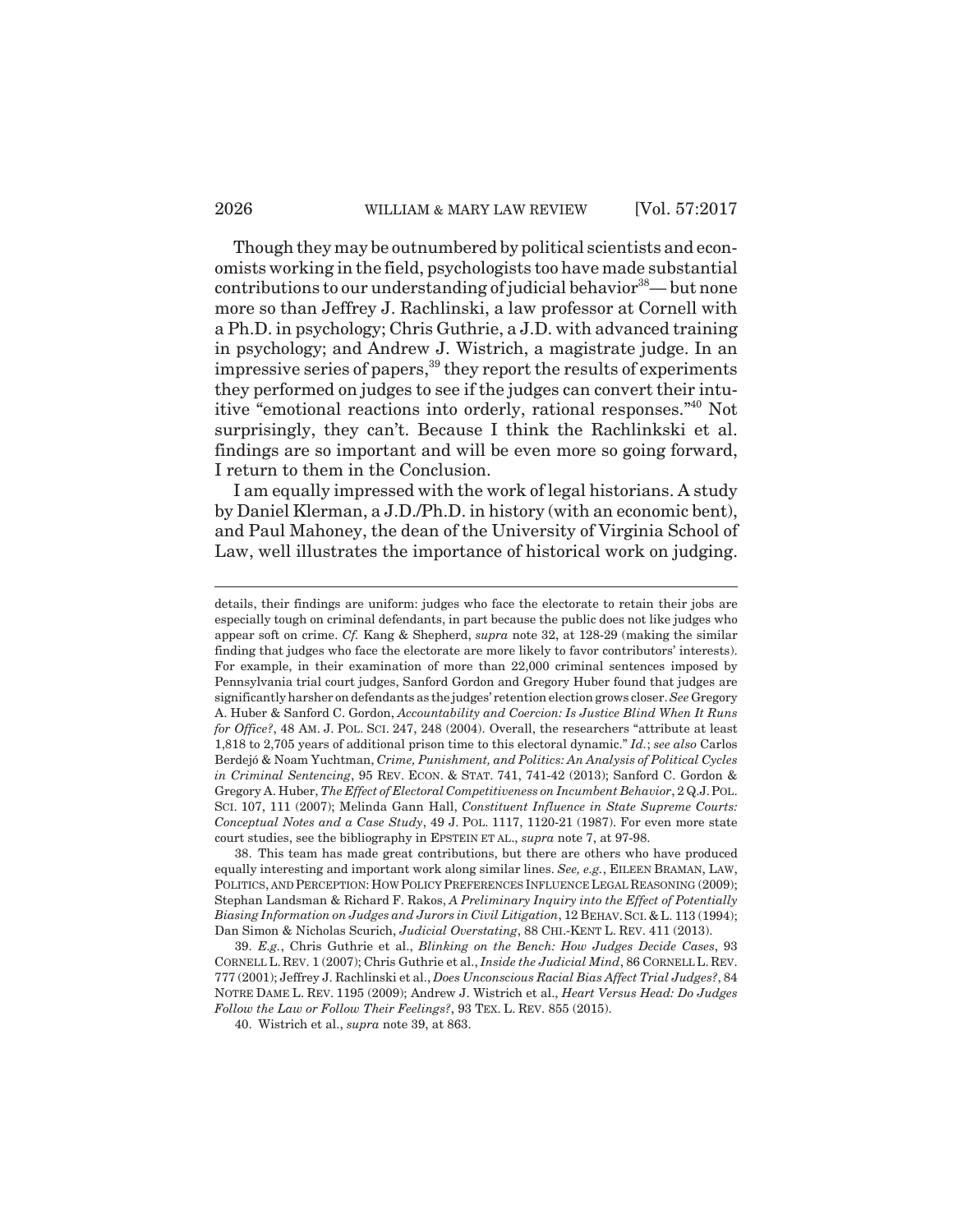In *The Value of Judicial Independence*, the two join an important conversation about the relationship between judicial independence and economic prosperity.<sup>41</sup> The hypothesis, in a nutshell, is that when courts are independent from the government, they are more willing to enforce contract and property rights,<sup>42</sup> which, in turn, encourages economic investment and growth. But instead of testing it against contemporary data, as social scientists usually  $do<sub>1</sub><sup>43</sup>$ Klerman and Mahoney had the clever idea of looking back—to England in the  $1700s$ .<sup>44</sup> They show that eighteenth-century laws providing greater job security to the judges increased the value of financial assets.45

Many of the scholars I have referenced have a Ph.D., but a Ph.D. is hardly necessary to analyze the choices judges make. To the contrary, J.D.s have become active and insightful contributors to the field. There are so many interesting and well-executed studies by law professors that it would take several articles to explore them in the detail they deserve. So I will mention just a few. In an influential study, my colleague at the Washington University School of Law Pauline Kim mounted a compelling challenge to the standard social science account of the relationship between higher and lower courts<sup>46</sup> (a subject to which I return in Part II). Throughout his career, the late Ted Eisenberg wrote on judicial behavior $47$ —including a series of studies on the decisions of the Israeli Supreme Court,

<sup>41.</sup> *See* Daniel M. Klerman & Paul G. Mahoney, *The Value of Judicial Independence: Evidence from Eighteenth Century England*, 7 AM. L. & ECON. REV. 1, 6-7, 23-25 (2005) (finding that judicial independence yielded positive economic effects not only by increasing the reliability of government debt, but also by better securing property and contract rights and enabling increased predictability for the liabilities attendant to agency relationships).

<sup>42.</sup> *See, e.g.*, Douglass C. North & Barry R. Weingast, *Constitutions and Commitment: The Evolution of Institutions Governing Public Choice in Seventeenth-Century England*, 49 J. ECON. HIST. 803, 819 (1989).

<sup>43.</sup> *E.g.*, Lars P. Feld & Stefan Voigt, *Economic Growth and Judicial Independence: Cross-Country Evidence Using a New Set of Indicators*, 19 EUR.J.POL.ECON. 497, 498 (2003); Rafael La Porta et al., *Judicial Checks and Balances*, 112 J. POL. ECON. 445, 468 (2004).

<sup>44.</sup> *See* Klerman & Mahoney, *supra* note 41, at 1.

<sup>45.</sup> *See id.* at 10-12.

<sup>46.</sup> Pauline T. Kim, *Beyond Principal-Agent Theories: Law and the Judicial Hierarchy*, 105 NW. U. L. REV. 535, 538 (2011).

<sup>47.</sup> *See, e.g.*, Orley Ashenfelter, Theodore Eisenberg & Stewart J. Schwab, *Politics and the Judiciary: The Influence of Judicial Background on Case Outcomes*, 24 J.LEGAL STUD. 257 (1995); Theodore Eisenberg & Michael Heise, *Judge-Jury Difference in Punitive Damages Awards: Who Listens to the Supreme Court?*, 8 J. EMPIRICAL LEGAL STUD. 325 (2011).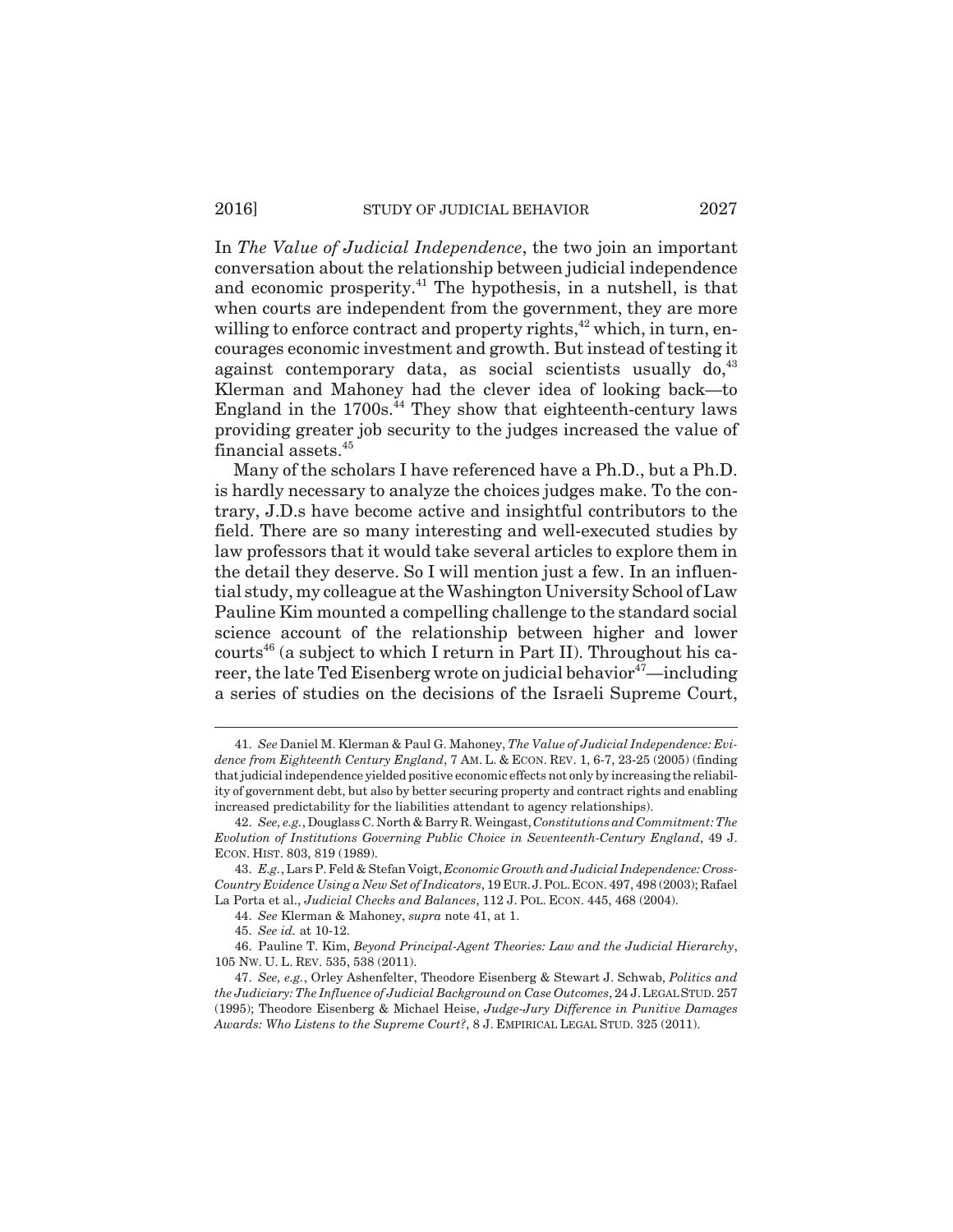which he co-authored with Israeli scholars.<sup>48</sup> Eric Posner, Mitu Gulati, and Stephen Choi<sup>49</sup> have written on many features of judging, including judicial performance. In their much-debated article *Are Judges Overpaid?*, they focus on the chronic complaint (at least among judges) that judges are so inadequately paid that the courts eventually will be filled with "less capable judges," leading to "inferior adjudication."<sup>50</sup> Choi et al. put this claim to the test, analyzing whether higher judicial salaries lead to better judicial performance.<sup>51</sup> The results show that the correlation between salary and quality is not as strong as the pay-raise proponents maintain.<sup>52</sup> And then there is Barry Friedman's book on the effect of public opinion on the Supreme Court.<sup>53</sup> Not only has it been wildly influential in its own right, it has also become a must-cite in the more quantified social science literature on the topic.<sup>54</sup> (I return to Friedman in Part II.)

Judges have gotten into the act too. Richard A. Posner's books and articles on "how judges think" are rightfully famous.<sup>55</sup> And at an

50. Stephen J. Choi et al., *Are Judges Overpaid? A Skeptical Response to the Judicial Salary Debate*, 1 J. LEGAL ANALYSIS 47, 48 (2009) (quoting Justice Alito).

51. *See id.* at 47, 50.

55. *E.g.*, RICHARD A. POSNER, HOW JUDGES THINK (2008); RICHARD A. POSNER,

<sup>48.</sup> *See, e.g.*, Theodore Eisenberg et al., *Does the Judge Matter? Exploiting Random Assignment on a Court of Last Resort to Assess Judge and Case Selection Effects*, 9 J. EMPIRI-CAL LEGAL STUD. 246 (2012); Theodore Eisenberg et al., *Israel's Supreme Court Appellate Jurisdiction: An Empirical Study*, 96 CORNELL L. REV. 693 (2011); Theodore Eisenberg et al., *When Courts Determine Fees in a System with a Loser Pays Norm: Fee Award Denials to Winning Plaintiffs and Defendants*, 60 UCLA L. REV. 1452 (2013).

<sup>49.</sup> Okay, Choi has a Ph.D. in economics. *See Stephen Choi and David Yermack Are Appointed Directors of the Pollack Center for Law & Business*, N.Y.U. L. (Nov. 8, 2013), http:// www.law.nyu.edu/news/stephen-choi-and-david-yermack-directors-of-pollack-center-for-lawand-business [https://perma.cc/L52C-K6YA].

<sup>52.</sup> *See id.* at 50, 102; *see also* James M. Anderson & Eric Helland, *How Much Should Judges Be Paid? An Empirical Study on the Effect of Judicial Pay on the State Bench*, 64 STAN. L. REV. 1277, 1277 (2012) (finding that "judicial salaries have a small but significant effect on the likelihood of exit and ... on the background of judges that join the appellate bench").

<sup>53.</sup> BARRY FRIEDMAN, THE WILL OF THE PEOPLE: HOW PUBLIC OPINION HAS INFLUENCED THE SUPREME COURT AND SHAPED THE MEANING OF THE CONSTITUTION (2009).

<sup>54.</sup> *See, e.g.*, Matthew E.K. Hall et al., *Holding Steady on Shifting Sands: Countermajoritarian Decision Making in the US Courts of Appeals*, 79 PUB. OPINION Q. 504, 506 (2015); Stefanie A. Lindquist & Pamela C. Corley, *National Policy Preferences and Judicial Review of State Statutes at the United States Supreme Court*, 43 PUBLIUS 151, 152 (2013); Joseph Daniel Ura, *Backlash and Legitimation: Macro Political Responses to Supreme Court Decisions*, 58 AM. J. POL. SCI. 110, 111-12, 124 (2014).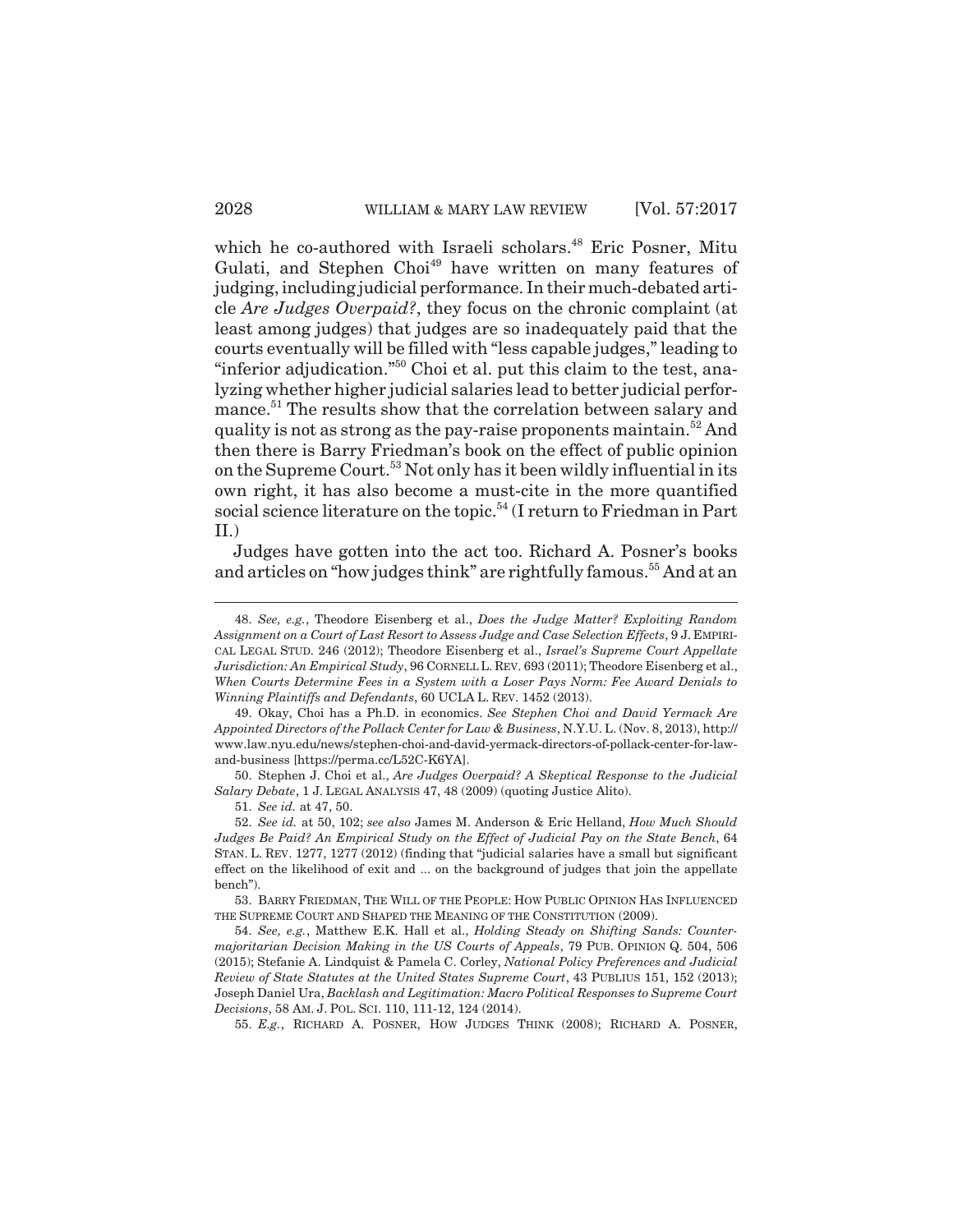advanced degree program at Duke University Law School where judges study judicial behavior (among other topics),  $56$  the "students" have gone on to publish interesting studies on the topic.<sup>57</sup>

## *B. Worldwide Interest*

As even this brief review shows, there is still a good deal of emphasis on United States courts, and many of the key studies are conducted by American scholars. But this too is changing,<sup>58</sup> as the Eisenberg team's research on the Israeli Supreme Court makes clear.59 More to the point—and despite the continued dominance of U.S. authors and courts—there is almost no corner of the world whose judges are not under analysis by some scholar somewhere. Through these analyses, we have learned a great deal about the choices of judges in other societies of course, but also about our own judges. For example, to understand the effect of life tenure on judging, we need points of comparison. Kang and Shepherd's research on

REFLECTIONS ON JUDGING (2013); Richard A. Posner, *What Do Judges and Justices Maximize? (The Same Thing Everybody Else Does)*, 3 SUP. CT. ECON. REV. 1 (1993).

<sup>56.</sup> *See Master of Judicial Studies*, DUKE L., https://law.duke.edu/judicialstudies/degree/# [https://perma.cc/BEZ2-V8S3] (last visited Apr. 15, 2016) (a master's program "open to state, federal, and international judges who sit on courts of general jurisdiction").

<sup>57.</sup> *See, e.g.*, Kem Thompson Frost, *Predictability in the Law, Prized yet Not Promoted: A Study in Judicial Priorities*, 67 BAYLOR L. REV. 48 (2015) (analyzing judicial priorities); George C. Hanks, Jr., *Searching from Within: The Role of Magistrate Judges in Federal Multi-District Litigation*, 8 FED. CTS. L. REV. 35, 37 (2015) (arguing that "district courts are using magistrate judges ... as the primary resource for assistance in managing multi-district litigation").

<sup>58.</sup> And it should change, for the reasons I discuss in the Conclusion.

<sup>59.</sup> *See supra* note 48 and accompanying text. This is not to stay that the comparative analysis of courts is entirely new. In the 1960s and 1970s, some of the "pioneers" of judicial behavior began to study—or at least think about—courts elsewhere. Also in the 1960s, David J. Danelski wrote a series of papers and book chapters on the Japanese Supreme Court. *See* Thomas G. Walker, *David J. Danelski: Social Psychology and Group Choice*, *in* THE PIONEERS OF JUDICIAL BEHAVIOR, *supra* note 1, at 248, 266 (listing Danelski's works). And there were some important books in the 1990s, especially by Alec Stone and Charles R. Epp. *See* CHARLES R.EPP, THE RIGHTS REVOLUTION:LAWYERS,ACTIVISTS, AND SUPREME COURTS IN COMPARATIVE PERSPECTIVE (1998); ALEC STONE, THE BIRTH OF JUDICIAL POLITICS IN FRANCE: THE CONSTI-TUTIONAL COUNCIL IN COMPARATIVE PERSPECTIVE (1992) (analyzing European constitutional courts). But it took another decade before the study really took off. See the data I report in Lee Epstein, *The Comparative Advantage*, 9 LAW & CTS. 1, 1 (1999), http://epstein.wustl.edu/ research/compadv.pdf [https://perma.cc/9DRJ-XJDU] (showing that even as recently as fifteen years ago, the number of rigorous analyses of courts abroad was quite limited).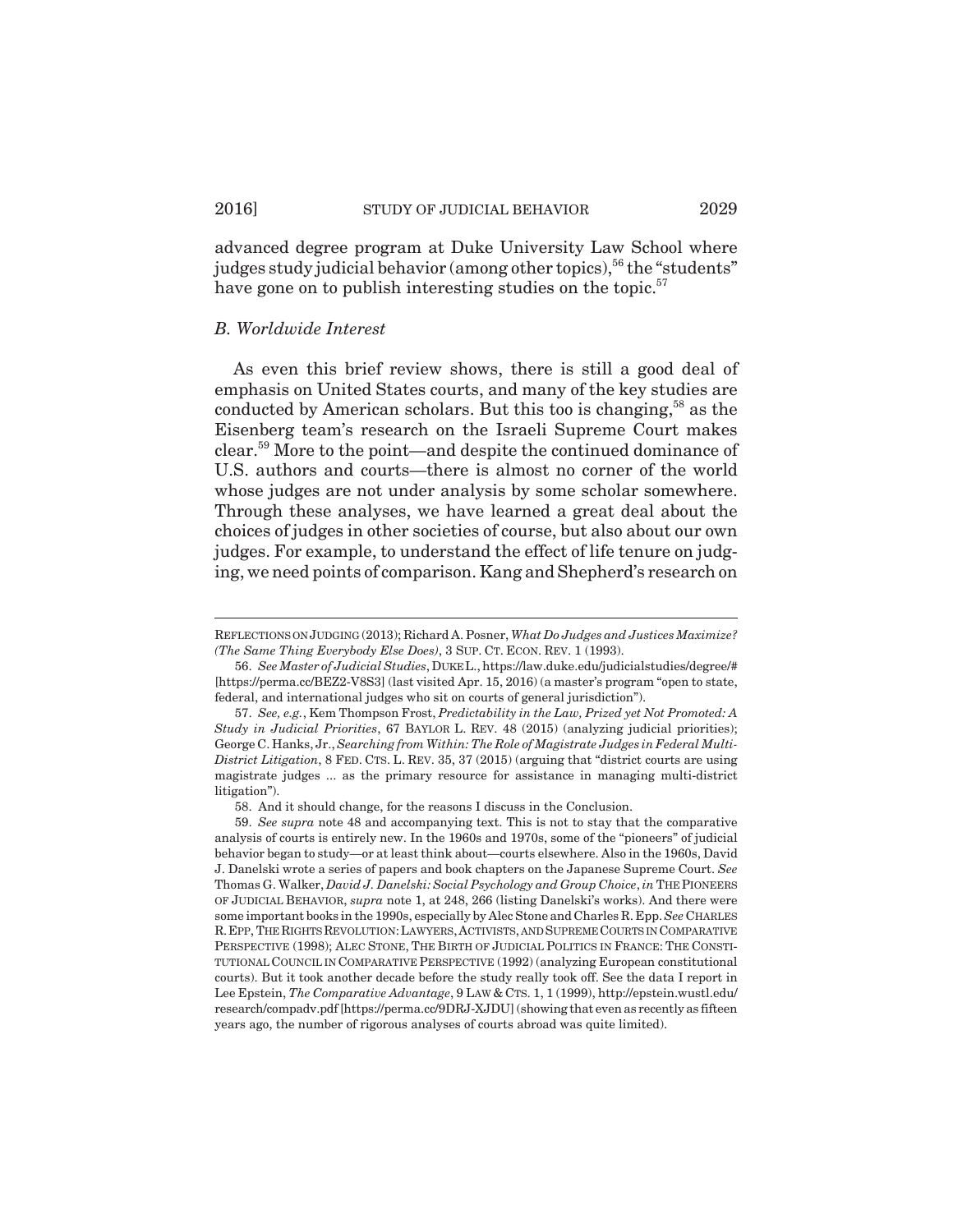the state courts provides some, $60$  but moving to a comparative context provides even more. The worldwide variation of judicial selection-retention mechanisms is so high that it is hard to imagine one that does not exist. $61$ 

To get a feel for the importance of moving beyond U.S. courts, let me start with research on judges in Latin America. For many reasons, courts there have long been of interest to political scientists, though in my opinion (others may differ) it was Gretchen Helmke's work in the early 2000s that started the cascade of rigorous research we see today.<sup>62</sup> Helmke focused on Argentina, a country whose constitution reads quite similar to ours regarding tenure for judges.<sup>63</sup> There, as here, the constitution guarantees that judges "shall hold their offices during good behavior."64 Helmke shows, however, that in Argentina, this is a parchment guarantee: "good behavior" does not mean tenure for life; it means tenure for the life of the appointing regime.65 As Helmke writes, "incoming governments in Argentina routinely get rid of their predecessors' judges despite constitutional guarantees."66 Out of fear for their jobs and/or even their lives, Helmke theorized that the judges would rationally anticipate the threat and begin "strategic[ally] defecting," that is, ruling *against* the existing regime once it began to lose power.<sup>67</sup> The data confirmed her hypothesis.<sup>68</sup>

<sup>60.</sup> *See* Kang & Shepherd, *supra* note 32, at 69.

<sup>61.</sup> For those in Europe alone, see Lee Epstein et al., *Comparing Judicial Selection Systems*, 10 WM. & MARY BILL RTS. J. 7, 10-11 (2001).

<sup>62.</sup> For an overview of the "unprecedented boom in the study of courts as political actors in Latin America," see Diana Kapiszewski & Matthew M. Taylor, *Doing Courts Justice? Studying Judicial Politics in Latin America*, 6 PERSP. ON POL. 741, 741 (2008).

<sup>63.</sup> *See* Gretchen Helmke, *The Logic of Strategic Defection: Court-Executive Relations in Argentina Under Dictatorship and Democracy*, 96 AM. POL. SCI. REV. 291, 291-92 (2002); *see also* GRETCHEN HELMKE, COURTS UNDER CONSTRAINTS: JUDGES, GENERALS, AND PRESIDENTS IN ARGENTINA 14, 15 (2005).

<sup>64.</sup> U.S. CONST. art. III, § 1 (providing that, inter alia, "[t]he Judges ... shall hold their Offices during good Behaviour"). In the Argentine Republic, the official English translation of the Constitución Nacional similarly provides that "[t]he Justices of the Supreme Court and the judges of the lower courts ... shall hold their offices during good behavior." Art. 110, CONSTITUCIÓN NACIONAL [CONST. NAC.] (Arg.).

<sup>65.</sup> *See* Helmke, *supra* note 63, at 292.

<sup>66.</sup> *Id.*

<sup>67.</sup> *Id.* at 291.

<sup>68.</sup> *See id.* at 296-97, 300-01.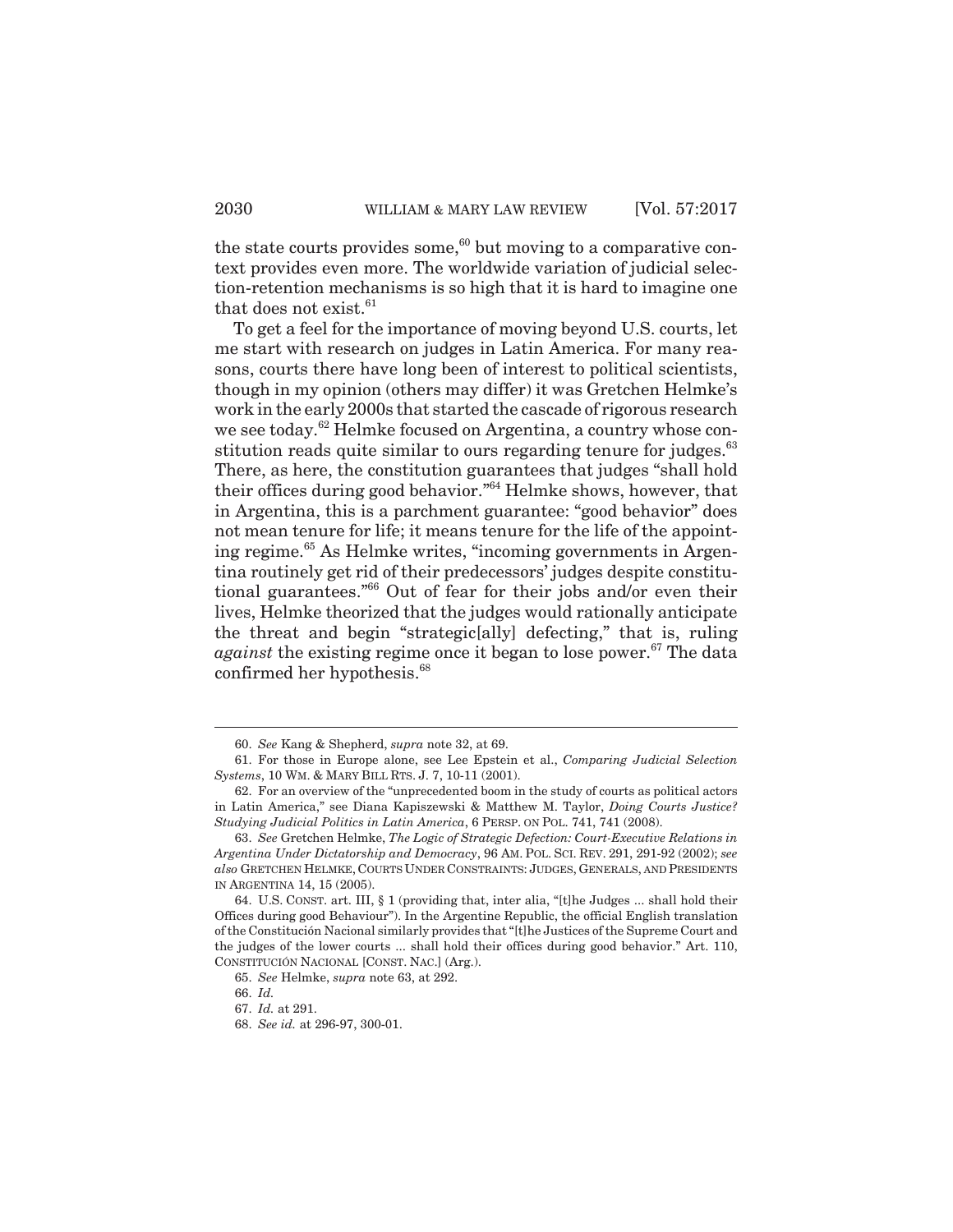## 2016] STUDY OF JUDICIAL BEHAVIOR 2031

Many more studies of Latin American judges have followed. Some are explicitly cross-national; others focus on a particular country.<sup>69</sup> Either way, like Helmke's studies, they carry important implications well beyond the confines of the region, whether for the analysis of judicial selection and retention, relations between courts and the elected branches, or judicial independence, among others. Equally compelling work is on its way as scholars within the countries are conducting systematic investigations of their own. Julio Ríos-Figueroa's new book is an example,<sup>70</sup> as is research by Brazilian scholars, led by law professor Ivar Hartmann, who are collaborating with their high court to create a database of all the Court's decisions.<sup>71</sup>

Studies on European judges are also numerous—especially those on judges serving on so-called peak or apex courts.<sup>72</sup> A few countries in Europe have legal systems that resemble ours: three levels, with judges on all three levels able to examine laws for their compatibility with the constitution and invalidate laws that are incompatible. In these countries, as in the United States, the apex court is usually called the "supreme court." The Norwegian Supreme Court is an

<sup>69.</sup> *See, e.g.*, Daniel Brinks, *Judicial Reform and Independence in Brazil and Argentina: The Beginning of a New Millennium?*, 40 TEX. INT'L L.J. 595 (2005); David Landau, *The Two Discourses in Colombian Constitutional Jurisprudence: A New Approach to Modeling Judicial Behavior in Latin America*, 37 GEO. WASH. INT'L L. REV. 687 (2005).

<sup>70.</sup> JULIO RÍOS-FIGUEROA, CONSTITUTIONAL COURTS AS MEDIATORS: ARMED CONFLICT, CIVIL-MILITARY RELATIONS, AND THE RULE OF LAW IN LATIN AMERICA (2016).

<sup>71.</sup> Most of their papers are in Portuguese. For one in English, see Diego Werneck Arguelhes & Ivar A. Hartmann, Timing Control Without Docket Control: How Individual Justices Shape the Brazilian Supreme Court's Agenda (May 28, 2014) (unpublished paper presented at the Conference on Empirical Studies on Constitutional Courts, FGV Direito Rio, Rio de Janeiro, Brazil) (on file with author).

<sup>72.</sup> I do not mean to imply that work is limited to peak courts; there are plenty of studies on the "ordinary" courts in Europe. *See, e.g.*, Taavi Annus & Margit Tavits, *Judicial Behavior After a Change of Regime: The Effects of Judge and Defendant Characteristics*, 38 LAW &SOC'Y REV.711, 711 (2004) (examining the decisions of trial courts in Estonia); Nuno Garoupa et al., *Political Influence and Career Judges: An Empirical Analysis of Administrative Review by the Spanish Supreme Court*, 9 J.EMPIRICAL LEGAL STUD.795, 797-98 (2012); Alessandro Melcarne & Giovanni B. Ramello, *Judicial Independence, Judges' Incentives and Efficienc*y, 11 REV. L. & ECON. 149, 150 (2015) (examining judicial performance based on data supplied by the Council of Europe); Eli Salzberger & Paul Fenn, *Judicial Independence: Some Evidence from the English Court of Appeal*, 42 J.L.&ECON. 831, 831 (1999) (evaluating the debate on judicial independence using evidence from the English Court of Appeal from 1951-1986).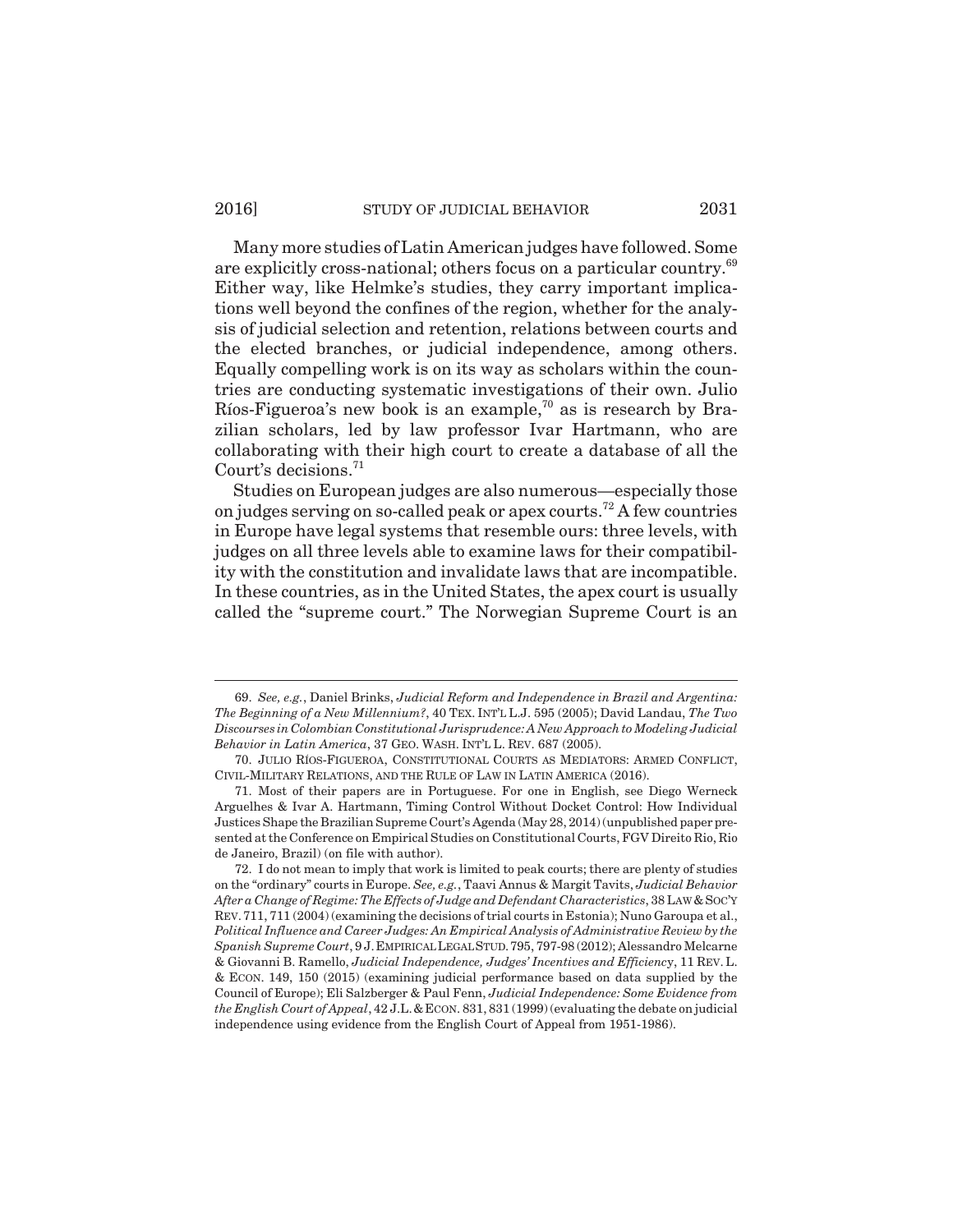example and has been the subject of a terrific new book devoted to exploring its behavior.<sup>73</sup>

But most European countries do not allow their "ordinary" courts, not even their supreme court, to exercise constitutional review. They reserve this function for constitutional courts to which, depending on the country, the ordinary courts can refer constitutional matters, or in which individuals or members of the government can bring constitutional questions in the first instance and in the abstract (that is, absent a real case or controversy).<sup>74</sup> The idea of empowering one court with constitutional review power is not new,<sup>75</sup> but its systematic study is at a relatively early stage.

Even so, we have already learned a lot. Among the many excellent papers and books, I think of Georg Vanberg's work on the German Constitutional Court,<sup>76</sup> perhaps the most influential national court in Europe. Vanberg takes on questions that dominate discussions not only about courts in Europe but throughout the world, including whether "the potential for evasion" of court decisions by the elected branches and the public "shape[s] judicial deliberations and perhaps even decisions" and "[u]nder what circumstances [courts can] successfully constrain legislative majorities, and when will they not do so."77 Alec Stone's study of the French Constitutional Council has also been quite influential—first, for bringing attention to the very fact that constitutional courts in Europe exercise abstract review,78 and second, for suggesting that their exercise of this power opens the door for "constitutional courts [to] behave as third legislative chambers."79

<sup>73.</sup> *See* GUNNAR GRENDSTAD ET AL., POLICY MAKING IN AN INDEPENDENT JUDICIARY (2015).

<sup>74.</sup> *See, e.g.*, Bojan Bugaric, *Courts as Policy-Makers: Lessons from Transition*, 42 HARV. INT'L L.J. 247, 250-61 (2001).

<sup>75.</sup> *See* Tom Ginsburg & Mila Versteeg, *Why Do Countries Adopt Constitutional Review?*, 30 J.L. ECON. & ORG. 587, 589-90 (2014).

<sup>76.</sup> *See* GEORG VANBERG, THE POLITICS OF CONSTITUTIONAL REVIEW IN GERMANY (2005). 77. *Id.* at 8.

<sup>78.</sup> *See* STONE, *supra* note 59, at 225. For another interesting study on the French Constitutional Council, see Raphaël Franck, *Judicial Independence Under a Divided Polity: A Study of the Rulings of the French Constitutional Court, 1959-2006*, 25 J.L.ECON.&ORG. 262 (2009).

<sup>79.</sup> STONE, *supra* note 59, at 225. I should also note that judicial behavior in postcommunist constitutional courts has not escaped attention either, with many papers focused on judicial independence. *E.g.*, Lee Epstein et al., *The Role of Constitutional Courts in the Establishment and Maintenance of Democratic Systems of Government*, 35 LAW & SOC'Y REV. 117 (2001); Erik S. Herron & Kirk A. Randazzo, *The Relationship Between Independence and Judi-*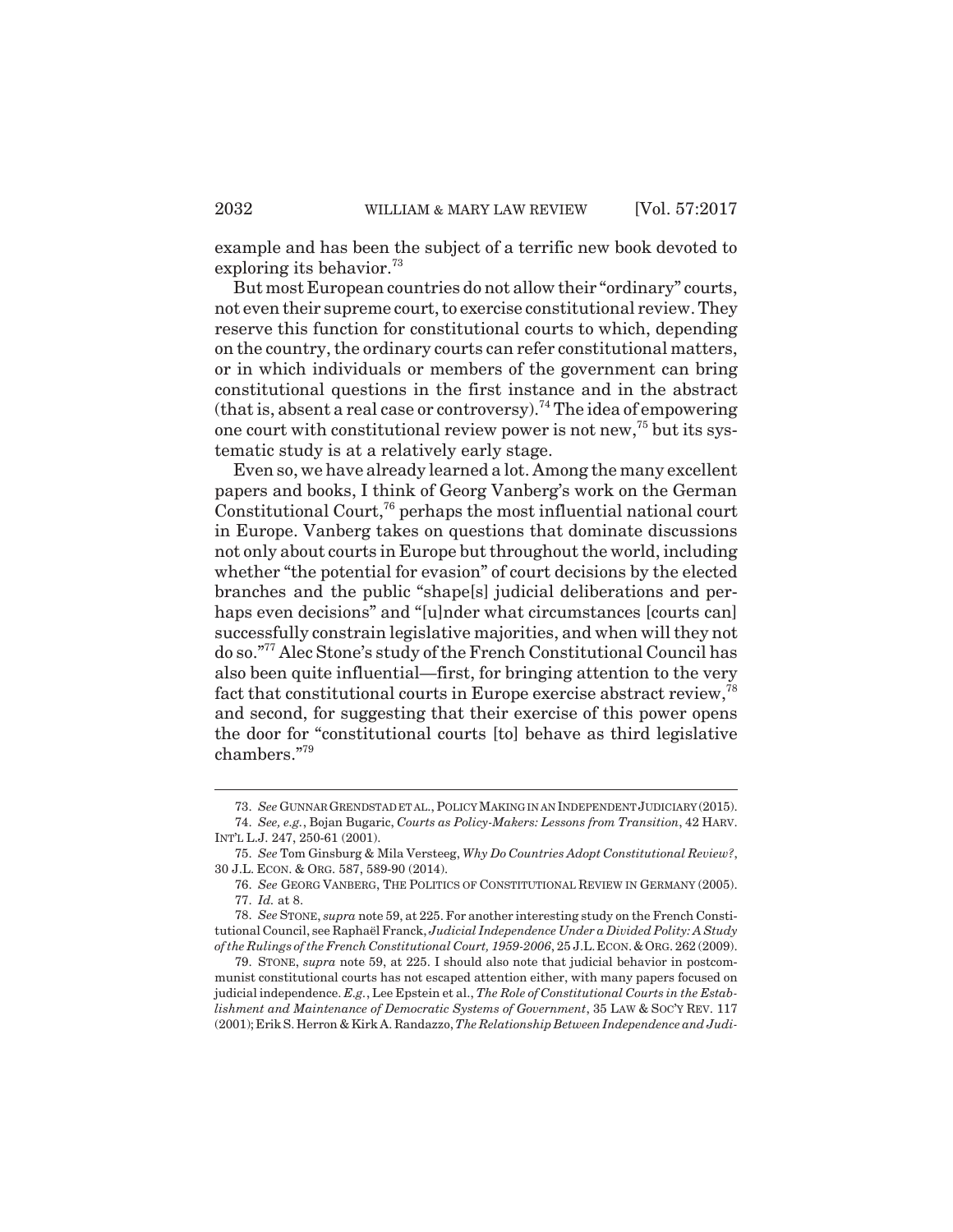#### 2016] STUDY OF JUDICIAL BEHAVIOR 2033

As the study of national courts in Europe has gained steam, so too has the analysis of relations between the domestic institutions and the European courts. Clifford Carrubba and his colleagues, for example, show that the European Court of Justice (ECJ) is quite attentive to the preferences and likely actions of EU member states when it reaches its decisions.<sup>80</sup> Assuming the ECJ cares about influencing public policy, rational anticipation of the reaction of governments in a position to thwart its decisions makes good sense. $81$ Based on discussions at a recent conference of European judges and scholars,<sup>82</sup> I predict even more research along these lines, as well as the analysis of communication among domestic European courts.<sup>83</sup> Some refer to this as a dialogue, but it may also be viewed as a competition among judges for influence in developing European law.

The study of judicial behavior in Asia is also thriving. Perhaps because of "its central role in Indian political life and [its] massive docket,"84 not to mention the sheer number of judges and courtrooms, the Supreme Court of India has long been the subject of rigorous analysis, and the work continues.85 Nick Robinson's interesting

*cial Review in Post-Communist Courts*, 65 J. POL. 422 (2003); Shannon Ishiyama Smithey & John Ishiyama, *Judicial Activism in Post-Communist Politics*, 36 LAW & SOC'Y REV. 719 (2002).

<sup>80.</sup> *See* Clifford J. Carrubba et al., *Judicial Behavior Under Political Constraints: Evidence from the European Court of Justice*, 102 AM. POL. SCI. REV. 435, 449 (2008).

<sup>81.</sup> *But see* Alec Stone Sweet & Thomas Brunnell, *The European Court of Justice, State Noncompliance, and the Politics of Override*, 106 AM. POL. SCI. REV*.* 204 (2012) (taking issue with the findings of the Carrubba et al. study). Carrubba and his colleagues responded in Clifford J. Carubba et al., *Understanding the Role of the European Court of Justice in European Integration*, 106 AM. POL. SCI. REV. 214 (2012).

<sup>82.</sup> Program for the International Conference on Supreme Courts in Context (Univ. in Bergen, Sept. 21-22, 2015), http://www.stj.pt/ficheiros/Noticias/ActividadeInstitucional/prog ramfortheinternationalconferenceonsupremecourtsincontext2015.pdf [https://perma.cc/3ASH-EW77].

<sup>83.</sup> And more research on the European (and international) courts themselves. Examples include: Yonatan Lupu & Erik Voeten, *Precedent in International Courts: A Network Analysis of Case Citations by the European Court of Human Rights*, 42 BRIT. J. POL. SCI. 413 (2012); Michael Malecki, *Do ECJ Judges All Speak with the Same Voice? Evidence of Divergent Preferences from the Judgments of Chambers*, 19 J. EUR.PUB.POL'Y 59 (2011); Eric A. Posner & Miguel F.P. de Figueiredo*, Is the International Court of Justice Biased?*, 34 J. LEGAL STUD. 599 (2005).

<sup>84.</sup> Nick Robinson, *A Quantitative Analysis of the Indian Supreme Court's Workload*, 10 J. EMPIRICAL LEGAL STUD. 570, 571 (2013).

<sup>85.</sup> *E.g.*, RAJEEV DHAVAN,LITIGATION EXPLOSION IN INDIA (1986); *see also* George H. Gadbois, Jr., *Indian Judicial Behaviour*, 5 ECON. & POL. WKLY. 149 (1970); George H. Gadbois, Jr., *Indian Supreme Court Judges: A Portrait*, 3 LAW & SOC'Y REV. 317 (1968); Robert Moog,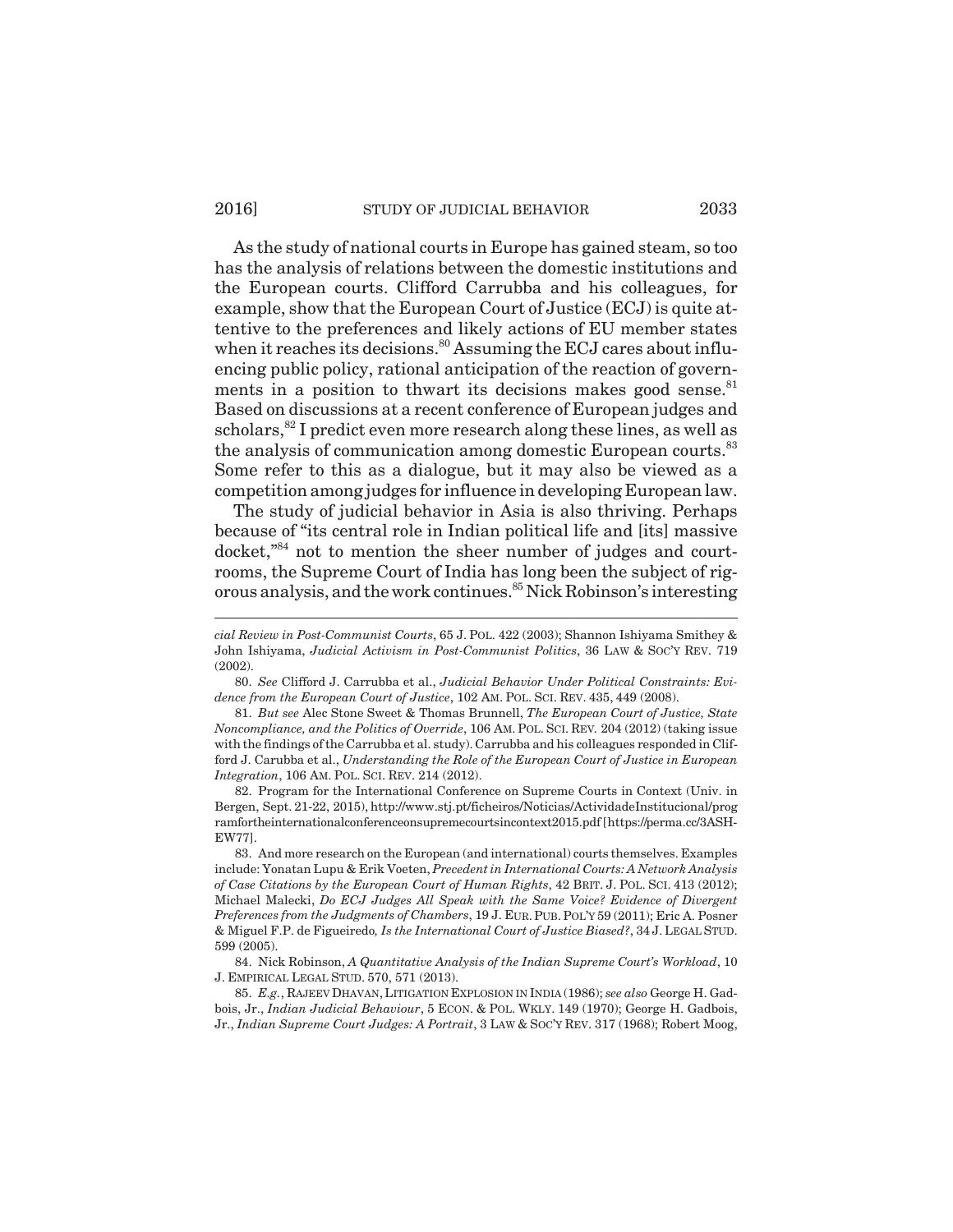article, for example, shows that the court disproportionately draws its cases from states close to Delhi and the wealthy.<sup>86</sup>

Likewise, J. Mark Ramseyer and Eric Rasmusen's work has taught us much about the Japanese Supreme Court,  $87$  but its lessons transcend judges sitting on that court. To see this, consider the longstanding debate in the formal economics literature over the extent to which reputation- or power-seeking judges ought to be followers (applying existing doctrine) or more avant garde. Some contend that judges motivated by esteem should be less willing to follow precedent to show that they are more capable than their predecessors.<sup>88</sup> William Landes and Richard Posner, though, suggest that appellate review keeps rogue judges—those who feel free to disregard precedents in their quest for power or policy—in check.<sup>89</sup> Perhaps judges who are too innovative run the risk of seeing their decisions overturned, which can harm their reputation. Because Ramseyer and Rasmusen show that Japanese judges who are reversed receive less prestigious responsibilities,  $90$  their analysis, I think, lends some support to Landes and Posner's account.<sup>91</sup>

As for the Mideast, I have already mentioned work on the Israeli Supreme Court. $92$  And there are many other studies. Among the most striking is Moses Shayo and Asaf Zussman's analysis of the decisions of Israeli small claims courts, which shows that Jewish

87. *See, e.g.*, J. Mark Ramseyer & Eric B. Rasmusen, *The Case for Managed Judges: Learning from Japan After the Political Upheaval of 1993*, 154 U. PA. L. REV. 1879 (2006) ; J. Mark Ramseyer & Eric B. Rasmusen, *Why Are Japanese Judges So Conservative in Politically Charged Cases?*, 95 AM.POL. SCI. REV. 331 (2001) [hereinafter Ramseyer & Rasmusen, *Japanese Judges*]; J. Mark Ramseyer & Eric B. Rasmusen, *Why the Japanese Taxpayer Always Loses,* 72 S. CAL. L. REV. 571 (1999) [hereinafter Ramseyer & Rasmusen, *Taxpayer*].

89. William M. Landes & Richard A. Posner, *Legal Precedent: A Theoretical and Empirical Analysis*, 19 J.L. & ECON. 249, 273 (1976).

90. *See* Ramseyer & Rasmusen, *Taxpayer*, *supra* note 87, at 573-74, 590, 594.

91. *Cf.* Salzberger & Fenn, *supra* note 72, at 846 (showing that the lower the reversal rate, the higher the judge's prestige and thus, the higher the likelihood of promotion from the Court of Appeal to the House of Lords in England).

92. *See supra* note 48.

*Indian Litigiousness and the Litigation Explosion: Challenging the Legend*, 33 ASIAN SURV. 1136 (1993) (looking at litigation in India's district courts); *see also, e.g.*, SHYLASHRI SHANKAR, SCALING JUSTICE: INDIA'S SUPREME COURT, SOCIAL RIGHTS, AND CIVIL LIBERTIES (2009); Abhinav Chandrachud, *An Empirical Study of the Supreme Court's Composition*, 46 ECON. & POL. WKLY. 71 (2011); Robinson, *supra* note 84.

<sup>86.</sup> *See* Robinson, *supra* note 84, at 570.

<sup>88.</sup> *See, e.g.*, Gilat Levy, *Careerist Judges and the Appeals Process*, 36 RAND J.ECON*.* 275, 277 (2005).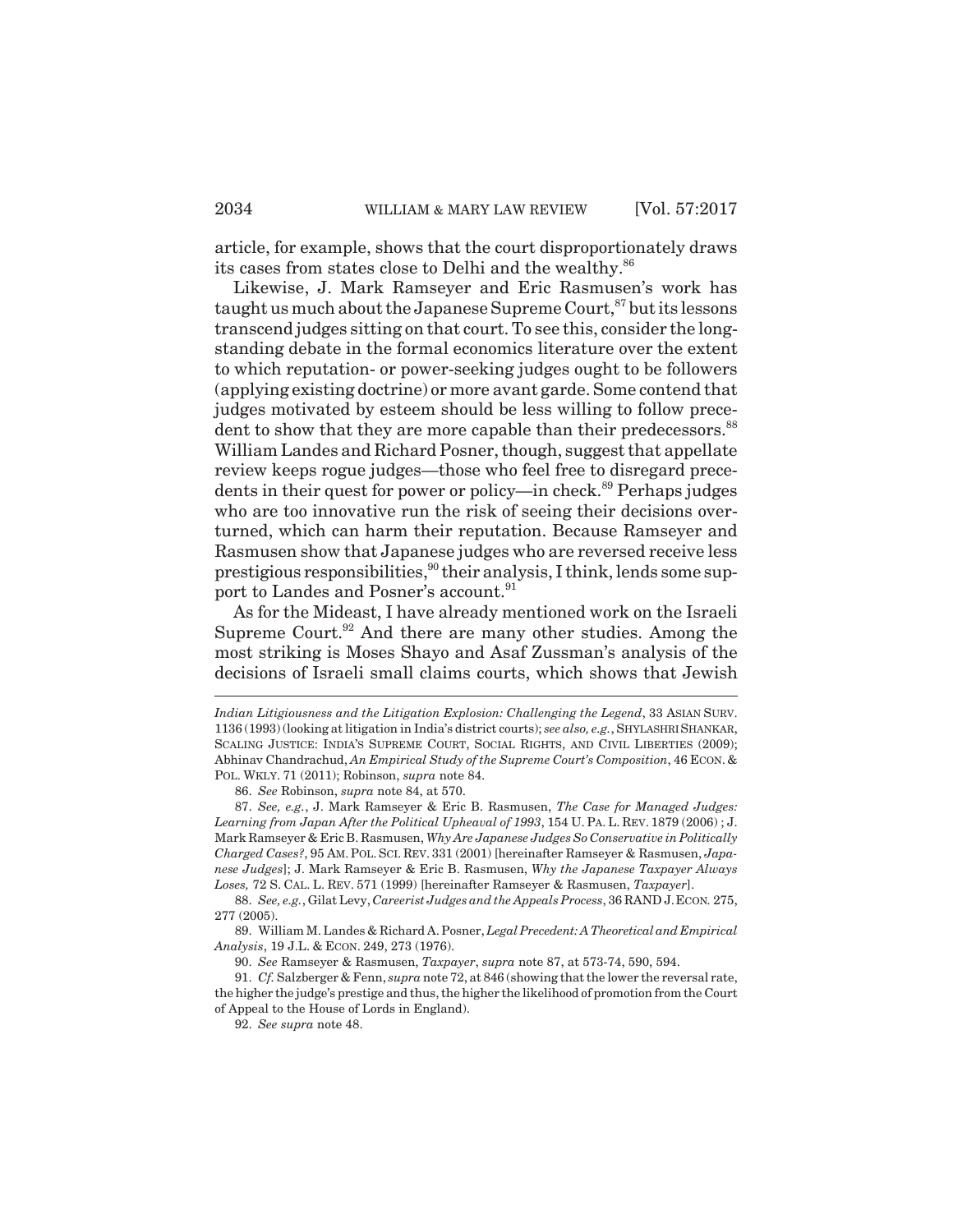judges favor Jewish litigants, and Arab judges favor Arab litigants.<sup>93</sup> Then there is Shai Danziger, Jonathan Levav, and Liora Avnaim-Pesso's study of the effect of food breaks on the decisions of judges serving on Israeli parole boards.<sup>94</sup> Their finding that judges are more lenient at the beginning of the work day and after a food break<sup>95</sup> received worldwide attention (though subsequently came under some criticism<sup>96</sup>). And anyone interested in the role of courts in promoting economic development and political reform in authoritarian regimes should read Tamir Moustafa's book on the Egyptian high court.<sup>97</sup>

## *C. Data*

I could go on; there are many other interesting studies to reference.98 But let me turn to another important development in the study of judicial behavior: the marked improvement of our data. Just think about the way that Pritchett and the other pioneers of

<sup>93.</sup> *See* Moses Shayo & Asaf Zussman, *Judicial Ingroup Bias in the Shadow of Terrorism*, 126 Q.J. ECON. 1447, 1499 (2011) ("[T]he data seem to indicate that terrorism affects judges of both ethnicities, leading Arab judges to favor Arab plaintiffs and Jewish judges to favor Jewish plaintiffs."). For equally good studies of ethnic in-group bias in the criminal context, see Oren Gazal-Ayal & Raanan Sulitzeanu-Kenan, *Let My People Go: Ethnic In-Group Bias in Judicial Decisions—Evidence from a Randomized Natural Experiment*, 7 J. EMPIRICAL LEGAL STUD. 403 (2010), and Guy Grossman et al., *Descriptive Representation and Judicial Outcomes in Multiethnic Societies*, 60 AM. J. POL. SCI. 44 (2016).

<sup>94.</sup> *See* Shai Danziger et al., *Extraneous Factors in Judicial Decisions*, 108 PROC. NAT'L ACAD. SCI. U.S. 6889 (2011).

<sup>95.</sup> *Id.* at 6890.

<sup>96.</sup> *See* Keren Weinshall-Margel & John Shapard, *Overlooked Factors in the Analysis of Parole Decisions*, 108 PROC. NAT'L ACAD. SCI. U.S. E833 (2011).

<sup>97.</sup> TAMIR MOUSTAFA, THE STRUGGLE FOR CONSTITUTIONAL POWER: LAW, POLITICS, AND ECONOMIC DEVELOPMENT IN EGYPT (2007). See also his insightful review of the literature on the role of courts in authoritarian regimes, Tamir Moustafa, *Law and Courts in Authoritarian Regimes,* 10 ANN. REV. L. & SOC. SCI. 281 (2014).

<sup>98.</sup> For example, there are many excellent systematic studies of the Canadian Supreme Court. *See, e.g.*, ROY B. FLEMMING, TOURNAMENT OF APPEALS: GRANTING JUDICIAL REVIEW IN CANADA (2004); C.L. OSTBERG & MATTHEW E. WETSTEIN, ATTITUDINAL DECISION MAKING IN THE SUPREME COURT OF CANADA (2007); DONALD R. SONGER ET AL., LAW, IDEOLOGY, AND COLLEGIALITY: JUDICIAL BEHAVIOUR IN THE SUPREME COURT OF CANADA (2012). There are fewer studies of courts in Africa. Exceptions include: THEUNIS ROUX, THE POLITICS OF PRINCIPLE: THE FIRST SOUTH AFRICAN CONSTITUTIONAL COURT, 1995-2005 (2013); JENNIFER A. WIDNER, BUILDING THE RULE OF LAW (2001); Rosalind Dixon & Tom Ginsburg, *The South African Constitutional Court and Socio-Economic Rights as 'Insurance Swaps'*, 4 CONST. CT. REV. 1 (2011).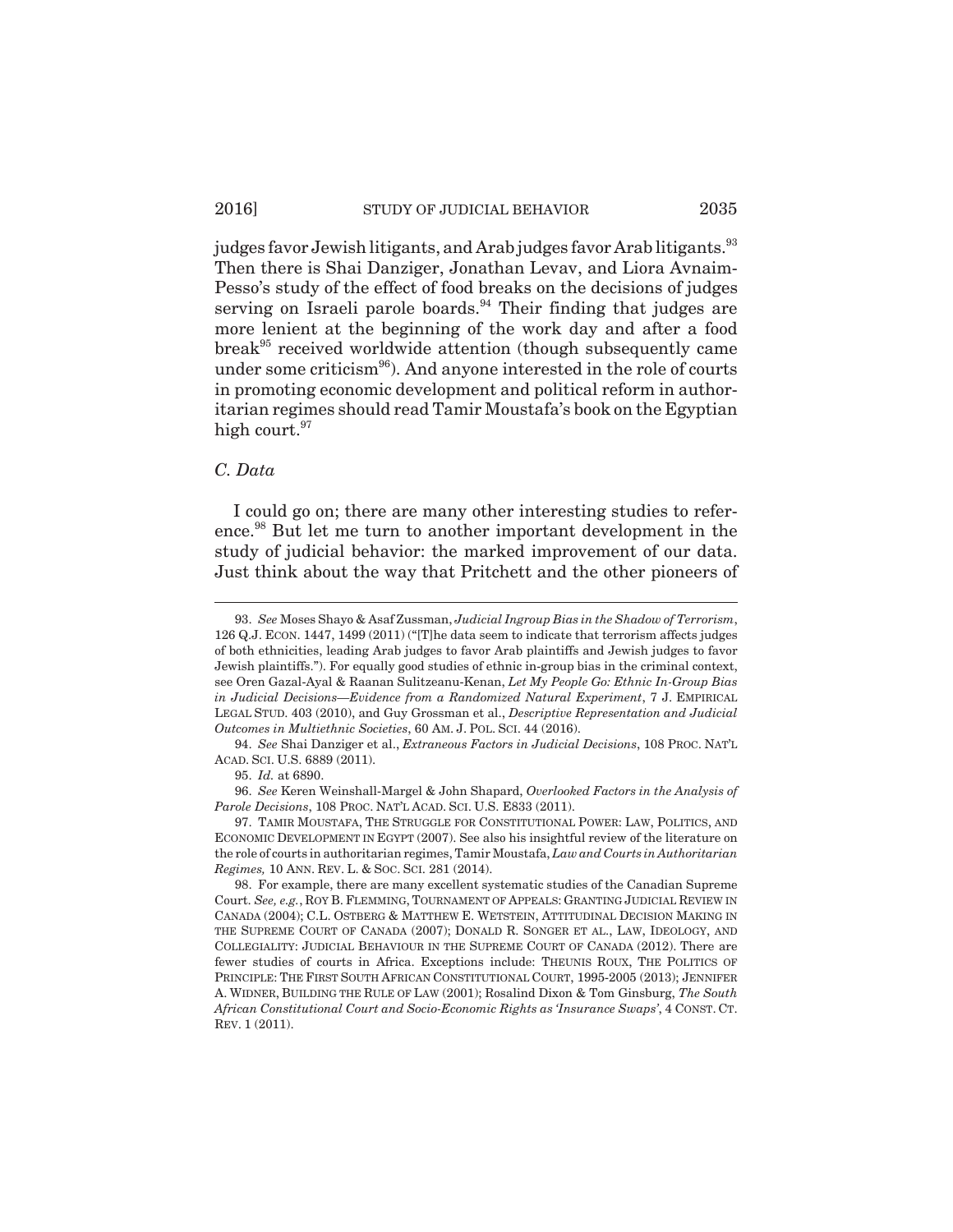judicial behavior likely collected their data<sup>99</sup>: Either they or their research assistants made their way into a law library where they pulled off the shelves (hard!) copies of the *U.S. Reports* and went through the cases one by one, noting the issues involved and marking down (maybe even with a pencil!), say, the number of Justices in the majority, the number of dissenting opinions, and the ideological outcome of the case.

Some of the authors I have referenced may have also proceeded in this way when they created their datasets (though I doubt they used hard copies of cases, what with electronic versions all over the Internet). But many more likely relied on public or multiuser databases—databases that are not tailored to a particular study but are so rich in content that many scholars, even those with distinct projects, can draw on them.<sup>100</sup>

The United States Supreme Court Database,<sup>101</sup> the brainchild of Harold J. Spaeth, was among the first of these efforts, and it continues to serve as a foundation for virtually all empirical analyses of the Court.<sup>102</sup> That database is now joined by many others, including Donald R. Songer's U.S. Appeals Courts Database, housing information on cases decided in the courts of appeals between 1925 and  $2002$ ,<sup>103</sup> and the National High Courts Judicial Database,<sup>104</sup> providing data on the decisions of apex courts in eleven countries.<sup>105</sup>

102. *See, e.g.*, Adam Liptak, *Chief Justice John Roberts Amasses a Conservative Record, and Wrath from the Right*, N.Y. TIMES (Sept. 28, 2015), http://www.nytimes.com/2015/09/29/ us/politics/chief-justice-john-roberts-amasses-conservative-record-and-the-rights-ire.html?\_r=0 [https://perma.cc/Z55R-SKCQ]; Adam Liptak, *Right Divided, a Disciplined Left Steered the Supreme Court*, N.Y. TIMES (June 30, 2015), http://www.nytimes.com/2015/07/01/us/supremecourt-tacks-left-with-push-from-disciplined-liberals.html [https://perma.cc/D2QG-M6PV].

103. *U.S. Appeals Courts Database*, JUD.RES. INITIATIVE U.S.C., http://artsandsciences.sc. edu/poli/juri/appct.htm [https://perma.cc/EKN7-T6CF] (last visited Apr. 15, 2016).

104. *National High Courts Database*, JUD.RES. INITIATIVE U.S.C.,http://artsandsciences.sc. edu/poli/juri/highcts.htm [https://perma.cc/2FZ6-BB6Z] (last visited Apr. 15, 2016).

105. *Id.* The courts (and years) covered are: High Court of Australia (1969-2003); Supreme Court of Canada (1969-2003); Supreme Court of India (1970-2000); Supreme Court of Namibia (1990-1998); Supreme Court of the Philippines (1970-2003); South Africa Supreme Court of Appeal (1970-2000) and Constitutional Court (1995-2000); Tanzania Court of Appeal (1983- 1998); Judicial Committee of the House of Lords (Law Lords) of the United Kingdom (1970-

<sup>99.</sup> I do not know for sure, but I have heard countless stories from my mentors.

<sup>100.</sup> In addition to opening access to many researchers, large multiuser databases have what is known as a combinatoric advantage. For more details, see EPSTEIN & MARTIN, *supra* note 28, at 16-18.

<sup>101.</sup> SUP.CT.DATABASE, http://supremecourtdatabase.org [https://perma.cc/7VNV-AEKX] (last visited Apr. 15, 2016).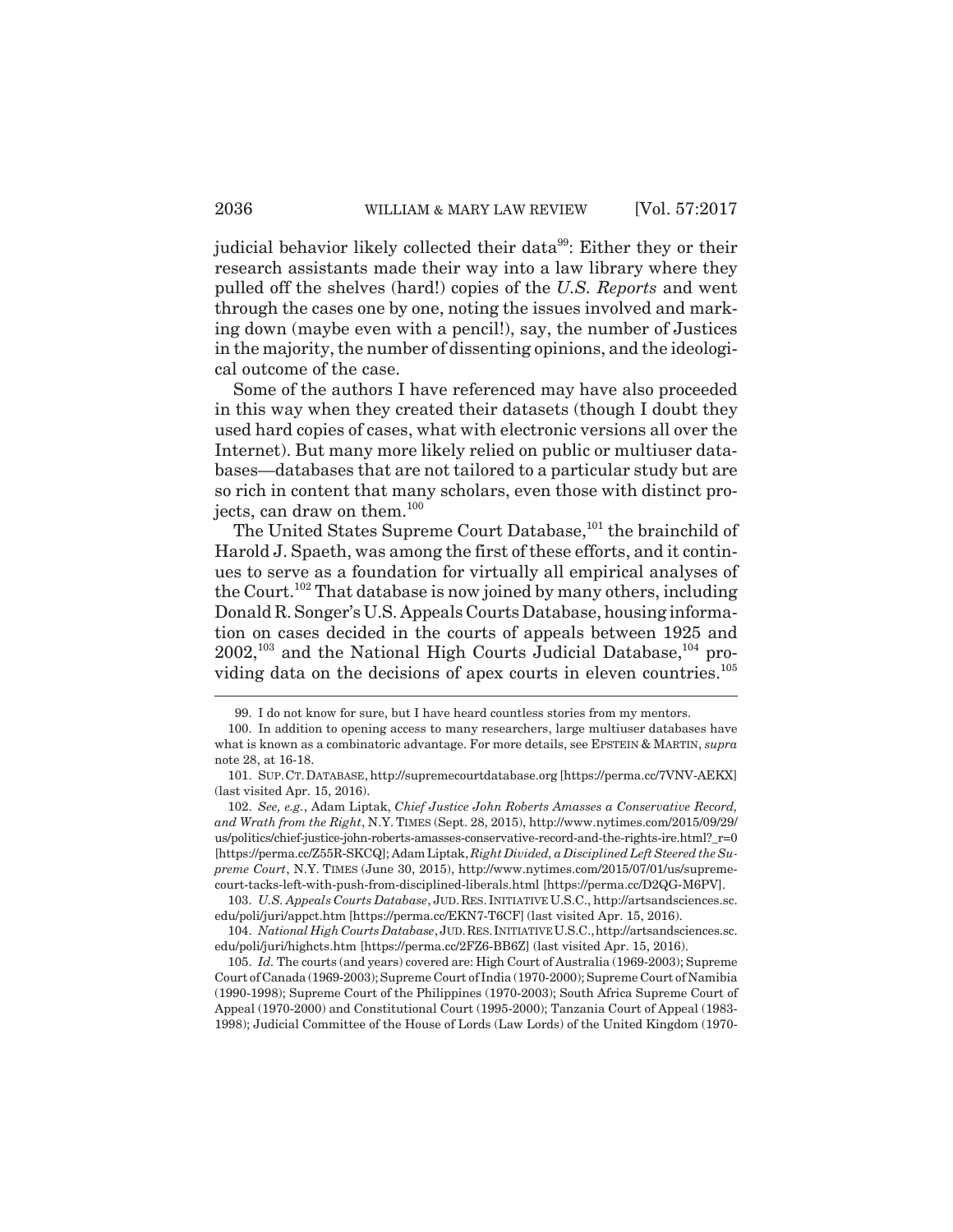Many similar data-collection efforts are underway all over the world.

To be sure, multiuser databases are not panaceas; they cannot directly answer every question scholars may have about the behavior of judges. But researchers can adapt them—and even more tailored databases<sup>106</sup>—to suit their needs.<sup>107</sup> Consider the National High Courts Judicial Database, which contains a good deal of information on the Indian Supreme Court's decisions between 1970 and 2000.<sup>108</sup> Following the Database's protocols, users can update or even backdate the dataset. They can also create new variables. For example, although the Database provides information on how the judges voted and whether they wrote an opinion, it does not include data on the judges' background characteristics (for example, age, gender, and previous positions). Because this information is available on the Indian Supreme Court's website<sup>109</sup> (and perhaps from other sources), analysts could add it to the dataset.

That scholars are now doing so seems evident. More to the point, I have no doubt that the existence of these multiuser databases has contributed quite productively to the study of judicial behavior. To see this, we need consider only that just a few short decades ago, prior to the appearance of Songer's United States Appeals Courts Database,<sup>110</sup> the circuit courts received only limited systematic attention<sup>111</sup>; the great bulk of research focused on the United States Supreme Court. No longer. Today, there is an explosion of work on

<sup>2002);</sup> Supreme Court of the United States (1953-2005); Supreme Court of Zambia (1973- 1997); Supreme Court of Zimbabwe (1989-2000). *Id.*

<sup>106.</sup> An example is Sunstein et al.'s data on the United States courts of appeals. *See* CASS R. SUNSTEIN ET AL., ARE JUDGES POLITICAL?: AN EMPIRICAL ANALYSIS OF THE FEDERAL JUDICIARY (2006). Although Sunstein et al. developed the dataset for a particular research project, other scholars have adapted it to their own needs. We did so in our article on gender and judging by adding, among other variables, the gender of the judge. *See* Christina L. Boyd, Lee Epstein & Andrew D. Martin, *Untangling the Causal Effects of Sex on Judging*, 54 AM. J. POL. SCI. 389, 408 (2010).

<sup>107.</sup> *See* EPSTEIN & MARTIN, *supra* note 28, at 68.

<sup>108.</sup> *See National High Courts Database*, *supra* note 104.

<sup>109.</sup> *See Hon'ble The Chief Justice of India & Hon'ble Judges*, SUP. CT. INDIA, http:// supremecourtofindia.nic.in/judges/judges.htm [https://perma.cc/37D8-SBPC] (last visited Apr. 15, 2016).

<sup>110.</sup> *See U.S. Appeals Courts Database*, *supra* note 103.

<sup>111.</sup> *See id.* (noting the paucity of studies in this area prior to the creation of the source).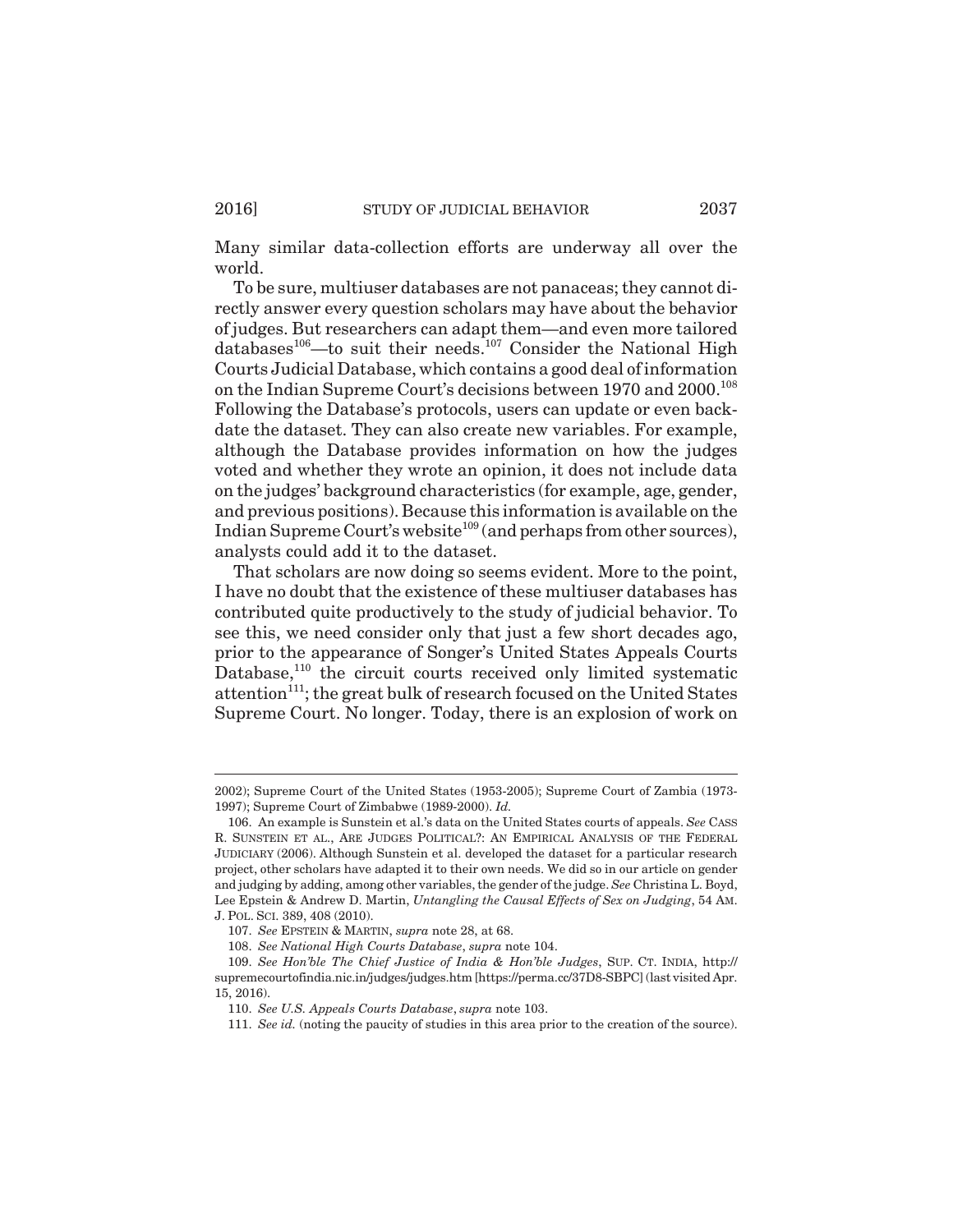the courts of appeals, much of which makes use of the Songer database.<sup>112</sup>

While we are on the topic of data, I should also note that advances in strategies and tools for analyzing data also have added power to research on judging. Improvements have come about, in part, because specialists in methodology with an interest in law realized that the unique sorts of data that scholars have amassed on courts and judges can be useful for the development, adaptation, and assessment of innovative analytic strategies. Examples in the past few decades include, but are certainly not limited to, matching meth $ods$ ,<sup>113</sup> network analysis,<sup>114</sup> and measurement<sup>115</sup> and event count models.<sup>116</sup>

<sup>112.</sup> *See, e.g.*, Deborah Beim et al., *Signaling and Counter-Signaling in the Judicial Hierarchy: An Empirical Analysis of* En Banc *Review*, 60 AM.J.POL.SCI. 490, 491, 508 (2016); Andreas Broscheid, *Comparing Circuits: Are Some U.S. Courts of Appeals More Liberal or Conservative than Others?*, 45 LAW & SOC'Y REV. 171 (2011); Robert K. Christensen & John Szmer, *Examining the Efficiency of the U.S. Courts of Appeals: Pathologies and Prescriptions*, 32 INT'L REV. L. & ECON. 30, 30 (2012).

<sup>113.</sup> *See, e.g.*, RYAN C. BLACK & RYAN J. OWENS, THE SOLICITOR GENERAL AND THE UNITED STATES SUPREME COURT: EXECUTIVE BRANCH INFLUENCE AND JUDICIAL DECISIONS (2012). For a review, see Lee Epstein et al., *The Supreme Court During Crisis: How War Affects Only Non-War Cases*, 80 N.Y.U. L.REV.1 (2005); Daniel E. Ho & Donald B. Rubin, *Credible Causal Inference for Empirical Legal Studies*, 7 ANN. REV. L. & SOC. SCI. 17 (2011); Maya Sen, *Is Justice Really Blind? Race and Reversal in US Courts*, 44 J. LEGAL STUD. S187 (2015).

<sup>114.</sup> *See, e.g.*, Janet M. Box-Steffensmeier et al., *Quality over Quantity: Amici Influence and Judicial Decision Making*, 107 AM. POL. SCI. REV. 446 (2013); James H. Fowler & Sangick Jeon, *The Authority of Supreme Court Precedent*, 30 SOC. NETWORKS 16 (2008); James H. Fowler et al., *Network Analysis and the Law: Measuring the Legal Importance of Precedents at the U.S. Supreme Court*, 15 POL. ANALYSIS 324 (2007); Yonatan Lupu & Erik Voeten, *Precedent in International Courts: A Network Analysis of Case Citations by the European Court of Human Rights*, 42 BRIT. J. POL. SCI. 413 (2012).

<sup>115.</sup> *See, e.g.*, Daniel E. Ho & Kevin M. Quinn, *Did a Switch in Time Save Nine?*, 2 J. LEGAL ANALYSIS 69 (2010) [hereinafter Ho & Quinn, *A Switch in Time*]; Andrew D. Martin & Kevin M. Quinn, *Dynamic Ideal Point Estimation via Markov Chain Monte Carlo for the U.S. Supreme Court, 1953-1999*, 10 POL. ANALYSIS 134 (2002). *See generally* Daniel E. Ho & Kevin M. Quinn, *How Not to Lie with Judicial Votes: Misconceptions, Measurement, and Models*, 98 CALIF. L. REV. 813 (2010) [hereinafter Ho & Quinn, *How Not to Lie*].

<sup>116.</sup> *See, e.g.*, Tom S. Clark, *The Separation of Powers, Court Curbing, and Judicial Legitimacy*, 53 AM. J. POL. SCI. 971 (2009); James F. Spriggs, II & Paul J. Wahlbeck, *Calling It Quits: Strategic Retirement on the Federal Courts of Appeals, 1893-1991*, 48 POL. RES. Q. 573 (1995); *see also* THOMAS G. HANSFORD & JAMES F. SPRIGGS II,THE POLITICS OF PRECEDENT ON THE U.S. SUPREME COURT (2006).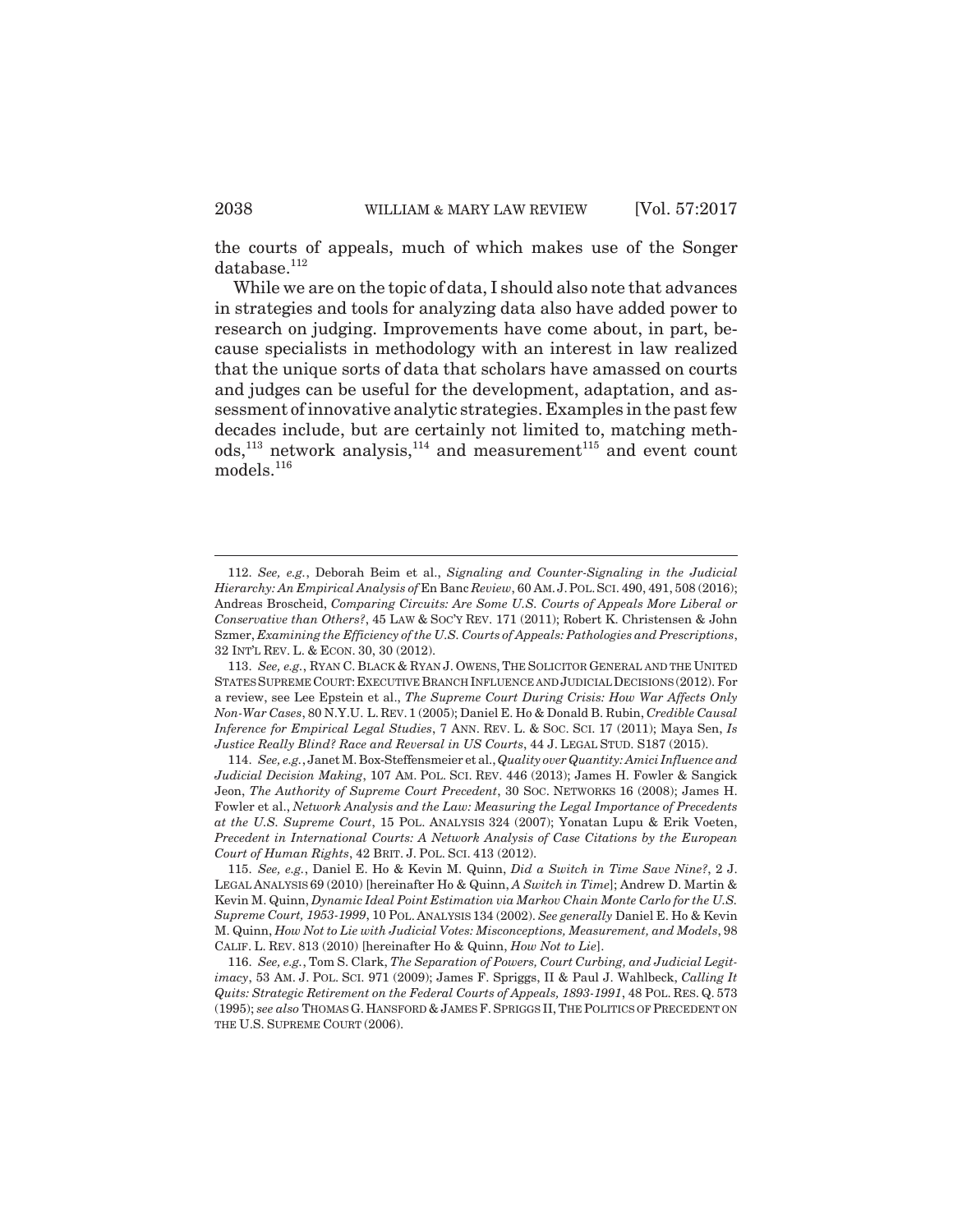## *D. Why All the Attention?*

In addition to improvements in data, the number of substantive topics under investigation has exploded, so much so that I devote Part II to this development. But let me pause for a moment and ask, why all the attention to judicial behavior? Landes, Posner, and I suggest one answer: the growing realization that law students, lawyers, law professors, and even judges would better advance their own career objectives by understanding the behavior of judges.<sup>117</sup>

I am sure there are other reasons, too—from the revolution in microcomputing to the decades-old push for interprofessionality and interdiscplinarity in many academic organizations. But at a metalevel, I cannot help thinking that the study of judicial behavior is a manifestation of the importance—perhaps growing importance—of judges worldwide. Some of this stems from the fact that more courts than ever have the power to invalidate government  $\arctan^{118}$  and, occasionally, are not timid about using it to do very big things. The Constitutional Court of South Africa held the death penalty unconstitutional,<sup>119</sup> and the German Constitutional Court held that refusing to appoint Muslim female school teachers who wear head scarves infringes on teachers' rights to equal access to public office.120 Along somewhat different lines, Laurence Helfer and Erik Voeten show how the European Court of Human Rights convinced national governments (and courts) to become more progressive in their treatment of LGBT rights issues, even though their decisions are formally binding on only the parties to the dispute.<sup>121</sup>

But we do not have to travel to Johannesburg, Karlsruhe, or Strasbourg for examples. Before the U.S. Supreme Court took up the subject of same-sex marriage in 2015, thirty-seven states already had banned it.122 But in only eleven states did the people or

<sup>117.</sup> EPSTEIN ET AL., *supra* note 7, at 5-6; *see also* RICHARD A. POSNER, DIVERGENT PATHS: THE ACADEMY AND THE JUDICIARY (2016).

<sup>118.</sup> *See* Ginsburg & Versteeg, *supra* note 75, at 589-90.

<sup>119.</sup> *See State v. Makwanyane* 1995 (3) SA 391 (CC) (S. Afr.).

<sup>120.</sup> *See* BVerfG, 2 BvR 1436/02, Sept. 24, 2003, http://www.bverfg.de/e/rs20030924\_2bvr 143602en.html [https://perma.cc/U5RP-45TH] (English translation).

<sup>121.</sup> *See* Laurence R. Helfer & Erik Voeten, *International Courts as Agents of Legal Change: Evidence from LGBT Rights in Europe*, 68 INT'L ORG. 77, 89-90 (2014).

<sup>122.</sup> *See* Obergefell v. Hodges, 135 S. Ct. 2584, 2615 (2015) (Roberts, C.J., dissenting).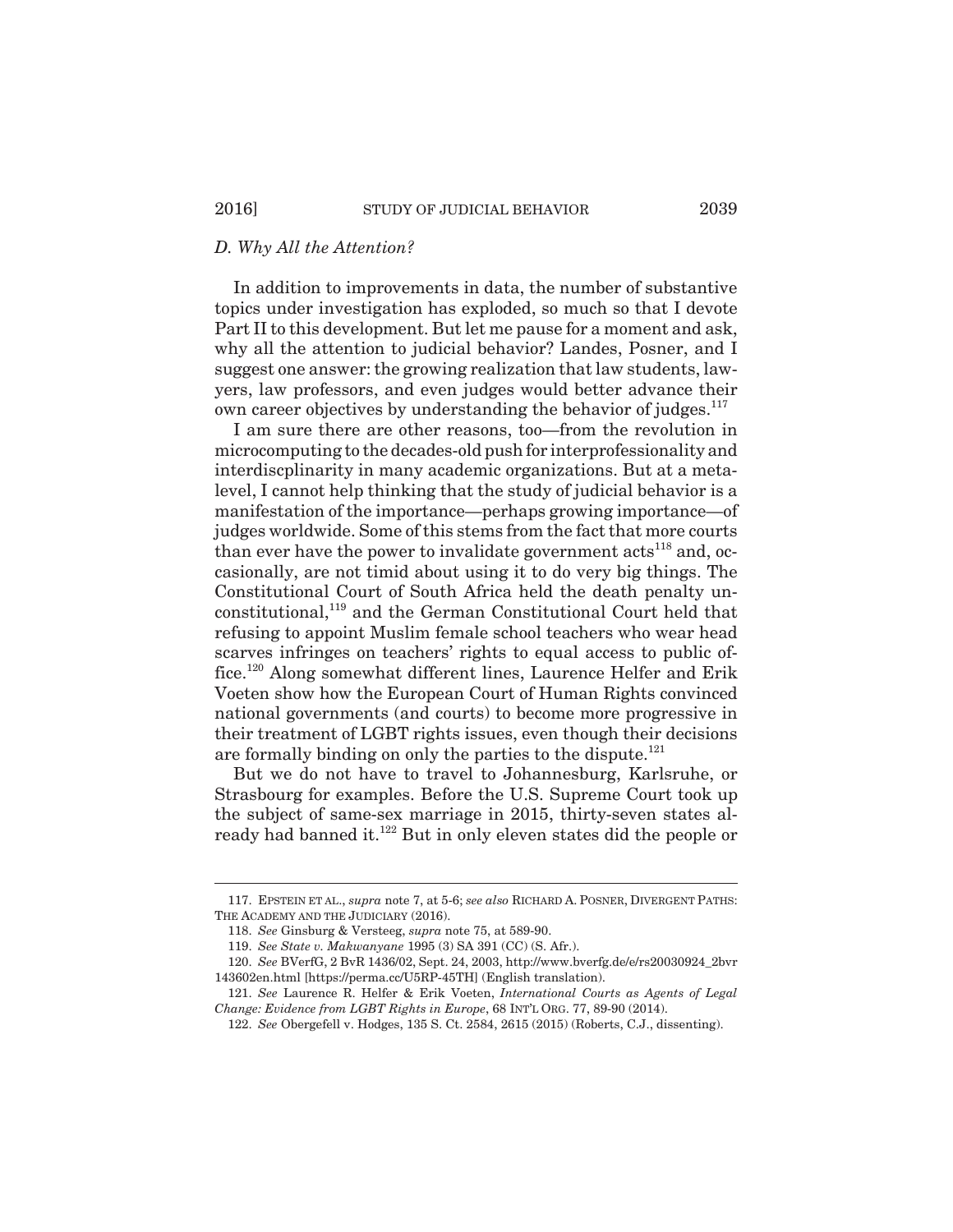their representatives vote for same-sex marriage.<sup>123</sup> In the rest, judges voted for it.124 And, of course, the Supreme Court dealt the final blow when it held that the remaining bans violated guarantees of due process and equal protection.<sup>125</sup>

It is not only in sociocultural matters where courts are important players. Klerman and Mahoney were right when they linked judicial independence and economic prosperity.126 Or at least the IMF and World Bank seem to think Klerman and Mahoney got it right.<sup>127</sup> These organizations have invested millions, perhaps billions, in legal systems throughout the world, with an emphasis on improving efficiency, access, independence, public trust, and implementation of judicial decisions<sup>128</sup>—all in an effort to encourage economic growth and investment.

## II. SUBSTANTIVE AREAS OF INTEREST

I have identified a number of important ways in which the field has changed since Pritchett's day. One that I have not discussed but have telegraphed throughout is the increase in the number of substantive topics now under study. In addition to the judge, which was Pritchett's interest, I count at least ten; and I doubt my list is inclusive.129 I describe these topics briefly in Part II.B.

In what directly follows, I focus on a subject that is not new: the individual judge. I do so because it remains a primitive in the study of judicial behavior and because even this "old" topic has advanced in exciting and new ways, moving well beyond Pritchett's emphasis on the role of ideology in the decisions of the U.S. Supreme Court.

<sup>123.</sup> *Id.*

<sup>124.</sup> *Id.*

<sup>125.</sup> *Id.* at 2604-05.

<sup>126.</sup> *See* Klerman & Mahoney, *supra* note 41, at 25.

<sup>127.</sup> *See, e.g.*, *Justice Sector Institutional Strengthening Project*, WORLD BANK, http://www. worldbank.org/projects/P143274/justice-sector-institutional-strengthening-project?lang=en [https://perma.cc/4TV2-CFDV] (last visited Apr. 15, 2016). As do many economists. *See, e.g.*, La Porta et al., *supra* note 43, at 468-69. As a political scientist, I am not yet convinced. Helmke's study, *supra* note 63, along with many others, tells us that there are limits to what courts can accomplish when they are out of line with political elites, even when they seem to have some degree of independence. *See generally* GERALD N.ROSENBERG,THE HOLLOW HOPE: CAN COURTS BRING ABOUT SOCIAL CHANGE? (2008).

<sup>128.</sup> *See, e.g.*, *Justice Sector Institutional Strengthening Project*, *supra* note 127. 129. *See infra* Part II.B.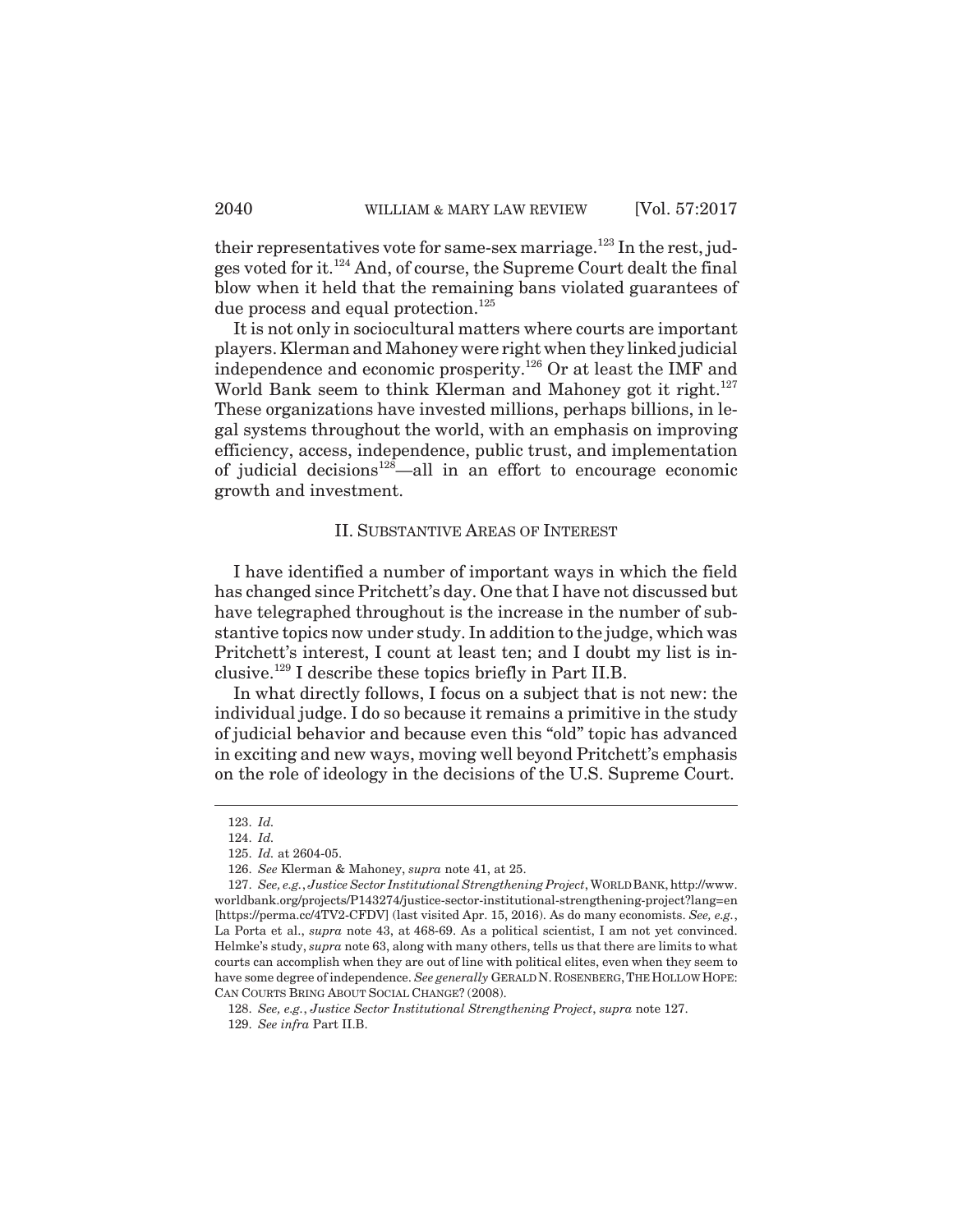## *A. The Judge: Motivations, Careers, and Performance*

Pritchett analyzed "The Judge"—or, in his case, "The Justice" and this remains a focus of study. In fact, I think of my book with Posner and Landes as very much a story about the individual judge.<sup>130</sup> In it we present and test a realist model of judging that views the judge as a participant in a labor market—the judicial labor market. $^{131}$  A judge so viewed, we argue, is motivated and constrained as other workers are: by personal and institutional concerns, by costs and benefits, by expectations, and by the tools and methods of the job. $^{132}$ 

We lay out a judicial utility function that reflects these ideas, but to me it boils down to this: we think about judges as judges who are bound by certain rules and norms,<sup>133</sup> but also as people with professional and personal goals that they seek to maximize.

What are judges' goals? Pritchett emphasized the policy goal, or the idea that judges want to bring the law in line with their own policy or ideological values.134 And Landes, Posner, and I find a good deal of evidence to support Pritchett's ideas among contemporary judges and justices.<sup>135</sup> No matter how we measure it, ideology plays a role in judicial decisions.

Figure 2 provides a very simple example for the U.S. Supreme Court. It shows voting in favor of business, in favor of the government (in criminal cases), and in opposition to the civil rights claimant—in other words, it depicts the percentage of conservative decisions. The dark gray bars are Roberts Court Justices appointed by Democratic Presidents (Clinton and Obama), and the lighter bars

<sup>130.</sup> *See* EPSTEIN ET AL., *supra* note 7.

<sup>131.</sup> *See id.* at ch. 1.

<sup>132.</sup> *See id.*

<sup>133.</sup> I do not dwell in this Article on legal factors, motivations, or considerations. Instead I will simply reiterate what Knight and I have said elsewhere: rather than perpetuate the counterproductive, and unrealistic, legalism-versus-realism distinction by treating law as a constraint or as a choice grounded in personal motivation, we should think about the desire to "follow the law" as a factor motivating judges. Epstein & Knight, *supra* note 23, at 25.

<sup>134.</sup> *See supra* notes 12-14 and accompanying text; *see also* JEFFREY A. SEGAL & HAROLD J. SPAETH, THE SUPREME COURT AND THE ATTITUDINAL MODEL REVISITED (2002).

<sup>135.</sup> *See* EPSTEIN ET AL., *supra* note 7, at 66. The political science literature tends to treat political goals, policy goals, ideological goals, and partisan goals as interchangeable. That is in part because political scientists use partisan measures and ideological measures. *See infra* notes 146-48 and accompanying text.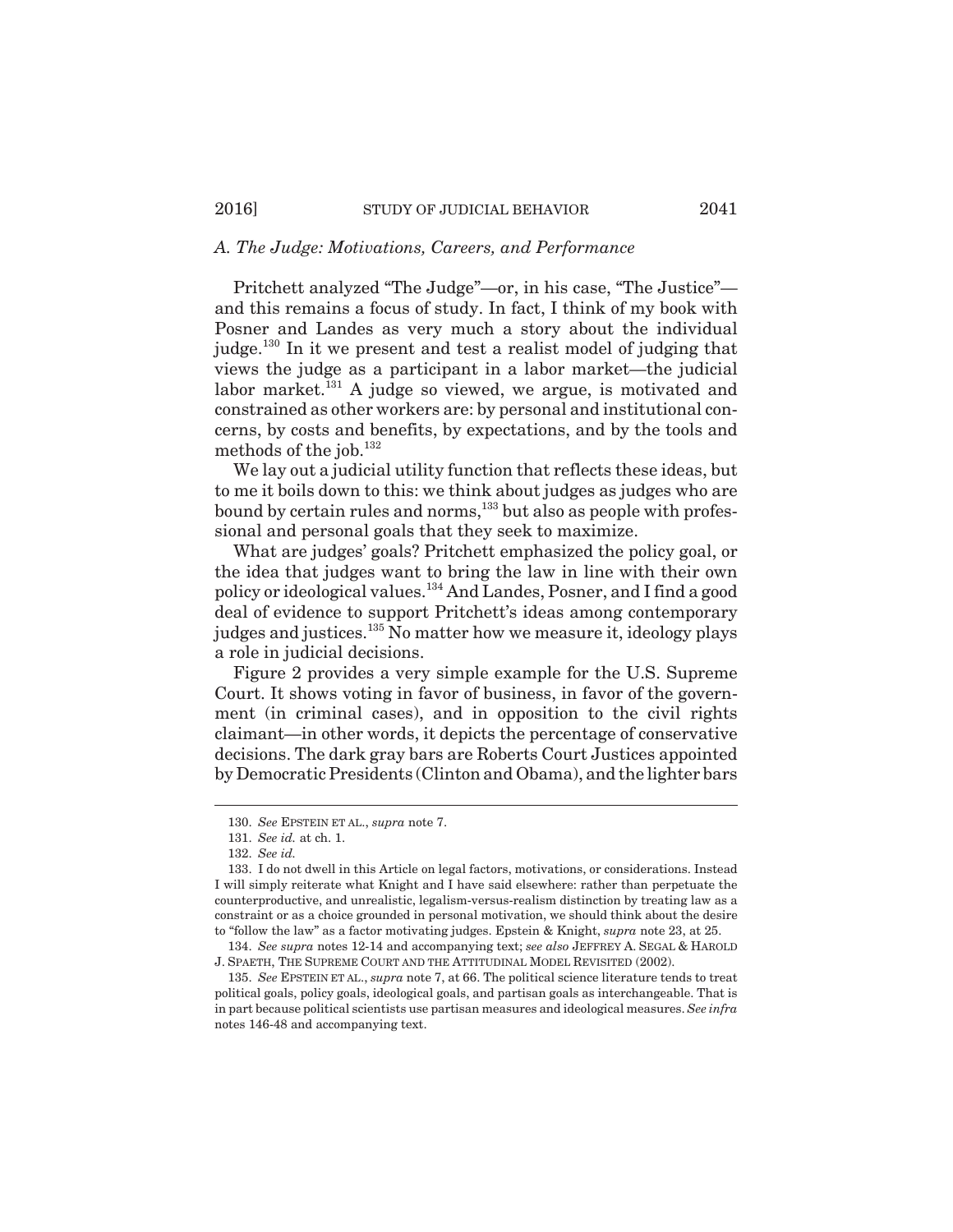are Roberts Court Justices appointed by Republican Presidents (Ford, Reagan, Bush I, and Bush II). In each of the three areas, the Republican appointees were significantly more conservative than the Democratic appointees. These same basic patterns, it is worth adding, hold for every issue area going back to 1937, the last Term in our dataset. $136$ 

What is more, the Justices of our Supreme Court are not unique. From Gunnar Grendstad et al.'s study, we learn that Norwegian Supreme Court justices appointed by social democratic governments are significantly more likely to find for the litigant pursuing a "public economic interest" than are their nonsocialist counterparts.137 Ideology (as measured by the appointing regime) plays a bigger role in these decisions than most any other factor that Grendstad et al. considered. Christoph Hönnige found that ideology helps predict the votes of judges serving on the French and German Supreme Courts.138 And, in their study of Spanish Constitutional Court judges, Nuno Garoupa et al. discovered that under certain conditions, "[t]he personal ideology of the judges does matter," which led them to "reject the formalist approach taken by traditional constitutional law scholars in Spain."139 Matias Iaryczower and Gabriel Katz found that ideology plays a role on the British Appellate Committee, though their account is more nuanced.<sup>140</sup> Ideology, they show, establishes "an informational hurdle for judges to rule in a certain direction."141 A judge leaning liberal (or conservative) "will vote against his bias if the information based on the facts and on how the law applies to the case under consideration surpasses the threshold imposed by his preferences."<sup>142</sup>

<sup>136.</sup> *See* EPSTEIN ET AL., *supra* note 7, at 112.

<sup>137.</sup> GRENDSTAD ET AL., *supra* note 73.

<sup>138.</sup> Christoph Hönnige, *The Electoral Connection: How the Pivotal Judge Affects Oppositional Success at European Constitutional Courts*, 32 W.EUR.POL. 963, 979-80 (2009); *see also* Chris Hanretty, *Dissent in Iberia: The Ideal Points of Justices on the Spanish and Portuguese Constitutional Tribunals*, 51 EUR. J. POL. RES. 671 (2012) (studying constitutional judges in Spain and Portugal).

<sup>139.</sup> Nuno Garoupa et al., *Judging Under Political Pressure: An Empirical Analysis of Constitutional Review Voting in the Spanish Constitutional Court,* 29 J.L. ECON. & ORG. 513, 516 (2013).

<sup>140.</sup> *See generally* Matias Iaryczower & Gabriel Katz, *More than Politics: Ability and Ideology in the British Appellate Committee*, 32 J.L. ECON. & ORG. 61 (2016).

<sup>141.</sup> *Id.* at 3.

<sup>142.</sup> *Id.*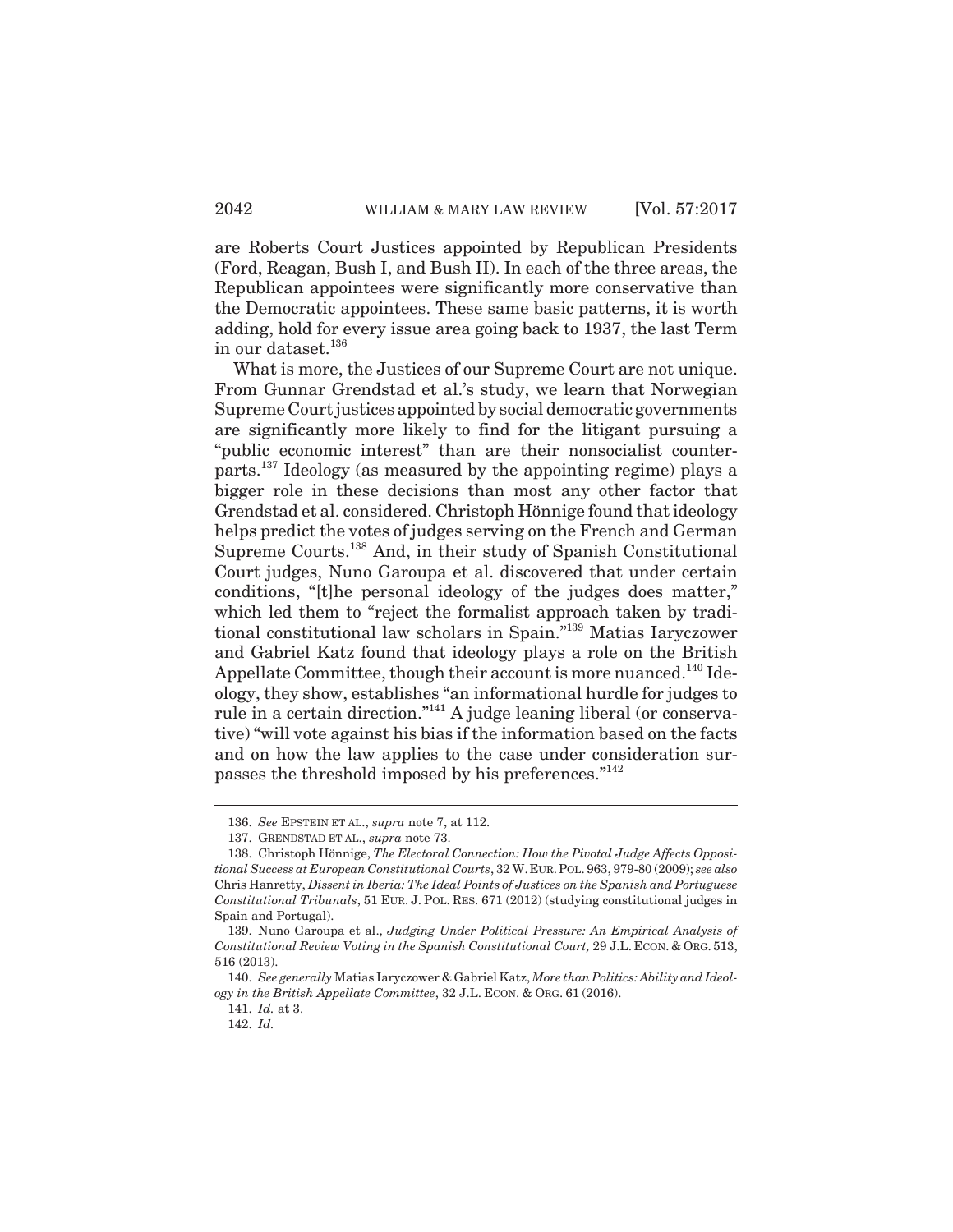

Figure 2. Votes by Justices During the Roberts Court Years, Broken Down by the Party of the Appointing President

#### *Notes:*

(1) Includes twelve Justices serving during the Roberts Court.

(2) All differences between Republican and Democratic appointees are statistically significant at *p* < 0.01.

(3) Business: Percent support for business. Data are from Epstein, Landes, and Posner for the 2005-2011 Terms (1173 total votes).<sup>143</sup>

(4) Civil Rights: Percent opposing civil rights claimants (except in affirmative action cases). Calculated from the Supreme Court Database, using all orally argued cases for the 2005-2014 terms (1713 total votes). $144$ 

(5) Criminal Procedure: Percent support for the government. Calculated from the Supreme Court Database, using all orally argued cases for the 2005-2014 Terms (1009 total votes).145

Because "ideology does not appear to be [a] uniquely American phenomenon,"146 there is a virtual cottage industry devoted to measuring the underlying ideological preferences of judges.<sup>147</sup> Some

<sup>143.</sup> Lee Epstein et al., *How Business Fares in the Supreme Court*, 97 MINN. L. REV. 1431, 1434-37 (2013).

<sup>144.</sup> *See* SUP. CT. DATABASE, *supra* note 101.

<sup>145.</sup> *Id.*

<sup>146.</sup> GRENDSTAD ET AL., *supra* note 73, at 146.

<sup>147.</sup> On measures of judicial ideology in general, see Lee Epstein et al., *Ideology and the*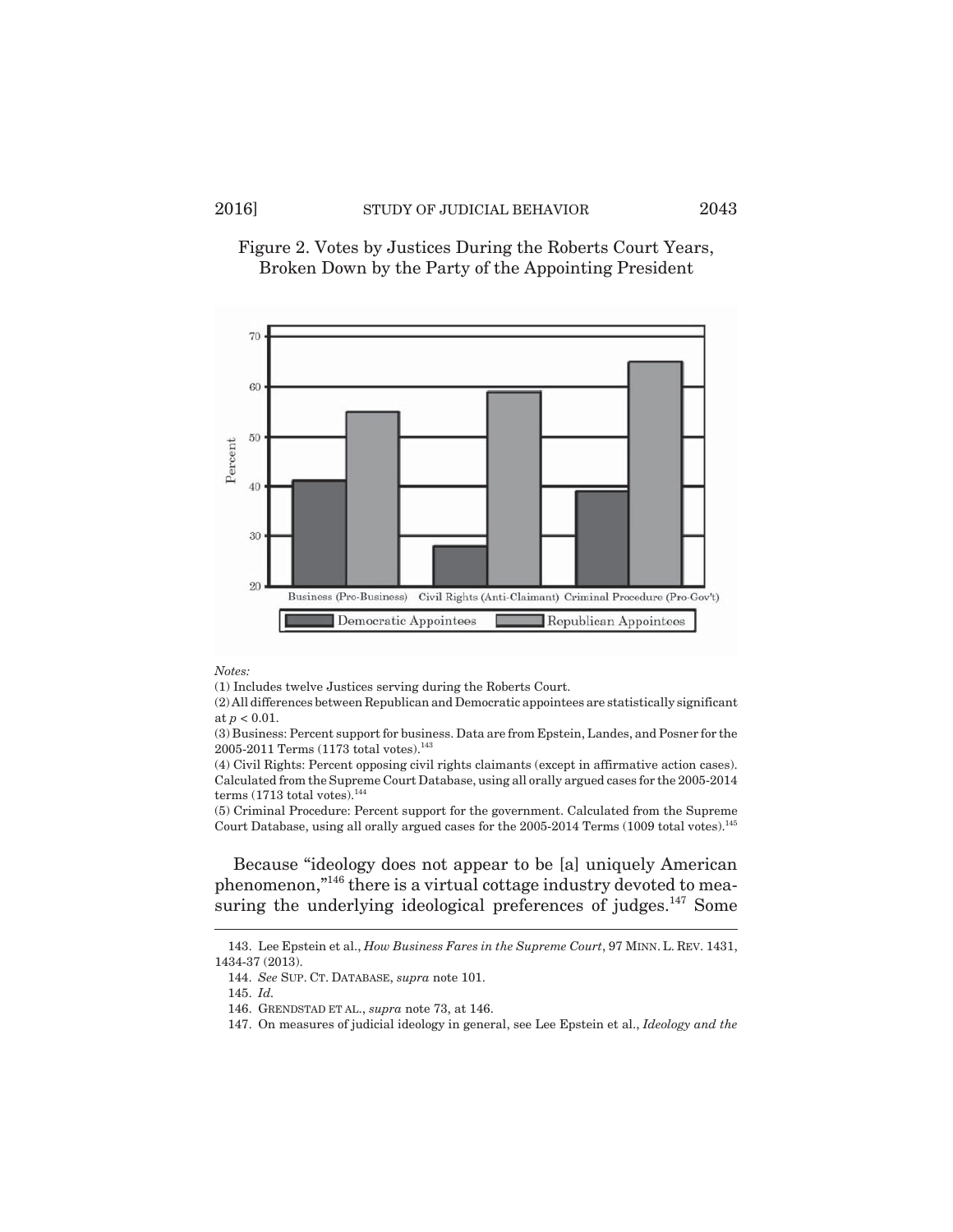measures are exogenous, meaning that they are based on information that is causally prior to any vote cast by the judge. Especially prevalent is the judges' or the appointing authority's party affiliation, as you can tell from some of the studies I just discussed.<sup>148</sup> There are also endogenous measures, which rely on revealed behavior (usually votes or voting patterns) to measure ideology.149 Both have their uses depending on the project.

At the same time, the studies, especially Iaryczower and Katz's, 150 demonstrate that ideological (or partisan) motivations have their limits—and not only for judges outside the United States. As Figure 2 shows, there is hardly a perfect correlation between ideology and voting: Far short of 0 percent of the votes cast by Democratic appointees were against business; and far short of 100 percent of the Republican votes were in support of business. Moreover, once we move down the judicial hierarchy to the U.S. courts of appeals and district courts, ideology carries even less weight.<sup>151</sup>

To me, the upshot is this: however useful ideology is for understanding judicial behavior, it cannot be the only motivation or explanation of judicial behavior (it may not even be especially

149. The most prominent of these are the Martin-Quinn scores. *See* Martin & Quinn, *supra* note 115; *see also* Jason H. Windett et al., *Estimating Dynamic Ideal Points for State Supreme Courts*, 23 POL. ANALYSIS 461 (2015).

150. *See* Iaryczower & Katz, *supra* note 140.

*Study of Judicial Behavior*, *in* IDEOLOGY, PSYCHOLOGY, AND LAW 705 (Jon Hanson ed., 2012); Joshua B. Fischman & David S. Law, *What Is Judicial Ideology, and How Should We Measure It?*, 29 WASH. U. J.L. & POL'Y 133 (2009); Ho & Quinn, *How Not to Lie*, *supra* note 115.

<sup>148.</sup> Other examples are the Segal-Cover scores, which are based on an analysis of editorials published before the Justice is confirmed. Jeffrey A. Segal & Albert D. Cover, *Ideological Values and the Votes of U.S. Supreme Court Justices*, 83 AM. POL. SCI. REV. 557, 559 (1989). For scores based on the ideology of the home-state senator or appointing president, see Micheal W. Giles et al., *Picking Federal Judges: A Note on Policy and Partisan Selection Agendas*, 54 POL. RES. Q. 623 (2001), and Lee Epstein et al., *The Judicial Common Space,* 23 J.L. ECON. & ORG. 303 (2007).

<sup>151.</sup> *See* EPSTEIN ET AL., *supra* note 7, at ch. 5. There are exceptions. *See, e.g.*, Mark Jonathan McKenzie, *The Influence of Partisanship, Ideology, and the Law on Redistricting Decisions in the Federal Courts*, 65 POL. RES. Q. 799, 808-09 (2012) (showing that, in redistricting cases, when precedent is ambiguous, "partisan favoritism ... operates as a significant and strong influence that could overshadow ideological impulses" among federal judges); Gregory C. Sisk & Michael Heise, *Ideology "All the Way Down"? An Empirical Study of Establishment Clause Decisions in the Federal Courts*, 110 MICH.L.REV. 1201, 1205 (2012) (arguing that no variable other than ideology "proved consistently salient in predicting the outcome" of religious establishment cases in the federal district courts and courts of appeals); *see also* SUNSTEIN ET AL., *supra* note 106 (noting exceptions in certain areas of the law).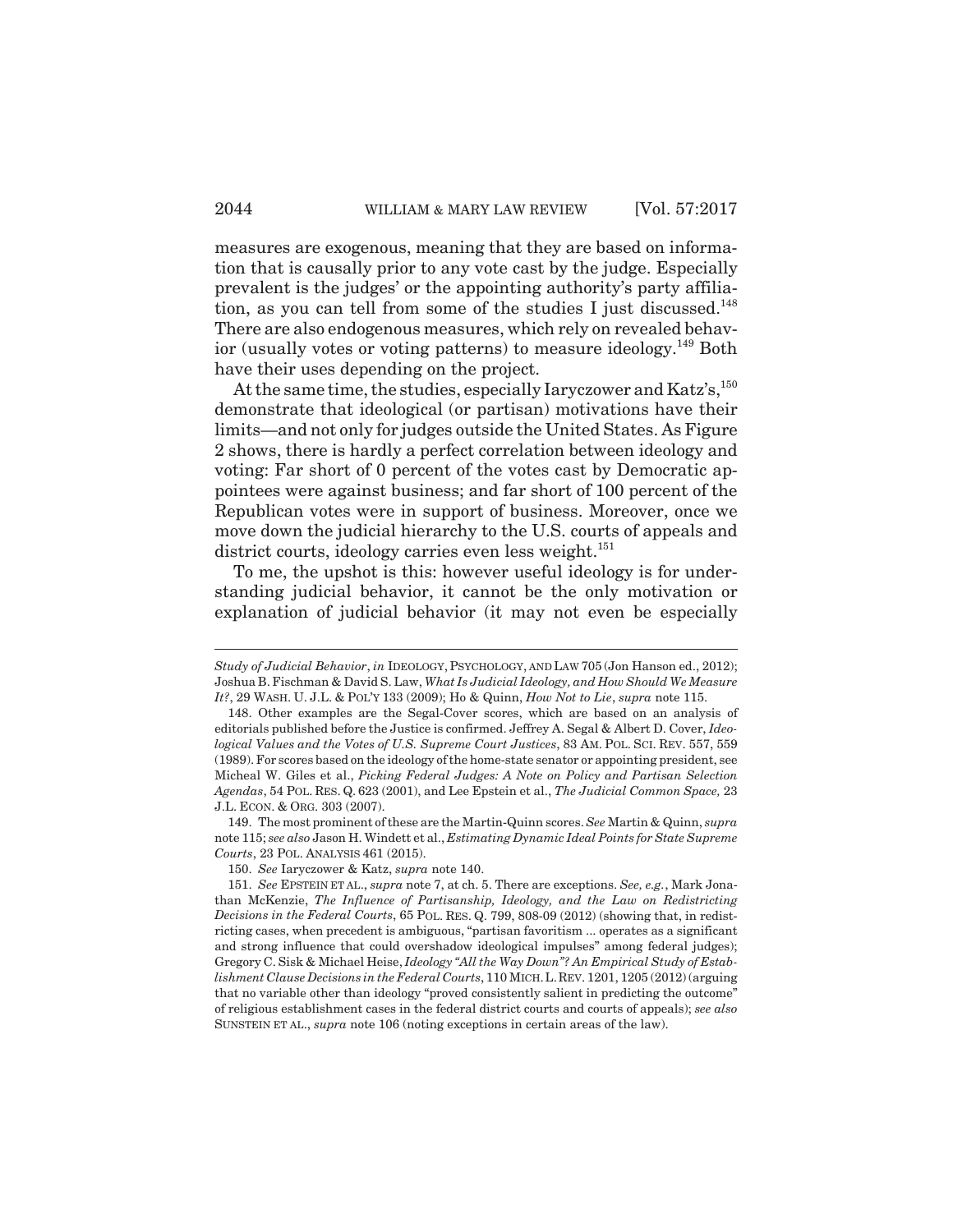weighty for many judges).<sup>152</sup> For this reason, contemporary studies have offered (or found evidence consistent with) some twenty-odd goals, motives, and preferences, ranging from "reasoning utility"153 to discretion<sup>154</sup> to income,<sup>155</sup> in addition to legal and ideological considerations.

Attending to all these goals would undermine the project of developing a more realistic conception of judicial behavior; it would devolve into a "what-the-judge-ate-for-breakfast" account.<sup>156</sup> More to the point, it is possible to construct a more realistic conception of judicial motivation that expands the set of relevant motivations while continuing to facilitate the pursuit of general explanations of judicial decision making.

As I mentioned earlier, Landes, Posner, and I make such an effort by introducing the importance of personal motivations for judicial choice, without downgrading the political scientists' emphasis on

<sup>152.</sup> I adopt some of this discussion from Epstein & Knight, *supra* note 23, at 25.

<sup>153.</sup> *See* Christopher R. Drahozal, *Judicial Incentives and the Appeals Process*, 51 SMU L. REV. 469, 474 (1998); *see also* Sidney A. Shapiro & Richard E. Levy, *Judicial Incentives and Indeterminacy in Substantive Review of Administrative Decisions*, 44 DUKE L.J. 1051, 1053-54 (1995).

<sup>154.</sup> *See, e.g.*, Mark A. Cohen, *Explaining Judicial Behavior or What's "Unconstitutional" About the Sentencing Commission?*, 7 J.L. ECON. & ORG. 183, 186-87 (1991); Richard S. Higgins & Paul H. Rubin, *Judicial Discretion*, 9 J. LEGAL STUD. 129 (1980); Jonathan R. Macey, *Judicial Preferences, Public Choice, and the Rules of Procedure*, 23 J.LEGAL STUD. 627 (1994).

<sup>155.</sup> *See, e.g.*, Gary M. Anderson et al., *On the Incentives of Judges to Enforce Legislative Wealth Transfers*, 32 J.L. & ECON. 215 (1989). *See generally* LAWRENCE BAUM,THE PUZZLE OF JUDICIAL BEHAVIOR (1997) [hereinafter BAUM, PUZZLE].

For other goals, see LAWRENCE BAUM, JUDGES AND THEIR AUDIENCES: A PERSPECTIVE ON JUDICIAL BEHAVIOR (2006); DAVID E. KLEIN, MAKING LAW IN THE UNITED STATES COURTS OF APPEALS (2002); Stephen M. Bainbridge & G. Mitu Gulati, *How Do Judges Maximize? (The Same Way Everyone Else Does—Boundedly): Rules of Thumb in Securities Fraud Opinions*, 51 EMORY L.J. 83 (2002); Robert D. Cooter, *The Objectives of Private and Public Judges*, 41 PUB. CHOICE 107 (1983); Mitu Gulati & C.M.A McCauliff, *On* Not *Making Law*, 61 LAW & CONTEMP. PROBS. 157 (1998); David E. Klein & Robert J. Hume, *Fear of Reversal as an Explanation of Lower Court Compliance*, 37 LAW & SOC'Y REV. 579 (2003); Thomas J. Miceli & Metin M. Cosgel, *Reputation and Judicial Decision-Making,* 23 J. ECON. BEHAV. & ORG. 31 (1994); Posner, *supra* note 55; Salzberger & Fenn, *supra* note 72; Frederick Schauer, *Incentives, Reputation, and the Inglorious Determinants of Judicial Behavior*, 68 U.CIN.L.REV. 615 (2000); Joanna Shepherd, *Measuring Maximizing Judges: Empirical Legal Studies, Public Choice Theory, and Judicial Behavior*, 2011 U. ILL. L. REV. 1753; Douglas Glen Whitman, *Evolution of the Common Law and the Emergence of Compromise*, 29 J. LEGAL STUD. 753  $(2000)$ .

<sup>156.</sup> *But see* Danziger et al., *supra* note 94.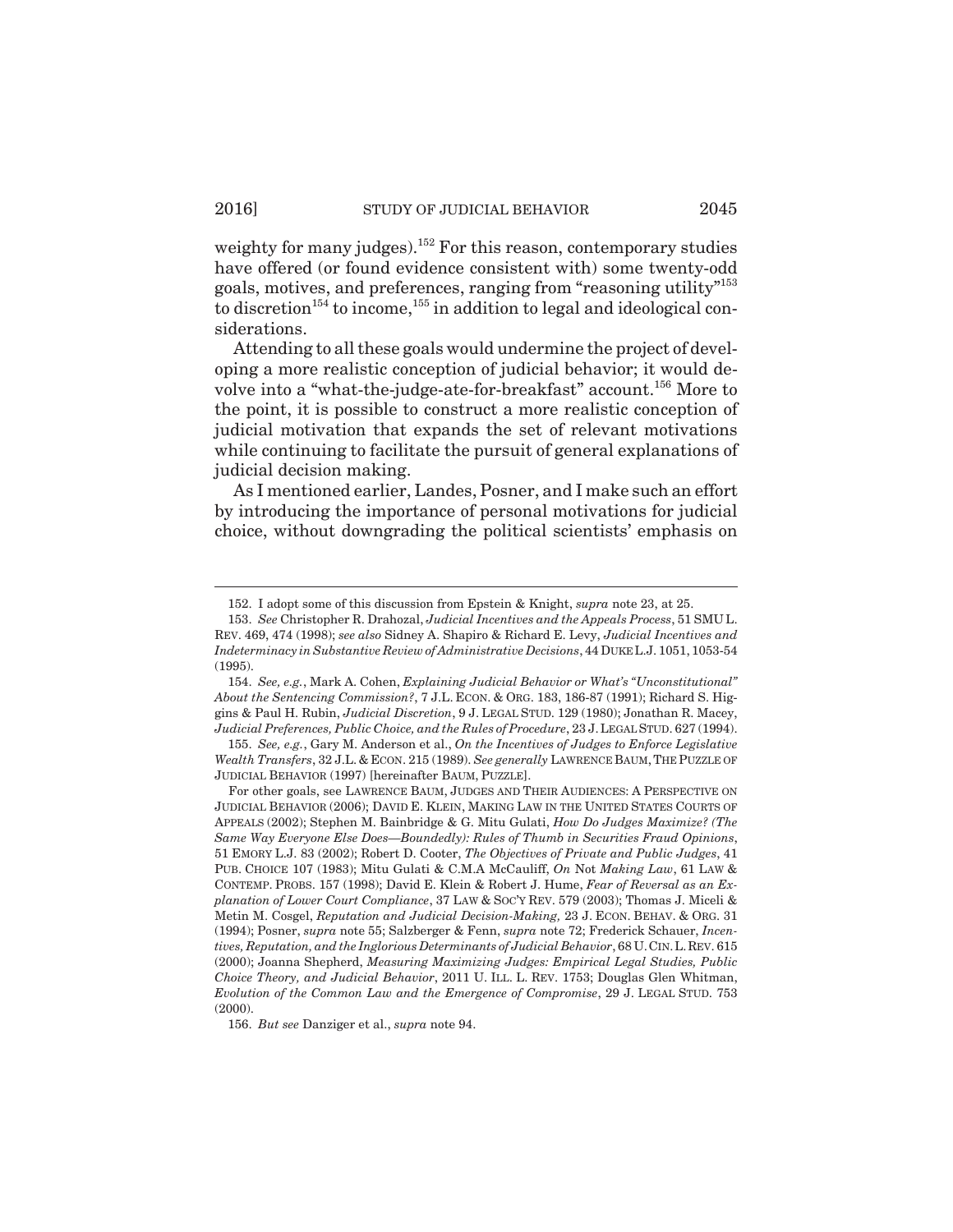ideology or the law community's interest in legal motivations.<sup>157</sup> We argue that given time constraints, judges seek to maximize their preferences over a set of roughly five personal factors (most of which also have implications for ideological and legal goals $^{158}$ ): job satisfaction,<sup>159</sup> external satisfactions,<sup>160</sup> leisure,<sup>161</sup> salary/income,<sup>162</sup> and promotion.163

160. Many studies emphasize the "external satisfactions [that come] from being a judge, including reputation, prestige, power, influence, and celebrity." EPSTEIN ET AL., *supra* note 7, at 48; *see, e.g.*, Drahozal, *supra* note 153, at 475; Miceli & Cosgel, *supra* note 155, at 31-33; Schauer, *supra* note 155, at 7; Shapiro & Levy, *supra* note 153, at 1055-56; Whitman, *supra* note 155, at 753.

161. A preference for leisure plays almost no role in the political science literature, *but see* Klein & Hume, *supra* note 155, at 602, but it comes to the fore in many economic analyses of judging. *See, e.g.*, Bainbridge & Gulati, *supra* note 155, at 105-06; Drahozal, *supra* note 153, at 475-76; Posner, *supra* note 55, at 1-2. The basic idea is that, again like all of us, judges value leisure and, "[a]t some point, the opportunity cost of foregone leisure exceeds the benefits to the judge of additional time spent making decisions." Drahozal, *supra* note 153, at 476. If so, we would expect judges to engage in behaviors designed to increase or at least protect their leisure time. *Id.*

162. Holding all else equal, judges prefer more salary, income, and personal comfort to less—as do most of us. *See* BAUM, PUZZLE, *supra* note 155, at 44. The empirical literature provides some evidence that they attempt to maximize these goals by acting in ways consistent with the preferences of their "bosses"—of which the legislature is certainly one. *Id.* at 42-44. Because elected representatives control raises, court budgets (and thus, for example, can augment or reduce the number of staff), and pension plans, it is not surprising to find some deference to their preferences. *See, e.g.*, Mario Bergara et al., *Modeling Supreme Court Strategic Decision Making: The Congressional Constraint*, 28 LEGIS. STUD. Q. 247, 247-48 (2003); Anna Harvey & Barry Friedman, *Pulling Punches: Congressional Constraints on the Supreme Court's Constitutional Rulings, 1987-2000*, 31 LEGIS. STUD. Q. 533, 535-36 (2006); Jeffrey A. Segal et al., *Congress, the Supreme Court, and Judicial Review: Testing a Constitutional Separation of Powers Model*, 55 AM. J.POL.SCI. 89, 91-93 (2011). But the mechanism is not always clear. It could be that deference is primarily a function of the legislature's power to hold salaries constant or impose other pecuniary sanctions (or rewards), or it could be that the judges are responding to a multitude of other weapons at the legislature's disposal. For a list, see Gerald N. Rosenberg, *Judicial Independence and the Reality of Political Power*, 54 REV. POL. 369, 376-77 (1992).

163. *See* EPSTEIN ET AL., *supra* note 7, at 48.

<sup>157.</sup> *See generally* EPSTEIN ET AL., *supra* note 7.

<sup>158.</sup> Knight and I explored these in some detail in Epstein & Knight, *supra* note 23, at 19- 24.

<sup>159.</sup> I take job satisfaction to mean "the internal satisfaction of feeling that one is doing a good job," as well as the more social dimensions of judicial work, such as relations with other judges, clerks, and staff. EPSTEIN ET AL., *supra* note 7, at 48; *see also* BAUM, PUZZLE, *supra* note 155, at 42-47; Greg A. Caldeira, *The Incentives of Trial Judges and the Administration of Justice*, 3 JUST. SYS. J. 163, 163-64 (1977); Drahozal, *supra* note 153, at 476; Gulati & McCauliff, *supra* note 155, at 165; Shapiro & Levy, *supra* note 153, at 1055-56.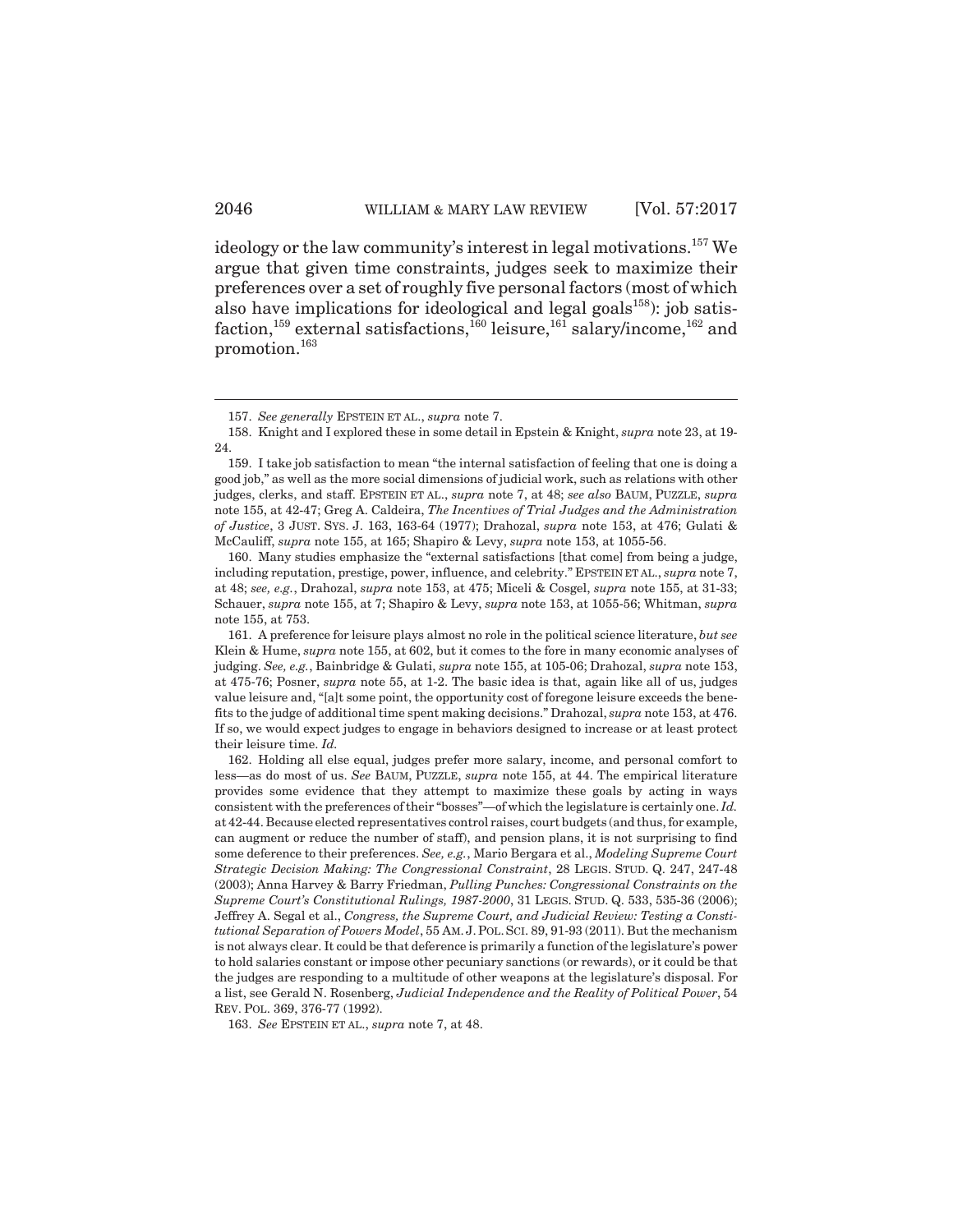To give you a flavor of the analysis, let me focus on the last motivation: promotion. This would seem to be an important factor influencing the personal utility that judges gain from their work.<sup>164</sup> It could be coincident with policy preferences: the higher judges sit in the hierarchy, the more important the cases they hear and the greater the opportunity to influence the law. Promotion also tends to increase job satisfaction, prestige and reputation, and, of course, salary.<sup>165</sup>

To explore the possible effects of this motivation, Landes, Posner, and I compare federal judges with some realistic possibility of promotion with those without much hope of promotion to determine whether the former "audition" for their next job.<sup>166</sup> We hypothesized that these auditioners would impose harsher sentences on criminal defendants to avoid being tagged as soft on crime.<sup>167</sup> The data supported this hypothesis.168

But our results, I think, do more than flesh out a particular element in the judge's personal utility function. They, along with the many other studies I cite in the notes, pose a serious challenge to the standard political science line that judges are driven largely, if not exclusively, by ideology—or what Jack Knight and I have called an "(un)realist(ic) conception of judicial behavior."<sup>169</sup>

Posing a challenge of a different sort are the many studies assessing the extent to which the judges' attributes and backgrounds

<sup>164.</sup> *See id.*

<sup>165.</sup> *Id.* at 35-36.

<sup>166.</sup> *Id.* at 341. We were hardly the first to explore promotion effects. *See, e.g.*, Mark A. Cohen, *The Motives of Judges: Empirical Evidence from Antitrust Sentencing*, 12 INT'L REV. L. & ECON. 13, 27 (1992) (finding that judges with promotion potential give higher antitrust fines); S. Scott Gaille, *Publishing by United States Court of Appeals Judges: Before and After the Bork Hearings*, 26 J. LEGAL STUD. 371, 372-75 (1997) (finding that the number of articles published by court of appeals judges standing some chance of elevation to the Supreme Court dropped "precipitously" after the Bork hearings); Gregory C. Sisk et al., *Charting the Influences on the Judicial Mind: An Empirical Study of Judicial Reasoning*, 73 N.Y.U.L.REV. 1377, 1487-93 (1998) (showing that district court judges with a higher chance of promotion are more likely to uphold the politically popular federal sentencing guidelines); Ahmed E. Taha, *Publish or Paris? Evidence of How Judges Allocate Their Time*, 6 AM. L. & ECON. REV. 1, 21-23 (2004) (same). On promotion effects in courts abroad, see Ramseyer & Rasmusen, *Japanese Judges*, *supra* note 87 (discussing promotion of judges in Japanese courts); Salzberger & Fenn, *supra* note 72 (studying promotion of judges in the English Court of Appeals).

<sup>167.</sup> EPSTEIN ET AL., *supra* note 7, at 359.

<sup>168.</sup> *Id.* at 376-79.

<sup>169.</sup> Epstein & Knight, *supra* note 23, at 13.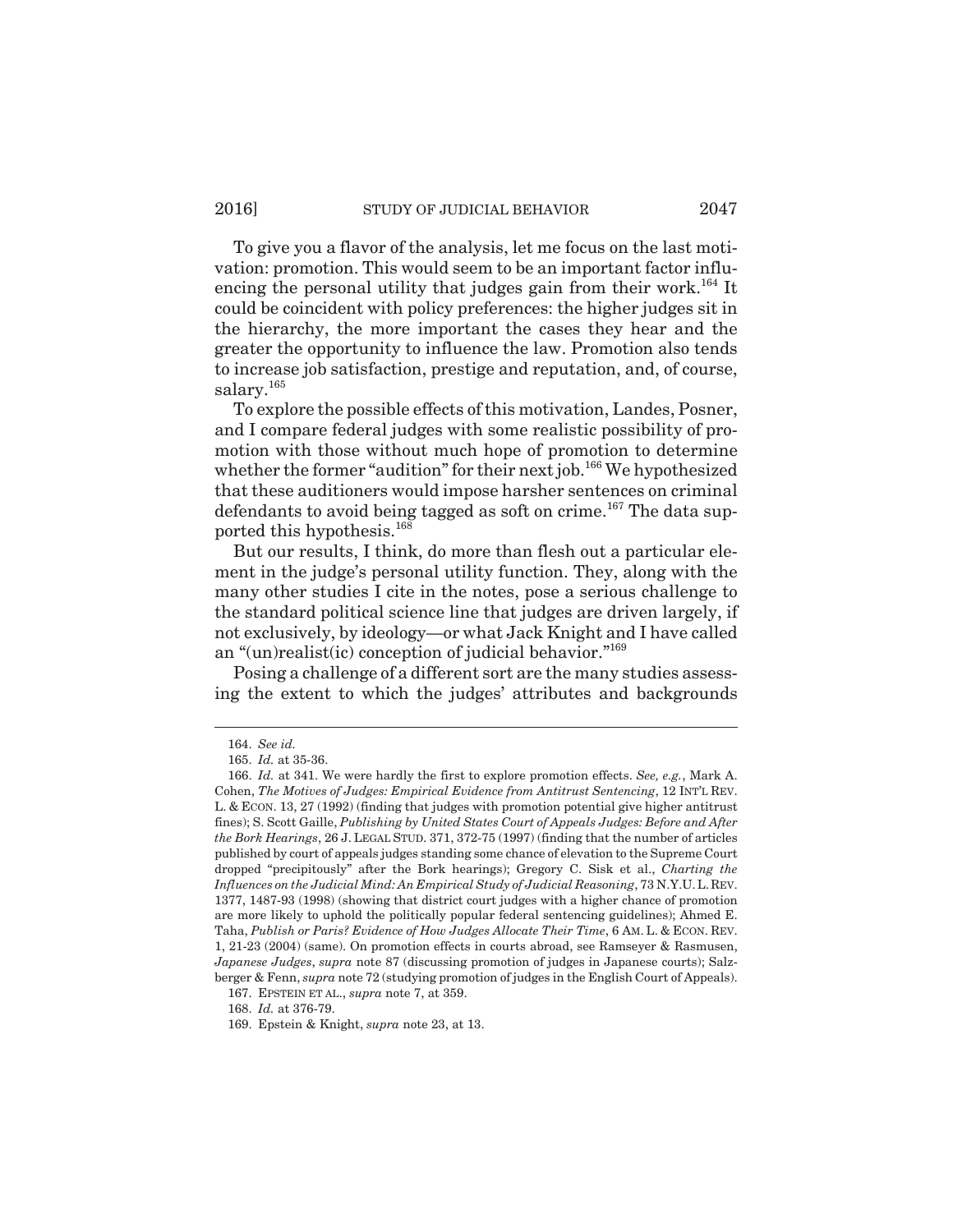affect their choices.170 Some focus on the judges' career experiences—for example, do judges who come to the bench from another judicial post make different choices than those who come from the private sector or another public-sector job?171 Are former prosecutors tougher on defendants? $1^{72}$  There is also a growing-by-the-day literature on the effect of race and ethnicity on judging—whether on the litigants, the judges, or both.<sup>173</sup>

I am especially interested in the effect of gender, perhaps because of the extraordinary growth in the fraction of female judges over the course of my career—from well under 10 percent of federal judges to a third by 2015. $^{174}$ 

<sup>170.</sup> The study of judges' backgrounds has a long pedigree in the literature on judicial behavior tracing back to at least Sheldon Goldman's seminal study, *Voting Behavior on the United States Courts of Appeals, 1961-1964*, 60 AM. POL. SCI. REV. 374 (1966). *See also* Michael W. Giles & Thomas G. Walker, *Judicial Policy-Making and Southern School Segregation*, 37 J. POL. 917, 929 (1975) (finding that whether a judge went to school in the South or not helps explain the policy choices made by southern federal judges in race relations cases).

<sup>171.</sup> *See, e.g.*, James J. Brudeny et al., *Judicial Hostility Toward Labor Unions? Applying the Social Background Model to a Celebrated Concern*, 60 OHIO ST. L.J. 1675, 1682 (1999); Daniel M. Schneider, *Empirical Research on Judicial Reasoning: Statutory Interpretation in Federal Tax Cases*, 31 N.M. L. REV. 325, 349 (2001).

<sup>172.</sup> *See, e.g.*, Stuart S. Nagel, *Judicial Background and Criminal Cases*, 53 J. CRIM. L. CRIMINOLOGY & POLICE SCI. 333 (1962). We review much of this literature in Lee Epstein et al., *The Norm of Prior Judicial Experience and Its Consequences for Career Diversity on the U.S. Supreme Court*, 91 CALIF.L. REV. 903, 961-65 (2003). For examples of studies published subsequent to ours, see Luciano Da Ros, *Judges in the Formation of the Nation-State: Professional Experiences, Academic Background and Geographic Circulation of Members of the Supreme Courts of Brazil and the United States*, 4 BRAZILIAN POL.SCI.REV. 102 (2010), http:// socialsciences.scielo.org/pdf/s\_bpsr/v5nse/scs\_a04.pdf [https://perma.cc/69GW-EJY3]; Tracey E. George & Margaret S. Williams, *Venue Shopping: The Judges of the U.S. Judicial Panel on Multidistrict Litigatio*n, 97 JUDICATURE 196, 196-97 (2014); Daniel M. Schneider, *Using the Social Background Model to Explain Who Wins Federal Appellate Tax Decisions: Do Less Traditional Judges Favor the Taxpayer?*, 25 VA. TAX REV. 201 (2005).

<sup>173.</sup> Some relatively recent examples include David Abrams et al., *Do Judges Vary in Their Treatment of Race?*, 41 J. LEGAL STUD. 347 (2012); Adam B. Cox & Thomas J. Miles, *Judging the Voting Rights Act*, 108 COLUM. L. REV. 1 (2008); Jonathan P. Kastellec, *Racial Diversity and Judicial Influence on Appellate Courts*, 57 AM. J. POL. SCI. 167 (2013); Jason L. Morin, *The Voting Behavior of Minority Judges in the U.S. Courts of Appeals: Does the Race of the Claimant Matter?*, 42 AM. POL. RES. 34 (2014); Cassia Spohn, *The Effects of the Offender's Race, Ethnicity, and Sex on Federal Sentencing Outcomes in the Guidelines Era*, 76 LAW & CONTEMP. PROBS. 75 (2013).

<sup>174.</sup> According to the Biographical Directory of Federal Judges, of the 791 active judges sitting on the U.S. Supreme Court, the courts of appeals, and the district courts in November 2015, 266 are female. *See Biographical Directory of Federal Judges*, FED. JUD. CTR., http:// www.fjc.gov/history/home.nsf/page/judges.html [https://perma.cc/5QVW-3BRA] (last visited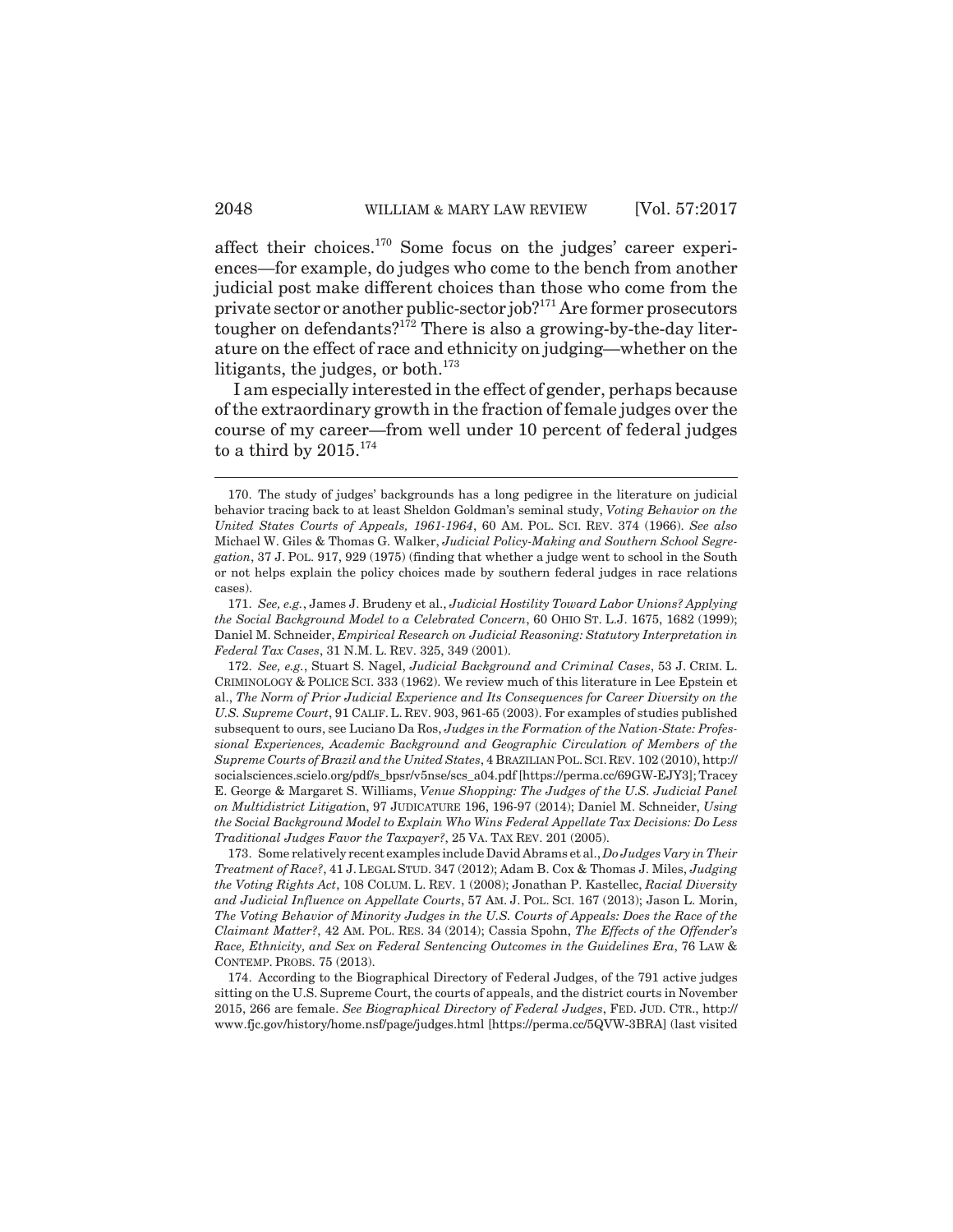## 2016] STUDY OF JUDICIAL BEHAVIOR 2049

Naturally enough, this development has led many scholars to ask: Do female judges decide cases differently than male judges? $175$ Christina Boyd, Andrew Martin, and I took our own stab at answering this question by using a matching method to compare the votes of male and female judges in thirteen areas of the law.176 We found no difference in twelve of the areas; the exception was genderbased employment discrimination.<sup>177</sup> In these cases, the female judges were 12 percentage points more likely than males to favor the party bringing suit—a significant and substantial difference. $^{178}$ 

So, almost needless to write, work on the individual judge goes on, but it has taken some interesting turns since Pritchett. I have emphasized explanations for the judicial vote other than partisanship and ideology. But there are at least two other developments that deserve mention. First, studies are now moving beyond the vote with the goal of analyzing the many other choices judges make—for example, whether to recuse,<sup>179</sup> whether to encourage settlement,<sup>180</sup> how to approach oral argument, $181$  how to write (efficacious) opinions,182 to whom to assign the opinion of the court and the impor-

Apr. 15, 2016).

<sup>175.</sup> *See* Boyd, Epstein & Martin, *supra* note 106, at 390-92 (reviewing existing literature on this issue).

<sup>176.</sup> *Id.* at 389.

<sup>177.</sup> *Id.* at 406.

<sup>178.</sup> *Id.* Why the difference? We think it likely has to do with priors. Having likely experienced employment discrimination themselves, the females start with higher priors about the plaintiff's believability. We are exploring this and other possible explanations in a follow-up study.

<sup>179.</sup> *See, e.g.*, Robert J. Hume, *Deciding Not to Decide: The Politics of Recusals on the U.S. Supreme Court*, 48 LAW & SOC'Y REV. 621 (2014).

<sup>180.</sup> *See, e.g.*, Christina L. Boyd, *She'll Settle It?*, 1 J.L. & CTS. 193 (2013).

<sup>181.</sup> *See, e.g.*, RYAN C. BLACK ET AL., ORAL ARGUMENTS AND COALITION FORMATION ON THE U.S. SUPREME COURT: A DELIBERATE DIALOGUE (2012); LAWRENCE S. WRIGHTSMAN, ORAL ARGUMENTS BEFORE THE SUPREME COURT (2008); Lee Epstein et al., *Inferring the Winning Party in the Supreme Court from the Pattern of Questioning at Oral Argument*, 39 J. LEGAL STUD. 433 (2010); Timothy R. Johnson et al., *Advice from the Bench (Memo): Clerk Influence on Supreme Court Oral Arguments*, 98 MARQ. L. REV. 21 (2014).

<sup>182.</sup> *See, e.g.*, Susan B. Haire et al., *Diversity, Deliberation, and Judicial Opinion Writing*, 1 J.L. & CTS. 303 (2013); Rachael K. Hinkle et al., *A Positive Theory and Empirical Analysis of Strategic Word Choice in District Court Opinions*, 4 J.LEGAL ANALYSIS 407 (2012); Ryan J. Owens et al., *How the Supreme Court Alters Opinion Language to Evade Congressional Review*, 1 J.L. & CTS. 35 (2013); Staton & Vanberg, *supra* note 19.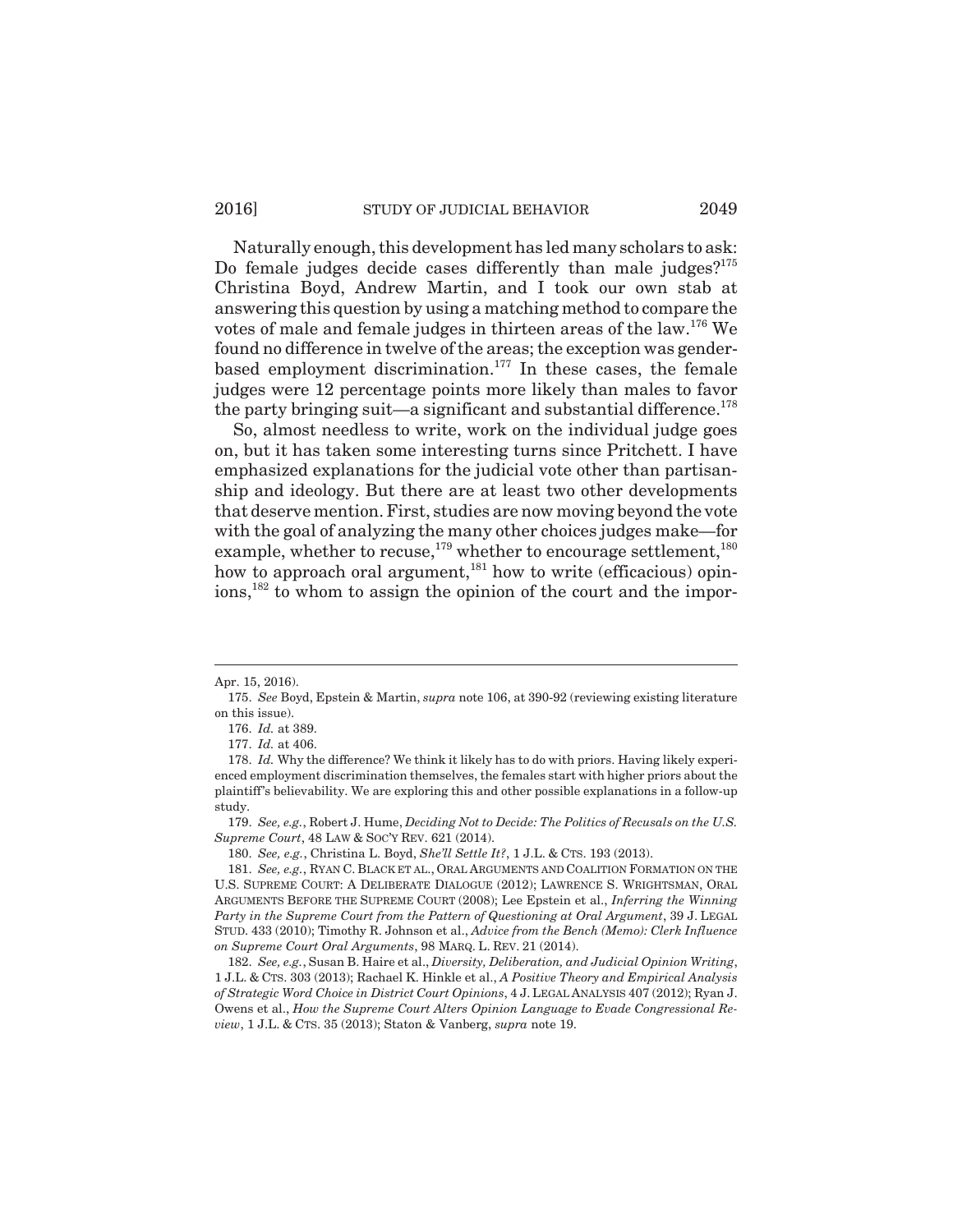tance of that choice,<sup>183</sup> and what precedents (and other authority) to cite.184 (I have more to say about some of these in the next Section.)

Second and relatedly, there is a developing literature on judicial service. Some studies assess judicial performance,<sup>185</sup> and others focus on judges' end-of-career decisions.186 Both topics are sufficiently important to merit more sustained attention.

#### *B. Other Topics and Research Questions*

Work on the individual judge will continue; it is that essential to the judicial behavior project. At the same time, there has been an explosion of research on other topics. Below I very briefly reference ten: (1) judicial independence and dependence, (2) judicial selection and retention, (3) access to court, (4) opinions and precedent, (5) collegial courts, (6) the hierarchy of justice, (7) executives and legislatures, (8) litigants, attorneys, and interest groups, (9) public opinion and macroevents, and (10) implementation and efficacy of judicial decisions.187

<sup>183.</sup> *See, e.g.*, Jeffrey R. Lax & Kelly Rader, *Bargaining Power in the Supreme Court: Evidence from Opinion Assignment and Vote Switching*, 77 J. POL. 648 (2015).

<sup>184.</sup> *See, e.g.*, Ryan C. Black & James F. Spriggs II, *The Citation and Depreciation of U.S. Supreme Court Precedent*, 10 J. EMPIRICAL LEGAL STUD. 325 (2013); Yonatan Lupu & James H. Fowler, *Strategic Citations to Precedent on the U.S. Supreme Court*, 42 J.LEGAL STUD. 151 (2013); Stephen A. Simon, *The Supreme Court's Use of Foreign Law in Constitutional Rights Cases: An Empirical Study*, 1 J.L. & CTS. 279, 279-81 (2013).

<sup>185.</sup> *See, e.g.*, Choi et al., *supra* note 50, at 47-51; Elliot Ash & W. Bentley MacLeod, The Performance of Elected Officials: Evidence from State Supreme Courts 1-4 (Sept. 11, 2015) (unpublished paper), http://www.law.nyu.edu/sites/default/files/MacLeod\_and\_Ash\_The\_ Performance\_of\_Elected\_ Officials.pdf [https://perma.cc/USQ2-3KAA]; Tom S. Clark et al., Estimating the Effect of Leisure on Judicial Performance 1-2 (Aug. 6, 2015) (unpublished paper), http://www.tomclarkphd.com/workingpapers/LeisureAndEffort.pdf) [https://perma.cc/ PKH6- P7U2].

<sup>186.</sup> *See, e.g.*, Stephen J. Choi et al., *The Law and Policy of Judicial Retirement: An Empirical Study*, 42 J. LEGAL STUD. 111 (2013); Tajuana Massie et al., *The Politics of Judicial Retirement in Canada and the United Kingdom*, 2 J.L.&CTS. 273 (2014); Spriggs & Wahlbeck, *supra* note 116, at 573-74.

<sup>187.</sup> I adapt some of the material to follow from my introductions to THE ECONOMICS OF JUDICIAL BEHAVIOUR (L. Epstein ed., 2013) and COURTS AND JUDGES (L. Epstein ed., 2005). In the former, I do not discuss all these topics; in the latter, I organize the discussion in a different way, focusing on the selection and retention of judges, judicial decision making, limitations on judicial power, and the role of courts in democracies.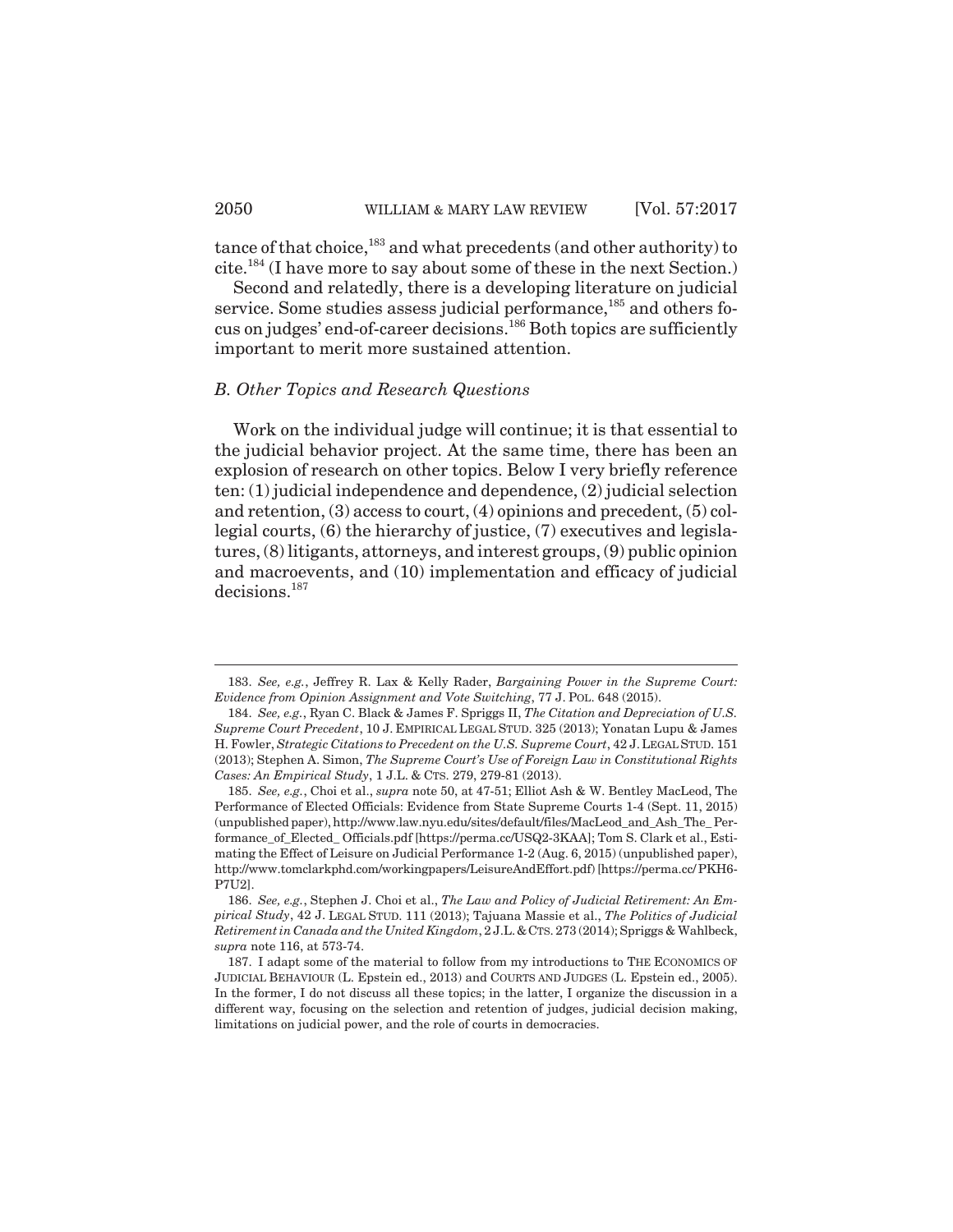Before turning to these topics, three notes are in order. First, I cannot do justice to any one of them.<sup>188</sup> My goal is rather to supply a bit of information on each if only to induce you to read more deeply. The footnotes provide some pointers (though if I tried to cite all the relevant studies, I would need an entire volume, maybe two, of the *William & Mary Law Review*).

Second, it is highly unlikely that my list of ten is inclusive. In fact, I know I exclude some topics on the ground that they do not fit squarely in the area of judicial behavior. One example is the analysis of clerks and other judicial staff. Although some of the studies attempt to draw a connection between the actors and the choices judges make,<sup>189</sup> many of them are devoted to studying the actors themselves.190

Finally, although I take each topic in turn, the ten (eleven if we count "The Judge") are far from mutually exclusive. This is entirely evident from the material that follows, so let me provide just one example—from Ramseyer and Rasmusen's study on Japanese judges.191 Because the authors demonstrate that the judges' careers hinge on deference to the government,  $192$  this work makes a contribution to the literature on courts and elected officials. But it just as easily fits into the literature on "The Judge" as it speaks to the judges' interest in promotion and other careerist motivations.<sup>193</sup>

<sup>188.</sup> *See* EPSTEIN ET AL., *supra* note 7, at 89-99 (providing a reasonably comprehensive bibliography of studies falling under some of the topics I discuss below). I therefore (mostly) emphasize more recent ones in the footnotes to follow.

<sup>189.</sup> *See, e.g.*, Ryan C. Black et al., *Revisiting the Influence of Law Clerks on the U.S. Supreme Court's Agenda-Setting Process*, 98 MARQ.L.REV.75, 76-79 (2014); Johnson et al., *supra* note 181, at 22-25; Jeffrey S. Rosenthal & Albert H. Yoon, *Judicial Ghostwriting: Authorship on the Supreme Court*, 96 CORNELL L. REV. 1307, 1308-13 (2011).

<sup>190.</sup> Another example is the role of courts in their societies. Although related to several of the topics above (especially (1), (7), (9), and (10)), much of this literature focuses on the circumstances under which judges will invalidate government action on the ground that it violates the Constitution and, so, relates directly to the study of judicial behavior. This literature, both in the United States and abroad, is so substantial and already the subject of good reviews that I (mostly) set it aside in the material to follow.

<sup>191.</sup> Ramseyer & Rasmusen, *Japanese Judges*, *supra* note 87, at 331-32.

<sup>192.</sup> *Id.* at 334.

<sup>193.</sup> *See id.*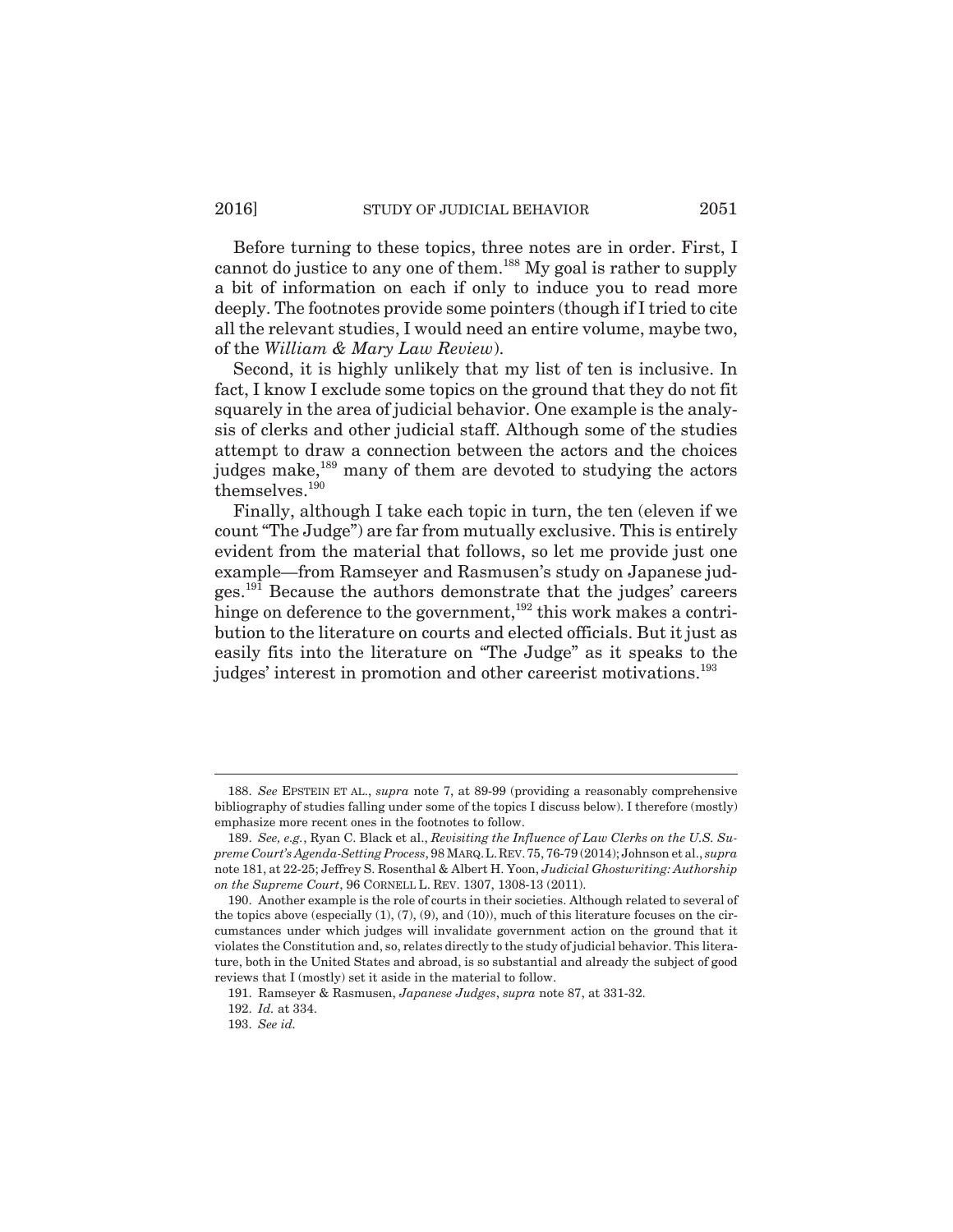## *1. Judicial Independence and Dependence*

Studies focusing on judicial independence vary in their concerns. Some attempt to define the term "judicial independence," though there now seems to be convergence on conceptualizing it as the ability of judges to behave sincerely, whatever their sincere preferences may be and regardless of the preferences of other relevant actors, without fear of reprisal and with some confidence that political actors will enforce their decisions.194 Other work has attempted to develop and analyze measures of de jure (for example, a constitutional guarantee of life tenure) or de facto (expert assessments, for instance) judicial independence<sup>195</sup> to understand why societies are more or less prone to adopt institutions associated with judicial independence<sup>196</sup> and to connect judicial independence to economic prosperity and human rights.197

More relevant to the analysis of judicial behavior is research testing the assumption that de jure guarantees of judicial independence, in fact, lead to a more "independent" judiciary. Much of this work explores the relationship (or lack thereof) between measures of de jure and de facto independence<sup>198</sup>—for example, is there a connection between giving judges life tenure and experts rating the judiciary as "independent"? Fewer studies consider the relationship between de jure measures and actual judicial behavior (though the literature I referenced earlier on judicial elections in the states is an exception; more on this momentarily)—for example, is it the case, as the economic literature assumes, that courts with de jure

<sup>194.</sup> *See, e.g.*, Julio Ríos-Figueroa & Jeffrey K. Staton, *An Evaluation of Cross-National Measures of Judicial Independence*, 30 J.L. ECON. & ORG. 104, 104-06 (2014).

<sup>195.</sup> *See id.* at 106-08. For a cross-national measure of de facto independence, see Drew A. Linzer & Jeffrey K. Staton, *A Global Measure of Judicial Independence, 1948-2012*, 3 J.L. & CTS. 223, 223-25 (2015).

<sup>196.</sup> *See, e.g.*, TOM GINSBURG, JUDICIAL REVIEW IN NEW DEMOCRACIES: CONSTITUTIONAL COURTS IN ASIAN CASES 1-20 (2003); Bernd Hayo & Stefan Voigt, *Mapping Constitutionally Safeguarded Judicial Independence—A Global Survey*, 11 J.EMPIRICAL LEGAL STUD. 159, 159- 61 (2014).

<sup>197.</sup> *See, e.g.*, Linda Camp Keith, *Judicial Independence and Human Rights Protection Around the World*, 85 JUDICATURE 195, 195-96 (2002); Klerman & Mahoney, *supra* note 41, at 2-5; La Porta et al., *supra* note 43, at 446-49.

<sup>198.</sup> *See, e.g.*, James Melton & Tom Ginsburg, *Does De Jure Judicial Independence Really Matter? A Reevaluation of Explanations for Judicial Independence*, 2 J.L. & CTS. 187, 187-90 (2014); Ríos-Figueroa & Staton, *supra* note 194, at 106-08.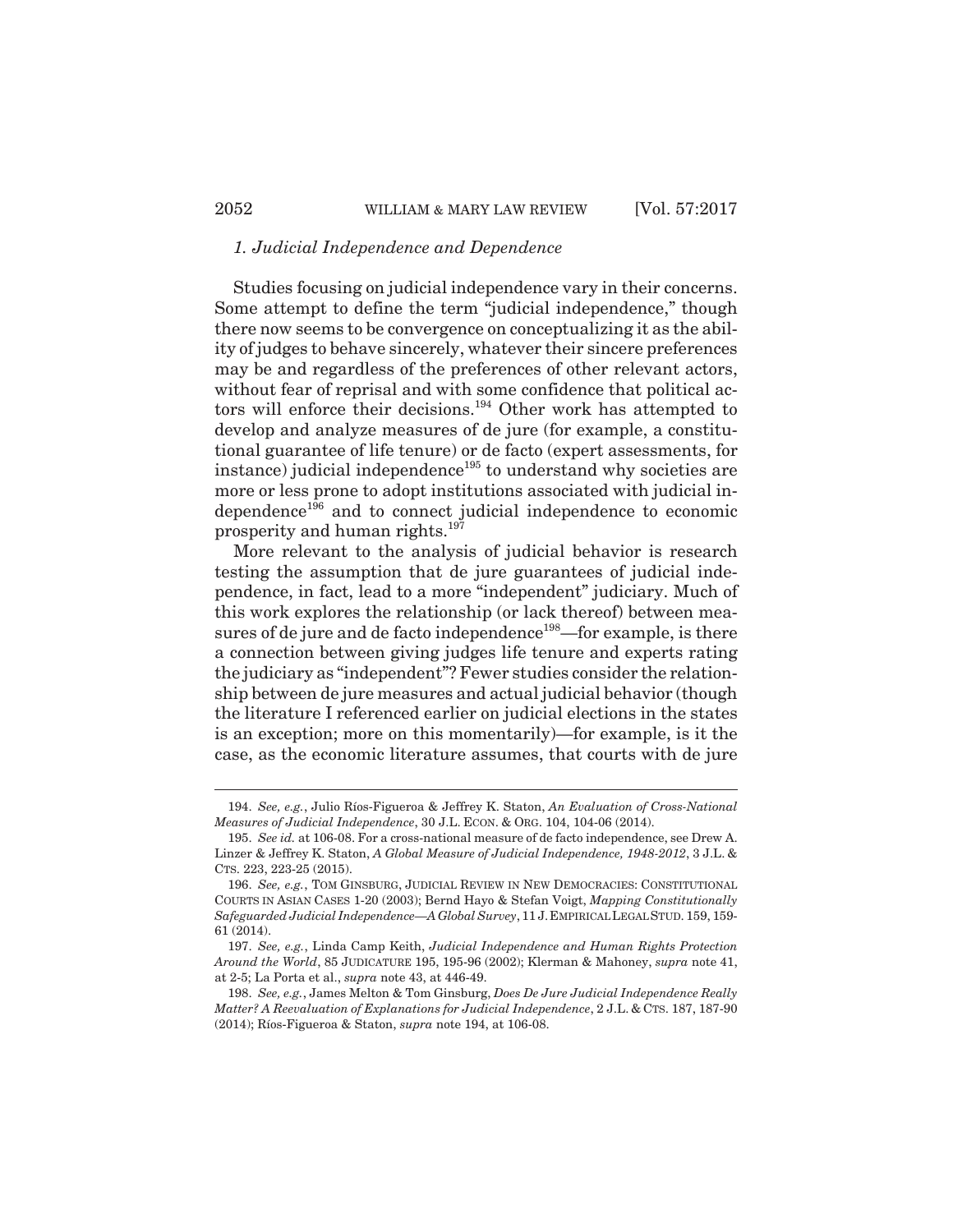independence are more likely to protect rights against government interference in actual judicial decisions? Both lines of research are equally interesting, but at this stage in the field's development, I would welcome more on the latter.

## *2. The Selection and Retention of Judges*

Societies have composed an impressive array of institutions to govern the selection and retention of judges—from life tenure, to a single nonrenewable term, to periodic election and reelection by the electorate.199 And a substantial body of work considers the decisions of the actors who select (or retain) the judges—the President and Senate for federal judges, and governors, legislatures, commissions, and voters for state judges. $200$ 

The literature on judicial behavior is more concerned with whether and how these various institutions affect the choices judges make<sup>201</sup>—and so is related to the work on judicial independence. If we define judicial independence as I have above, then we might expect that forcing judges to face the electorate or the legislature for renewal—relative to providing them with life tenure—leads to a more dependent judiciary because there are higher opportunity costs for voting on the basis of their sincere preferences. On this

<sup>199.</sup> For a list of selection and retention systems in the United States, see *Retention Evaluation Programs*, NAT'L CTR. FOR ST. CTS., http://judicialselection.us/judicial\_selection/ methods/judicial\_performance\_evaluations.cfm?state= [https://perma.cc/HR6Q-N69Q] (last visited Apr. 15, 2016), and *Selection of Judges*, NAT'L CTR. FOR ST.CTS.,http://judicialselection. us/judicial\_selection/methods/selection\_of\_judges.cfm?state= [https://perma.cc/RTZ8-4V4F] (last visited Apr. 15, 2016). For systems used in Europe, see Lee Epstein & Jack Knight, *Courts and Judges*, *in* THE BLACKWELL COMPANION TO LAW AND SOCIETY 170, 178 (Austin Sarat ed., 2004), and Epstein et al., *supra* note 61, at 11-15.

<sup>200.</sup> *E.g.*, JAMES L. GIBSON, ELECTING JUDGES:THE SURPRISING EFFECTS OF CAMPAIGNING ON JUDICIAL LEGITIMACY (2012); Charles M. Cameron et al., *Senate Voting on Supreme Court Nominees: A Neoinstitutional Model*, 84 AM. POL. SCI. REV. 525, 525-27 (1990); Chris Hanretty, *The Appointment of Judges by Ministers: Political Preferment in England, 1880-2005*, 3 J.L. & CTS. 305, 305-07 (2015).

<sup>201.</sup> There is a related body of literature that looks at whether the rules governing the appointment and retention of judges affect the types of people who are selected to serve as judges. *See, e.g.*, Mark S. Hurwitz & Drew Noble Lanier, *Explaining Judicial Diversity: The Differential Ability of Women and Minorities to Attain Seats on State Supreme and Appellate Courts*, 3 ST.POL.&POL'Y Q. 329, 329-31 (2003); Margaret Williams, *Women's Representation on State Trial and Appellate Courts*, 88 SOC. SCI. Q. 1192, 1192-95 (2007).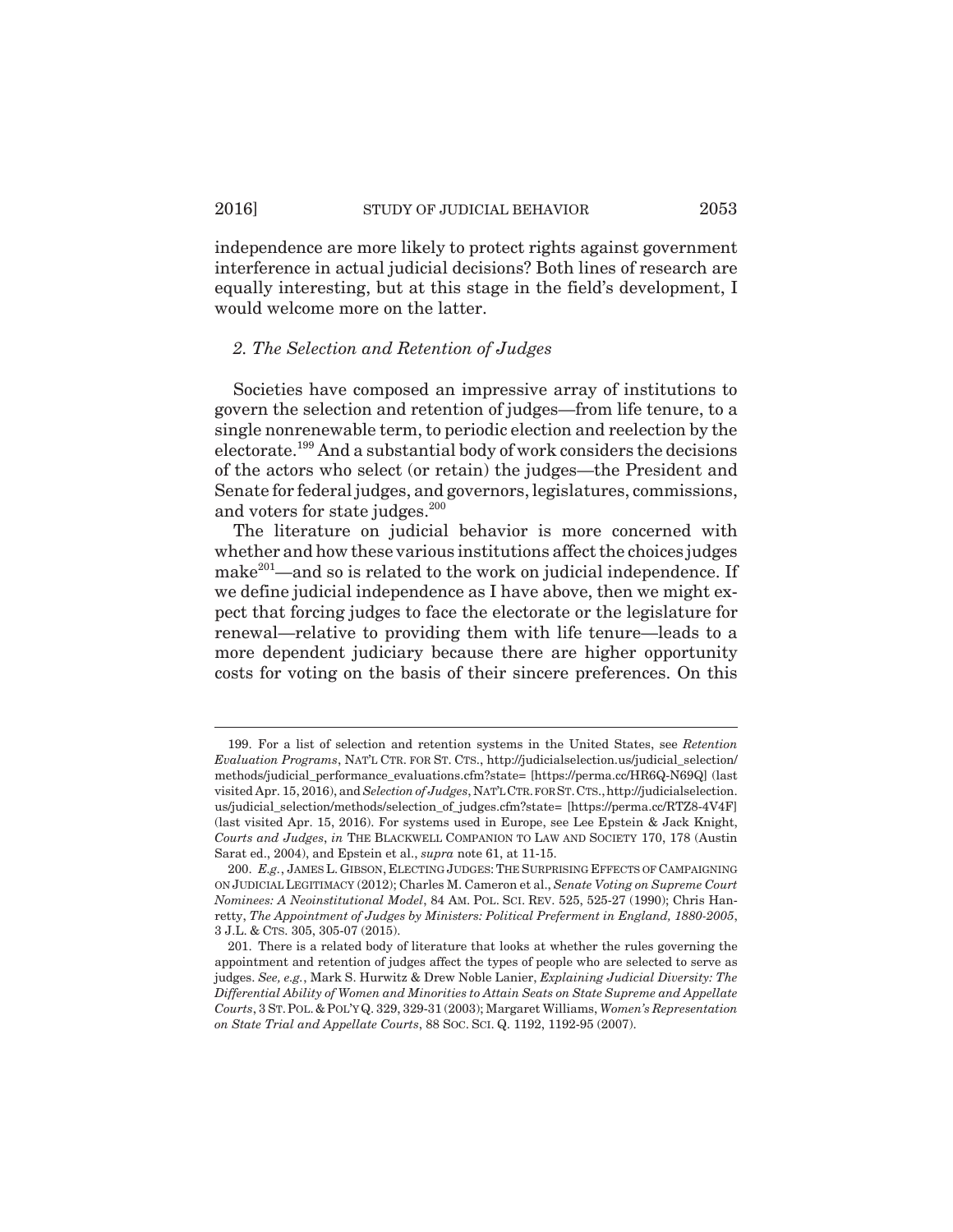theory, a life-tenured system should lead to a more independent judiciary, with judges freer to vote as they desire.

There seems to be some truth to this. Recall Tabarrok and Helland's study (among many others), demonstrating that when judges in the United States know that they must face the electorate to keep their jobs, the judges engage in sophisticated behavior, such as ruling for in-state plaintiffs and against criminal defendants.<sup>202</sup>

These results are not surprising: when societies subject their judges to reelection, they are presumably trying to induce accountability. But what of life-tenured judges? Oddly, research has shown that U.S. Supreme Court Justices tend to vote as their appointing President would—almost as if the President appointed himself to the Court.203 Perhaps this recurring pattern reflects loyalty on the part of life-tenured Justices,<sup>204</sup> or perhaps life-tenured Justices feel free to vote sincerely (without fear of reprisal) because they share the preferences of the regime that appointed them.

And therein lies the rub for life-tenured schemes. Although they are designed to induce judicial independence, once the appointing regime changes, they can produce the opposite effect, or at least cause institutional problems for the judges. There is some limited evidence (not to mention famous anecdotes $^{205}$ ) that as a life-tenured Court ages, attacks from the elected branches follow, with the judges ultimately caving to the pressure.206 Seen in this way, nonrenewable terms, which are used in many European countries for their constitutional court judges, may be a better mechanism than life

<sup>202.</sup> *See* Tabarrok & Helland, *supra* note 25, at 186-87.

<sup>203.</sup> *See* LEE EPSTEIN & JEFFREY A. SEGAL, ADVICE AND CONSENT: THE POLITICS OF JUDICIAL APPOINTMENTS 135-41 (2005); Jeffrey A. Segal et al., *Buyer Beware? Presidential Success Through Supreme Court Appointments*, 53 POL. RES. Q. 557, 557-70 (2000).

<sup>204.</sup> Because Presidents cannot really retaliate against a particular Justice once the Justice is on the bench, I was surprised when Eric Posner and I found some evidence of a loyalty effect. *See* Lee Epstein & Eric Posner, Supreme Court Justices' Loyalty to the President (Dec. 10, 2015) (unpublished manuscript), http://papers.ssrn.com/sol3/papers.cfm?abstract\_id= 2702144 [https://perma.cc/JM8N-P5YV].

<sup>205.</sup> The battle between FDR and the Supreme Court is the most obvious example. For a great empirical account, see Ho & Quinn, *A Switch in Time*, *supra* note 115.

<sup>206.</sup> *See, e.g.*, Epstein et al., *supra* note 61, at 34-36.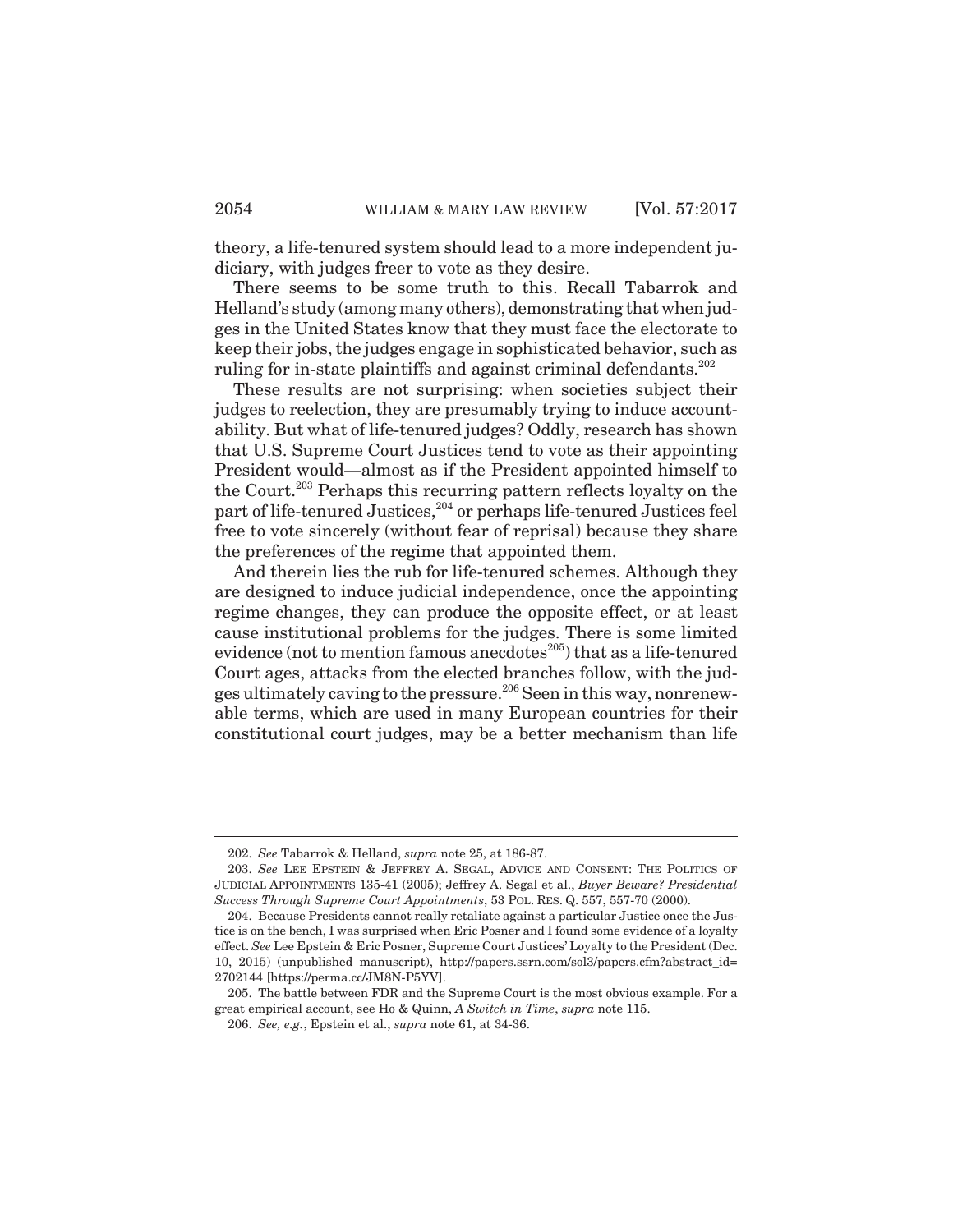tenure for inducing judicial independence. $207$  But we need far more work—necessarily comparative work—to get a better handle on this.

## *3. Access to Judicial Power*

Accessing courts is another substantial area of study in the judicial behavior literature, and it covers a lot of terrain. In past decades, the emphasis was on agenda setting in apex courts—mostly on the Supreme Court's decision to grant or deny certiorari. I think here of Gregory Caldeira, John Wright, and Christopher Zorn's justifiably famous analysis of case selection in the Supreme Court.208 They show that Justices are less likely to vote to grant certiorari (that is, to agree to hear a case) when they think they will be on the losing side of the case if certiorari is granted, even if they would like to reverse the decision below (sometimes called a "defensive denial").<sup>209</sup> Caldeira et al. also supply evidence of "aggressive" grants": voting to hear a case when the Justice agrees with the lower court's decision because he believes that the majority of the other Justices do too.<sup>210</sup> This sort of strategic behavior may be contributing to the noticeable decline in the Supreme Court's plenary  $d$ ocket. $211$ 

Work on certiorari is ongoing, $212$  but scholars also have turned their attention to how courts interpret various threshold requirements.<sup>213</sup> In one of the first systematic studies,<sup>214</sup> C. K. Rowland and

<sup>207.</sup> *See id.* at 33-34. Had some version of nonrenewable terms been in effect—say one creating a tenure of nine years—only three of the Justices serving on the 1935-1937 Court would have been on the bench: Hughes (appointed Chief Justice in 1930); Owen J. Roberts (1930); and Benjamin Cardozo (1932). *See id.* at 34.

<sup>208.</sup> Gregory A. Caldeira, John R. Wright & Christopher J.W. Zorn, *Sophisticated Voting and Gate-Keeping in the Supreme Court*, 15 J.L. ECON. & ORG. 549 (1999).

<sup>209.</sup> *See id.* at 556-58.

<sup>210.</sup> *See id.*

<sup>211.</sup> *See id.* at 570.

<sup>212.</sup> *See, e.g.*, FLEMMING, *supra* note 98, at 1-3; Ryan C. Black & Ryan J. Owens, *Agenda Setting in the Supreme Court: The Collision of Policy and Jurisprudence*, 71 J. POL. 1062 (2009).

<sup>213.</sup> *See, e.g.*, Daniel E. Ho & Erica L. Ross, *Did Liberal Justices Invent the Standing Doctrine? An Empirical Study of the Evolution of Standing, 1921-2006*, 62 STAN. L. REV. 591 (2010); Nancy C. Staudt, *Modeling Standing*, 79 N.Y.U. L. REV. 612 (2004).

<sup>214.</sup> Other early work includes Gregory J. Rathjen & Harold J. Spaeth, *Access to the Federal Courts: An Analysis of Burger Court Policy Making*, 23 AM. J. POL. SCI. 360 (1979), and Gregory J. Rathjen & Harold J. Spaeth, *Denial of Access and Ideological Preferences: An*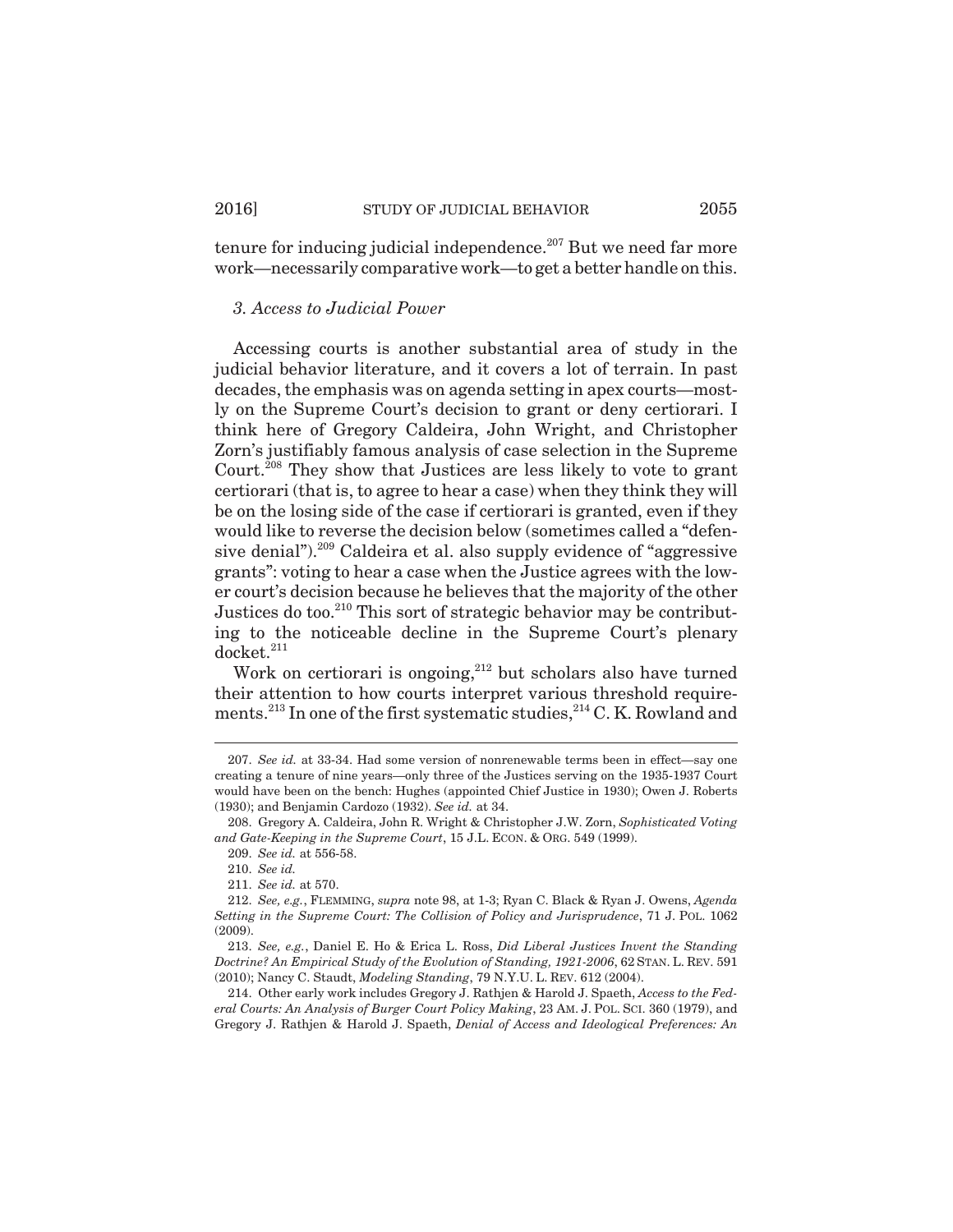Bridget Todd found that Reagan appointees to the U.S. district courts were more likely to grant standing to "upperdog" litigants, relative to Nixon, Ford, and Carter appointees.<sup>215</sup> Also, following from the late, great William H. Riker's work on the "art of manipulation,"216 studies have explored whether and to what extent judges raise questions about standing, mootness, and the like to turn around a seemingly foregone loss.<sup>217</sup>

Finally, I would include in this category research on how judges use various procedures to kick or keep cases on the docket. The Supreme Court's decisions in *Bell Atlantic Corp. v. Twombly*<sup>218</sup> and *Ashcroft v. Iqbal*219 ("*Twiqbal*"), which made it easier for district courts to dismiss cases before any pretrial discovery, have led to a virtual cottage industry of studies assessing the impact of these decisions on lawyers and lower courts.220 Depending on the case, the design, the data, and so on, studies have reached different conclusions. In a particularly smart article, William Hubbard finds that "*Twombly* precipitated no significant change in dismissal rates, even after accounting for selection effects."<sup>221</sup> Our analysis concluded much the same about *Twombly*, but not so of *Iqbal*. In the post-*Iqbal* period (June 2009 to June 2010), the predicted probabil-

*Analysis of the Voting Behavior of the Burger Court Justices, 1969-1976*, 36 W. POL. Q. 71 (1983).

<sup>215.</sup> *See* C.K. Rowland & Bridget Jeffery Todd, *Where You Stand Depends on Who Sits: Platform Promises and Judicial Gatekeeping in the Federal District Courts*, 53 J. POL. 175, 180-82 (1991). More recent studies include FRANK B. CROSS, DECISION MAKING IN THE U.S. COURTS OF APPEALS 1-2, 178-79 (2007), and Erin B. Kaheny, *The Nature of Circuit Court Gatekeeping Decisions*, 44 LAW & SOC'Y REV. 129 (2010).

<sup>216.</sup> *E.g.*, WILLIAM H.RIKER, THE ART OF POLITICAL MANIPULATION, at ix-xi (1986); William H. Riker, *The Heresthetics of Constitution-Making: The Presidency in 1787, with Comments on Determinism and Rational Choice*, 78 AM. POL. SCI. REV. 1, 14-15 (1984).

<sup>217.</sup> *See, e.g.*, Ryan C. Black et al., *Trying to Get What You Want: Heresthetical Maneuvering and U.S. Supreme Court Decision Making*, 66 POL. RES. Q. 819, 819 (2013); Lee Epstein & Olga Shvetsova, *Heresthetical Maneuvering on the US Supreme Court*, 14 J. THEORETICAL POL. 93, 95-97 (2002); Greg Goelzhauser, *Avoiding Constitutional Cases*, 39 AM.POL.RES. 483, 483 (2011).

<sup>218. 550</sup> U.S. 544 (2007).

<sup>219. 556</sup> U.S. 662 (2009).

<sup>220.</sup> For a review of the "[s]ome twenty published and unpublished studies [offering] systematic empirical analysis of *Twiqbal*'s impact," see David Freeman Engstrom, *The* Twiqbal *Puzzle and Empirical Study of Civil Procedure*, 65 STAN. L. REV. 1203, 1204 n.7 (2013).

<sup>221.</sup> William H.J. Hubbard, *Testing for Change in Procedural Standards, with Application to* Bell Atlantic v. Twombly, 42 J. LEGAL STUD. 35, 35 (2013).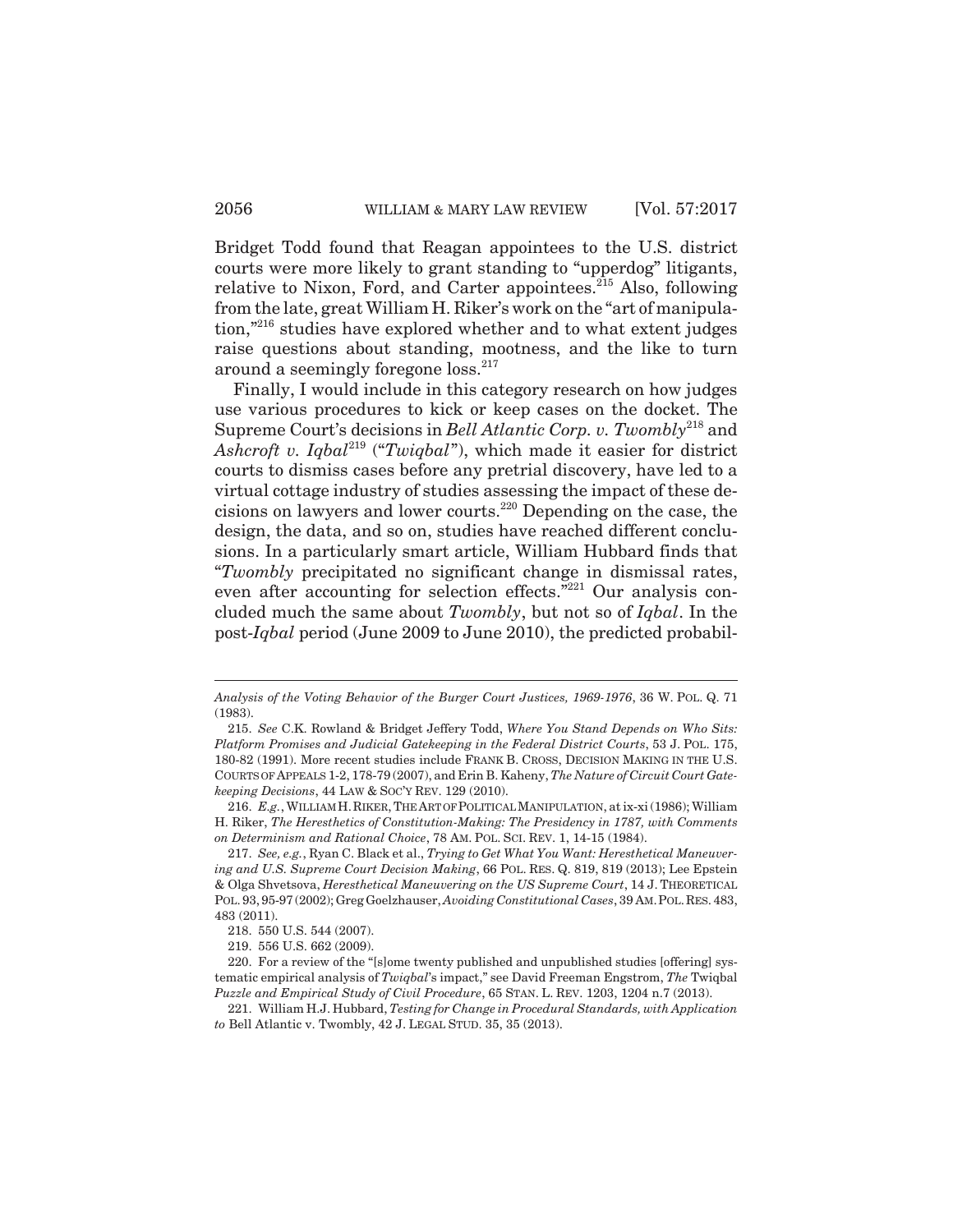ity of dismissal increased by somewhere between 35 and 49 percent relative to their pre-*Iqbal* levels.<sup>222</sup>

#### *4. Opinions and Precedent*

In the course of deciding cases, judges face countless choices, including, in many societies, whether to join the majority or write separately, and then how to craft their opinions. A substantial literature addresses these choices. For example, Landes, Posner, and I take up the puzzle of why judges sometimes do not dissent when they disagree with the majority.<sup>223</sup> Our basic argument is that dissents impose substantial collegiality costs on the other judges on the panel by making them work harder (for example, increasing the length of majority opinions), while the benefits of dissenting (such as future citations) are few.<sup>224</sup> Although "dissent aversion" is stronger in the U.S. circuit courts (and in many courts abroad) than in the U.S. Supreme Court, some evidence suggests that it exists there too, especially in cases in which the ideological stakes are low, for even in the Court, dissents can be the source of workplace irritation.<sup>225</sup> Virginia Hettinger, Stefanie Lindquist, and Wendy Martinek consider dissent from a different angle, asking whether purely ideological or strategic accounts best explain a judge's decision to join the majority.<sup>226</sup> Their answer? Ideological accounts.<sup>227</sup>

Other studies are trained on majority opinions and consider how they make use of precedent and other materials (legal or otherwise). I have already mentioned work addressing whether and why lower court judges follow precedent established by higher courts.<sup>228</sup> A

<sup>222.</sup> *See* Lee Epstein et al., *Why (and When) Judges Dissent: A Theoretical and Empirical Analysis*, 3 J. LEGAL ANALYSIS 101 (2011).

<sup>223.</sup> *See id.* at 101.

<sup>224.</sup> *See id.* at 102-03. *But see* Deborah Beim & Jonathan P. Kastellec, *The Interplay of Ideological Diversity, Dissents, and Discretionary Review in the Judicial Hierarchy: Evidence from Death Penalty Cases*, 76 J. POL. 1074, 1074 (2014) (arguing that dissenting has more benefits, and explaining that "this rarity of dissent means they are informative: when judges do dissent, they influence *en banc* review in a manner consistent with the preferences of full circuits").

<sup>225.</sup> *See* Epstein et al., *supra* note 222, at 118-20.

<sup>226.</sup> Virginia A. Hettinger et al., *Comparing Attitudinal and Strategic Accounts of Dissenting Behavior on the U.S. Courts of Appeals*, 48 AM. J. POL. SCI. 123, 123-24 (2004).

<sup>227.</sup> *See id.* at 123.

<sup>228.</sup> *See supra* notes 88-91 and accompanying text.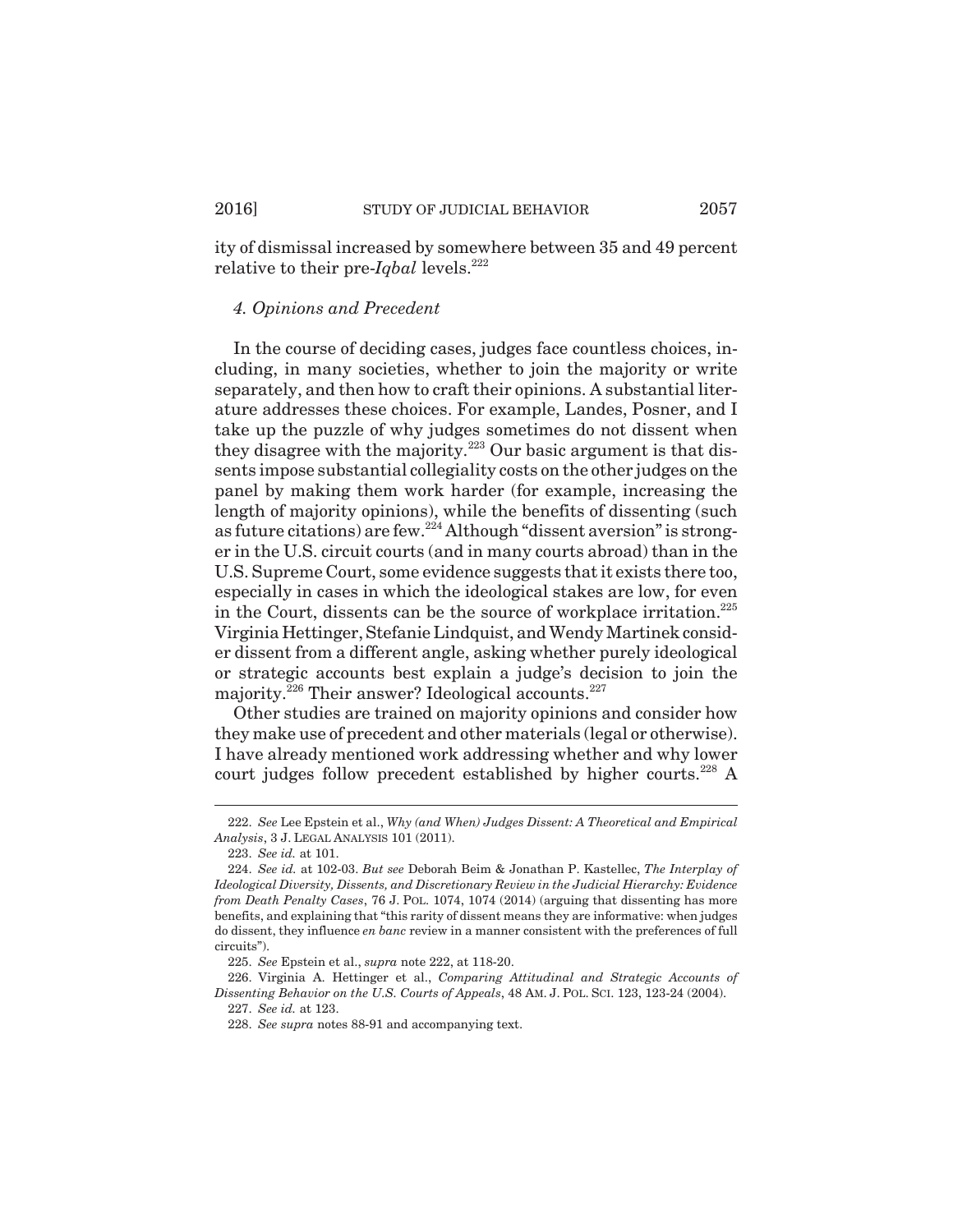fascinating literature also details how judges develop their arguments and choose which materials to cite (or "borrow"), including internal precedent,<sup>229</sup> lower court opinions,<sup>230</sup> foreign law,<sup>231</sup> legal and nonlegal information from briefs,  $^{232}$  and "originalist" sources.  $^{233}$ Work using plagiarism software to compare the parties' briefs and the Justices' opinions too has been quite eye-opening.<sup>234</sup>

Jeffrey Staton and Georg Vanberg also analyze opinions, but they are less concerned with the sources the judges use than with the way the judges write them.235 They want to know why judges sometimes write vague opinions when the judges could be more decisive.236 The result they derive is interesting: assuming the costs to implementers of deviating from a clear court decision are higher than the costs of deviating from a vague decision (because noncompliance is easier to detect), then a court facing "friendly" implementers will write clear opinions.237 Clarity increases pressure for—and

233. *See, e.g.*, Pamela C. Corley et al., *The Supreme Court and Opinion Content: The Use of the Federalist Papers*, 58 POL. RES. Q. 329, 329-30 (2005); Melvyn R. Durchslag, *The Supreme Court and the Federalist Papers: Is There Less Here than Meets the Eye?*, 14 WM. & MARY BILL RTS. J. 243, 247 (2005); Robert M. Howard & Jeffrey A. Segal, *An Original Look at Originalism*, 36 LAW & SOC'Y REV. 113, 113 (2002).

<sup>229.</sup> *See, e.g.*, Black & Spriggs, *supra* note 184, at 327-28 (2013); Lupu & Fowler, *supra* note 184, at 152-53.

<sup>230.</sup> *See, e.g.*, Pamela C. Corley et al., *Lower Court Influence on U.S. Supreme Court Opinion Content*, 73 J. POL. 31 (2011).

<sup>231.</sup> *See, e.g.*, Stephen A. Simon, *The Supreme Court's Use of Foreign Law in Constitutional Rights Cases: An Empirical Study*, 1 J.L. & CTS. 279, 280-81 (2013).

<sup>232.</sup> *See, e.g.*, Paul M. Collins, Jr. et al., *The Influence of Amicus Curiae Briefs on U.S. Supreme Court Opinion Content*, 49 LAW &SOC'Y REV. 917, 917 (2015); Pamela C. Corley, *The Supreme Court and Opinion Content: The Influence of Parties' Briefs*, 61 POL.RES.Q. 468, 477 (2008).

<sup>234.</sup> *E.g.*, Adam Feldman, *A Brief Assessment of Supreme Court Opinion Language, 1946- 2013*, MISS. L.J. (forthcoming), http://papers.ssrn.com/sol3/papers.cfm?abstract=2574451 [https://perma.cc/WG66-9HER]. This paper received write-ups in the *New York Times* and the *ABA Journal*, among other outlets. *See* Adam Liptak, *Clarence Thomas, a Supreme Court Justice of Few Words, Some Not His Own*, N.Y. TIMES (Aug. 27, 2015), http://www.nytimes. com/2015/08/28/us/justice-clarence-thomas-rulings-studies.html [https://perma.cc/3PT4-S8L6]; Debra Cassens Weiss, *Which SCOTUS Justices Crib the Most from Briefs?*, A.B.A.J. (Aug. 28, 2015, 9:36 AM), http://www.abajournal.com/news/article/which\_scotus\_justices\_crib\_ the\_ most\_from\_briefs [https://perma.cc/ZM8F-F4NU].

<sup>235.</sup> *See* Staton & Vanberg, *supra* note 19, at 504.

<sup>236.</sup> *Id.*

<sup>237.</sup> *See id.* at 507.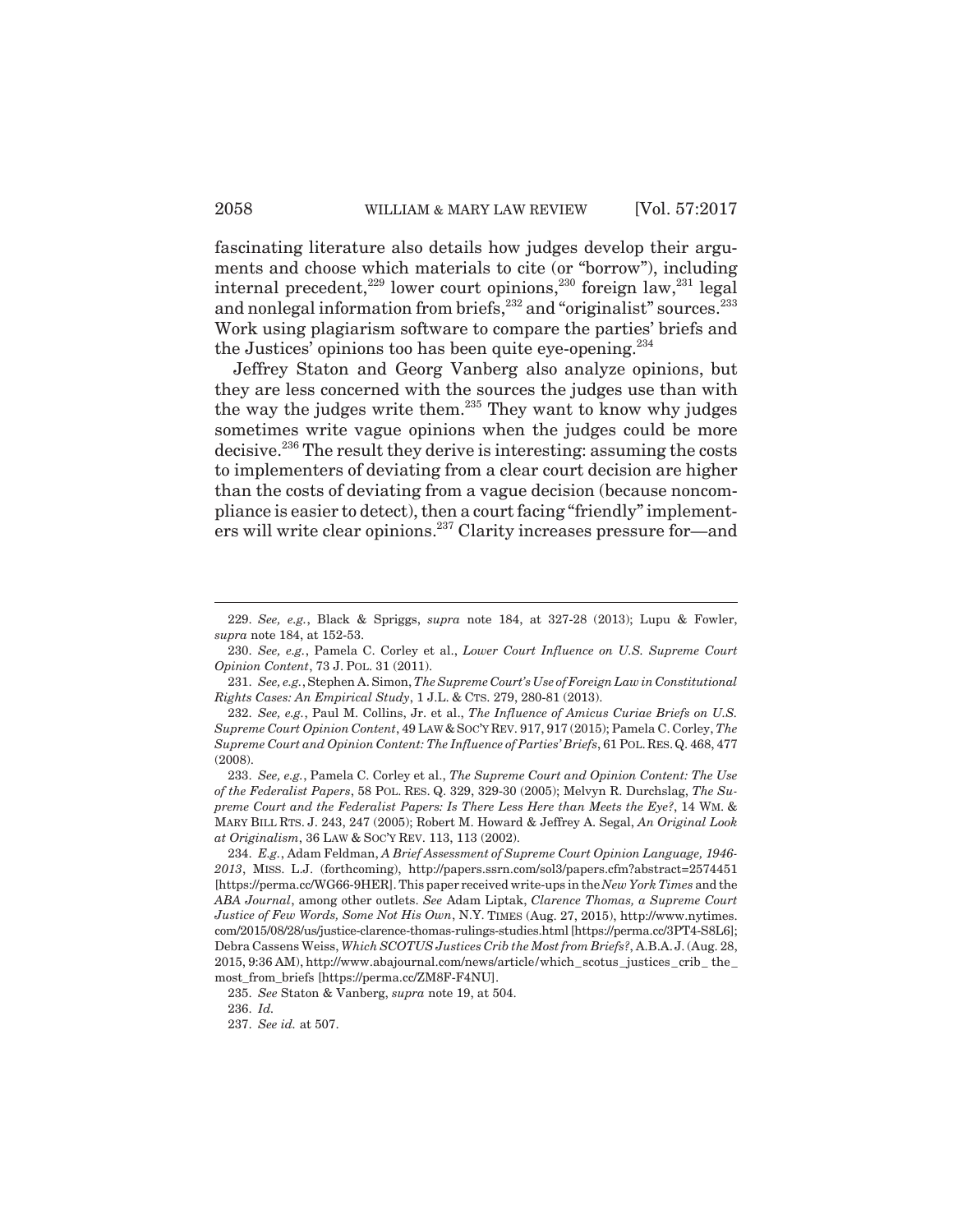thus the likelihood of—compliance.<sup>238</sup> But when the probability of opposition from implementers is high, clarity could be costly to the judges; if policymakers are determined to defy even a crystal clear decision, they would highlight the relative lack of judicial power.<sup>239</sup> To soften anticipated resistance, courts may be purposefully vague. $^{240}$ 

Staton and Vanberg provide several examples of their theory in action,<sup>241</sup> but more systematic follow-ups now exist. Ryan C. Black et al., for example, use software called Linguistic Inquiry and Word Count (LIWC) to show that Justices strategically craft language in their opinions, adjusting the level of clarity to correspond to their assessment of the likelihood of noncompliance by external actors, including federal agencies and the states.<sup>242</sup> Pamela Corley and Justin Wedeking find that lower courts are more likely to follow Supreme Court decisions that are written at higher degrees of certainty, with certainty also assessed using LIWC.<sup>243</sup>

## *5. Collegial Courts*

A cottage industry of studies exists on the relations among judges who serve on the same court. Many studies focus on so-called "panel," "collegial," or "peer" effects, asking whether the case's outcome (or a judge's vote) would have been different had a single judge, and not a panel, decided the case  $244$ —and, if so, why? The foundational work is Frank Cross and Emerson Tiller's *Judicial Partisanship and Obedience to Legal Doctrine*, which argues that the presence of a

<sup>238.</sup> *Id.*

<sup>239.</sup> *Id.*

<sup>240.</sup> *Id.*

<sup>241.</sup> Staton and Vanberg point to the United States Supreme Court's decision in the school desegregation case *Brown v. Board of Education* (*Brown II*), 349 U.S. 294 (1955), and the German Constitutional Court's rulings in two important taxation cases. *See* Staton & Vanberg, *supra* note 19, at 504. In both, the Justices' concerns about compliance and, ultimately, legitimacy, led the courts to be ambiguous about the precise actions that would be consistent with their decision. *Id.*

<sup>242.</sup> RYAN C. BLACK ET AL., U.S. SUPREME COURT OPINIONS AND THEIR AUDIENCES 56-57 (2016).

<sup>243.</sup> *See* Pamela C. Corley & Justin Wedeking, *The (Dis)Advantage of Certainty: The Importance of Certainty in Language*, 48 LAW & SOC'Y REV. 35, 36-37 (2014).

<sup>244.</sup> Definition adopted from Jonathan P. Kastellec, *Panel Composition and Judicial Compliance on the US Courts of Appeals*, 23 J.L. ECON. & ORG. 421, 422 (2007).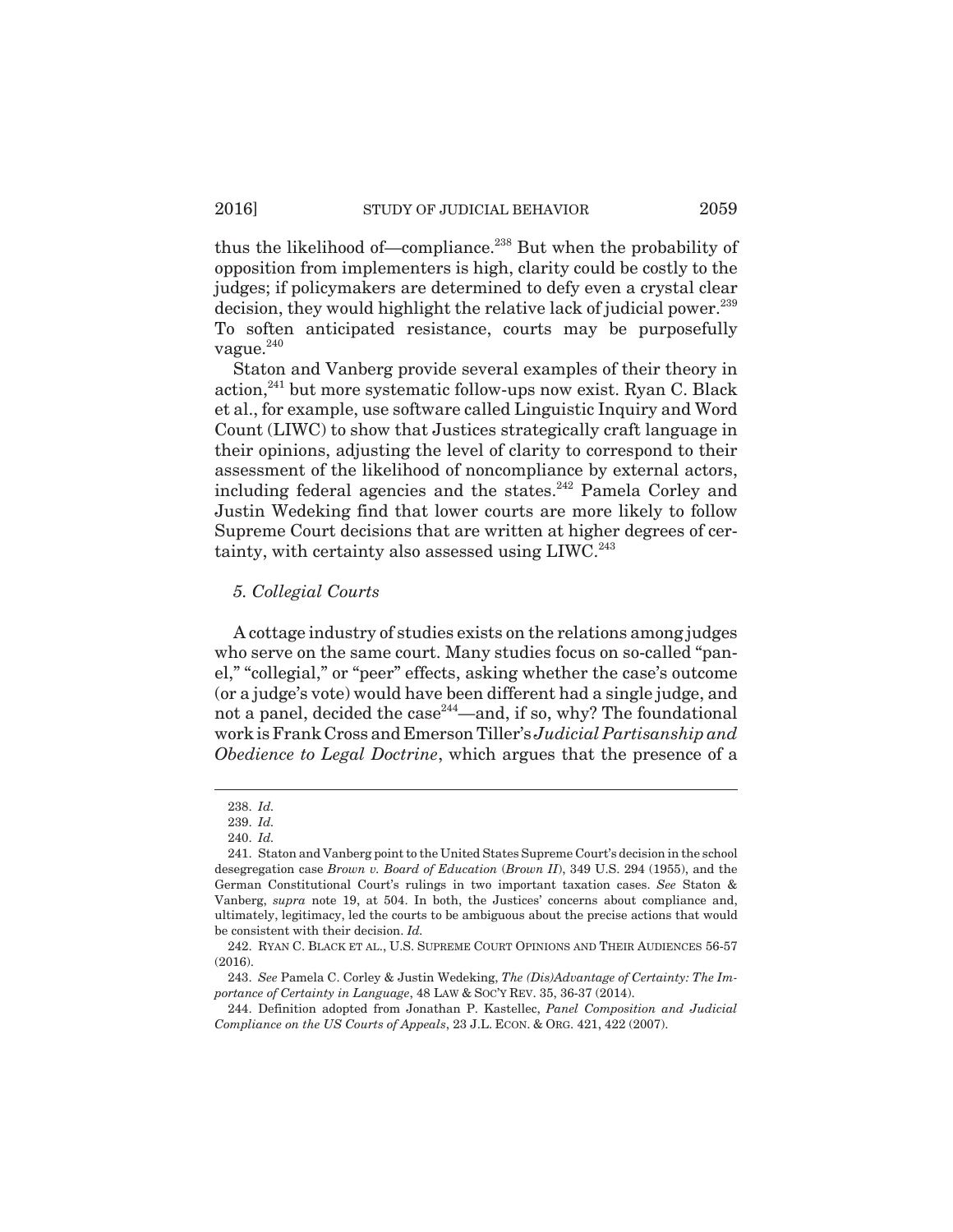"whistleblower" on the panel—"a judge whose policy preferences differ from the majority's and who will expose the majority's manipulation or disregard of the applicable legal doctrine" to a higher court—can constrain his or her colleagues from behaving in accord with their own preferences.<sup>245</sup> Some studies find evidence of this phenomenon,246 while others offer other explanations for moderation among judges serving on an ideologically mixed panel. "Dissent aversion," which I just mentioned, is an example of the latter. $247$ 

Cross and Tiller's study, and work following from it, focuses on the U.S. courts of appeals, in which judges decide cases in panels of three (except in those cases heard en banc). Collegial effects, though, are not limited to courts sitting in panels. The Caldeira et al. study of certiorari is an example of collegial effects on a court that sits en banc.<sup>248</sup> And other studies demonstrate that Justices try to influence one another through memoranda<sup>249</sup> and that group effects also play a role in the Chief Justice's assignment of the majority opinion. A formal model developed by Jeffrey Lax and Charles Cameron, for example, yields a prediction that the Chief Justice will favor Justices more (ideologically) extreme than himself in part because "more extreme writers must invest more heavily in judicial craftsmanship, in order to hold the majority. $^{250}$  All in all, these studies demonstrate that a Justice's choices might have been different if the outcome depended on only his behavior and not on the behavior of his eight other colleagues.

Cross and Tiller's line of work mostly draws attention (yet again) to ideological motivations.251 But some research also considers panel effects relating to gender and race.<sup>252</sup> The question in these studies

<sup>245.</sup> Frank B. Cross & Emerson H. Tiller, *Judicial Partisanship and Obedience to Legal Doctrine: Whistleblowing on the Federal Courts of Appeals*, 107 YALE L.J. 2155, 2156, 2174 (1998).

<sup>246.</sup> *E.g.*, Kastellec, *supra* note 244, at 423.

<sup>247.</sup> *See supra* notes 223-27 and accompanying text.

<sup>248.</sup> *See* Caldeira, Wright & Zorn, *supra* note 208, at 550.

<sup>249.</sup> *See, e.g.*, Paul J. Wahlbeck et al., *Marshalling the Court: Bargaining and Accommodation on the United States Supreme Court*, 42 AM. J. POL. SCI. 294, 295-96 (1998).

<sup>250.</sup> Jeffrey R. Lax & Charles M. Cameron, *Bargaining and Opinion Assignment on the US Supreme Court*, 23 J.L. ECON. & ORG. 276, 293 (2007).

<sup>251.</sup> *See* Cross & Tiller, *supra* note 245, at 2155-56.

<sup>252.</sup> *E.g.*, Cox & Miles, *supra* note 173, at 4; Sean Farhang & Gregory Wawro, *Institutional Dynamics on the U.S. Court of Appeals: Minority Representation Under Panel Decision Making*, 20 J.L. ECON. & ORG. 299, 299-300 (2004); Jonathan R. Kastellec, *Racial Diversity*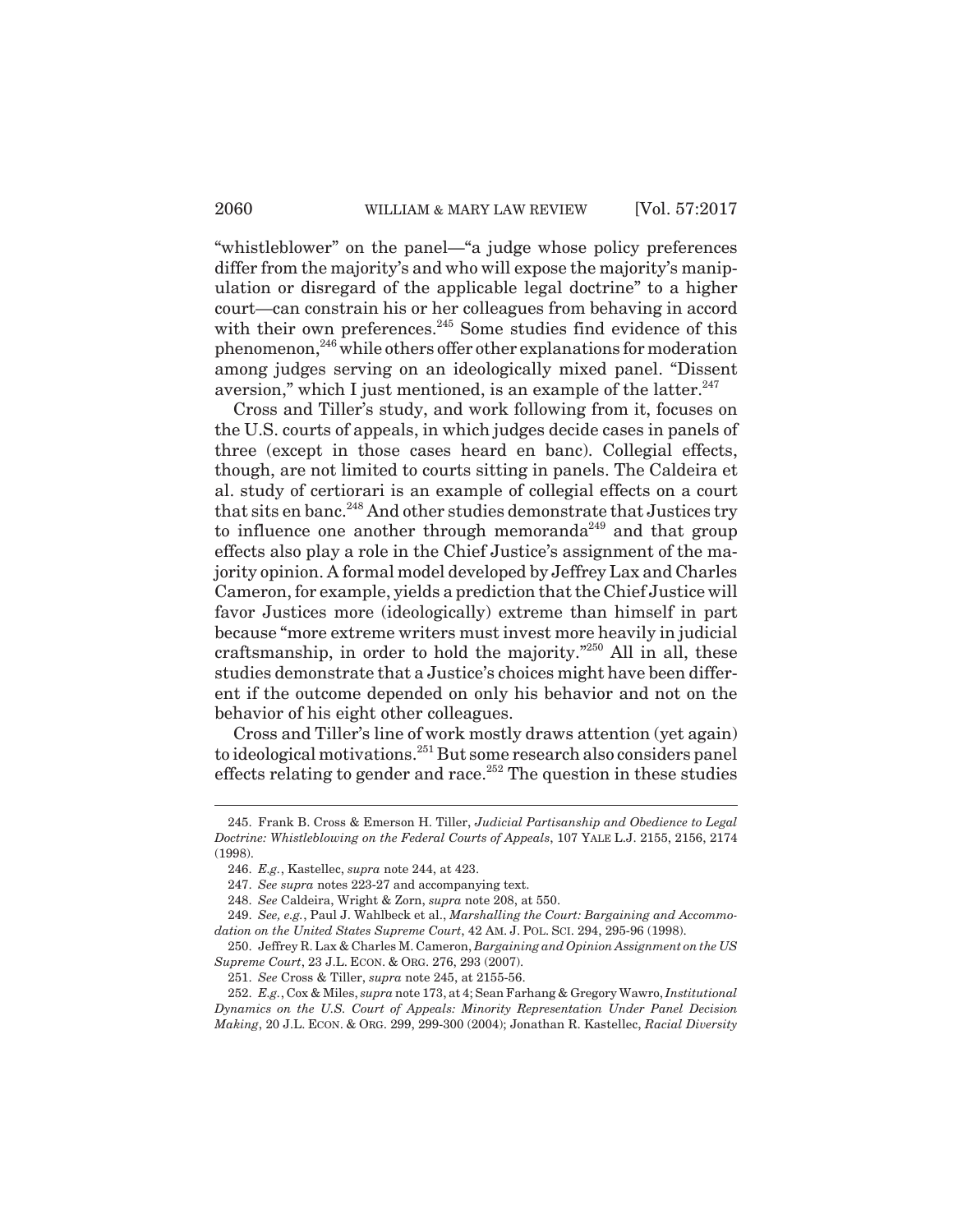is whether traditional judges (usually defined as white, male, or both) vote differently when they are on a panel with, say, a female or a black judge. The answer is that they do, though the effect might be limited to a particular set of cases.<sup>253</sup> In our analysis of gender and judging, for example, we find gender effects only in genderbased employment suits.<sup>254</sup> A male judge tends to be more plaintifffriendly when sitting with a female than when he sits with two other males.<sup>255</sup>

## *6. The Hierarchy of Justice*

Studies of the hierarchy of justice explore interactions between higher and lower courts and so are related to literature on the collegial court. The efficacy of whistleblowing, for example, hinges on the ability of a higher court to reverse the decision of a lower court.256

Many of the studies make use of principal-agent theory, which, in this literature, assumes heterogeneous ideological preferences between upper and lower court judges and emphasizes how a higher court can extract conformity from a lower court with different preferences.<sup>257</sup> More concretely, the typical starting point in these papers is that lower court judges no less than higher court judges are interested in etching their political values into law.258 But lower court judges face a substantial constraint in their quest to do so: the

*and Judicial Influence on Appellate Courts*, 57 AM. J. POL. SCI. 167, 168 (2013).

<sup>253.</sup> *See, e.g.*, Cox & Miles, *supra* note 173, at 4 ("When a white judge sits on a panel with at least one African-American judge, she becomes roughly 20 percentage points more likely to find a section 2 violation."); Farhang & Wawro, *supra* note 252, at 324 ("[M]ale judges vote more liberally when one woman serves on a panel with them as compared to all-male panels."); Kastellec, *supra* note 252, at 167 ("Randomly assigning a black counterjudge—a black judge sitting with two nonblack judges—to a three-judge panel of the Courts of Appeals nearly ensures that the panel will vote in favor of an affirmative action program.").

<sup>254.</sup> Boyd, Epstein & Martin, *supra* note 106, at 406.

<sup>255.</sup> Literature also looks at collegial effects on other choices judges make, including their behavior during oral arguments, which can be conceptualized as part of the deliberative process. *See, e.g.*, BLACK ET AL., *supra* note 181, at 3-5; WRIGHTSMAN, *supra* note 181, at ix-xi; Epstein et al., *supra* note 181, at 433.

<sup>256.</sup> *See, e.g.*, Cross & Tiller, *supra* note 245, at 2174.

<sup>257.</sup> I adopt this discussion from Chad Westerland et al., *Strategic Defiance and Compliance in the U.S. Courts of Appeals*, 54 AM. J. POL. SCI. 891, 891-92 (2010).

<sup>258.</sup> *See id.*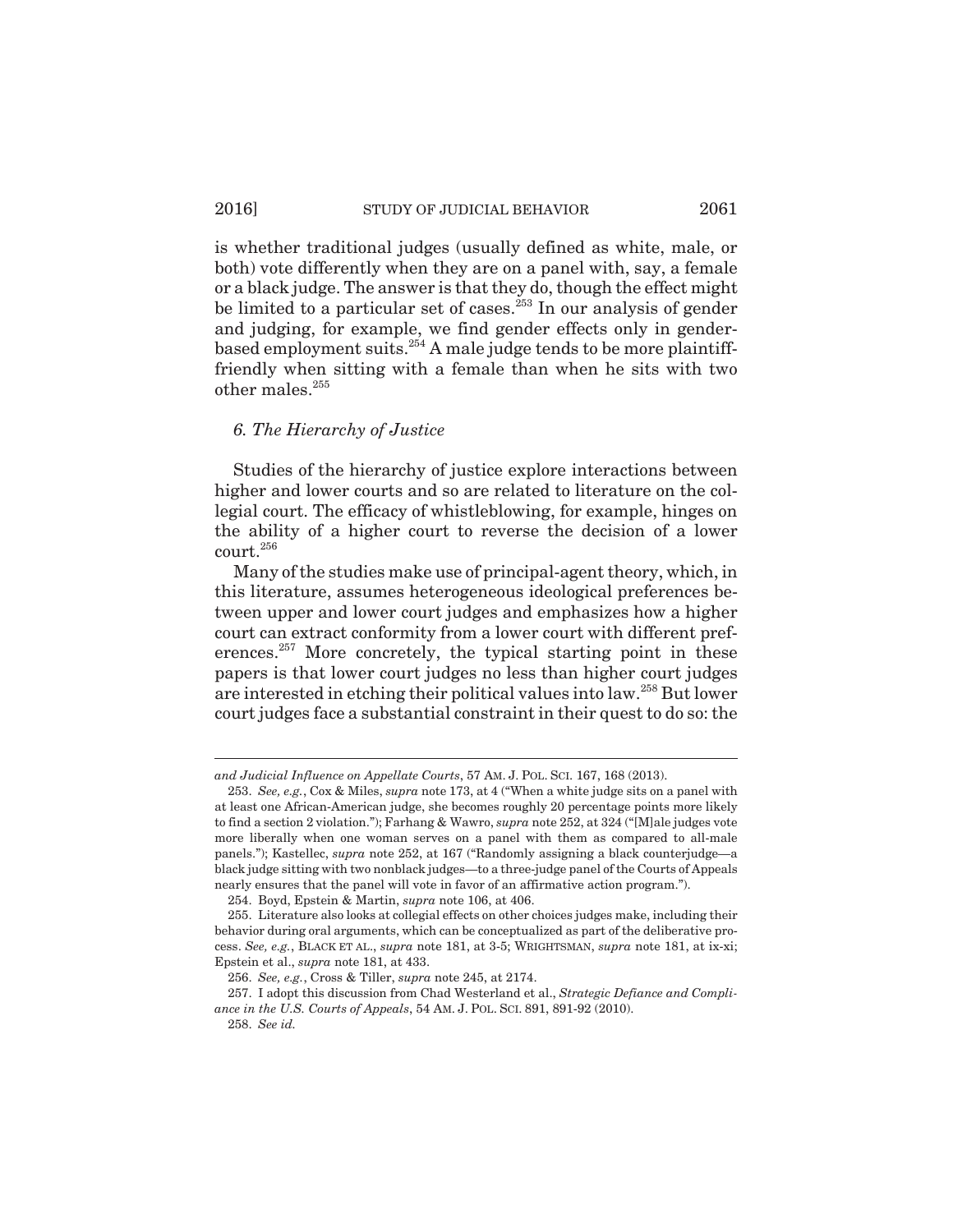possibility of sanctioning from a higher court. To the extent that higher courts cannot hire, fire, promote, demote, financially reward, or penalize members of trial or intermediate courts, the studies propose various mechanisms for keeping the lower courts honest, including strategic auditing,<sup>259</sup> implicit tournaments among lower courts,<sup>260</sup> en banc review,<sup>261</sup> articulating rules rather than standards,<sup>262</sup> and, of course, whistleblowing.<sup>263</sup>

Other work, though rarer, reverses the usual approach to lowerhigher court relations and attends to the fact that lower court judges are fully capable of limiting the commands of higher courts by avoiding, limiting, or even defying them—as many did with the U.S. Supreme Court's desegregation decisions.<sup>264</sup> In these studies, the limitation imposed by the hierarchy of justice "comes full circle": higher courts "must take into account the reaction of inferior judges, and lower courts must attempt to divine the counter-reaction" of superior courts.265

However important and interesting this avenue of research whether taking a bottom-up or top-down approach—it is not without its share of detractors.266 In a study I mentioned earlier, Pauline Kim questions models that rest on the assumption of ideological value conflicts between lower and higher courts on the ground that

264. The classic study here is Walter F. Murphy, *Lower Court Checks on Supreme Court Power*, 53AM.POL.SCI.REV.1017, 1018-20. *See also* Westerland et al., *supra* note 257, at 891.

265. Murphy, *supra* note 264, at 1031.

<sup>259.</sup> *E.g.*, Charles M. Cameron et al., *Strategic Auditing in a Political Hierarchy: An Informational Model of the Supreme Court's Certiorari Decisions*, 94 AM. POL. SCI. REV. 101, 101 (2000); Matt Spitzer & Eric Talley, *Judicial Auditing*, 29 J. LEGAL STUD. 649, 650-51  $(2000)$ .

<sup>260.</sup> *See* McNollgast, *Politics and the Courts: A Positive Theory of Judicial Doctrine and the Rule of Law*, 68 S. CAL. L. REV*.* 1631, 1634-35 (1995).

<sup>261.</sup> *See* Tom S. Clark, *A Principal-Agent Theory of En Banc Review*, 25 J.L. ECON. & ORG. 55, 56 (2009).

<sup>262.</sup> *See* Joseph L. Smith & James A. Todd, *Rules, Standards, and Lower Court Decisions*, 3 J.L. & CTS. 257, 258 (2015).

<sup>263.</sup> *See, e.g.*, Cross & Tiller, *supra* note 245, at 2156; Kastellec, *supra* note 244, at 421. Beim, Hirsch, and Kastellec connect whistleblowing to en banc review. *See* Beim et al., *supra* note 112.

<sup>266.</sup> *See* Kim, *supra* note 46, at 536-37; *see also* Jonathan Remy Nash & Rafael I. Pardo, *Rethinking the Principal-Agent Theory of Judging*, 99 IOWA L. REV. 331, 332-33 (2013). Both argue that "the principal-agent model does not map so neatly onto the structure of the [federal] judicial hierarchy." Kim, *supra* note 46, at 537; *see* Nash & Pardo, *supra*, at 337 (quoting Kim, *supra* note 46, at 537).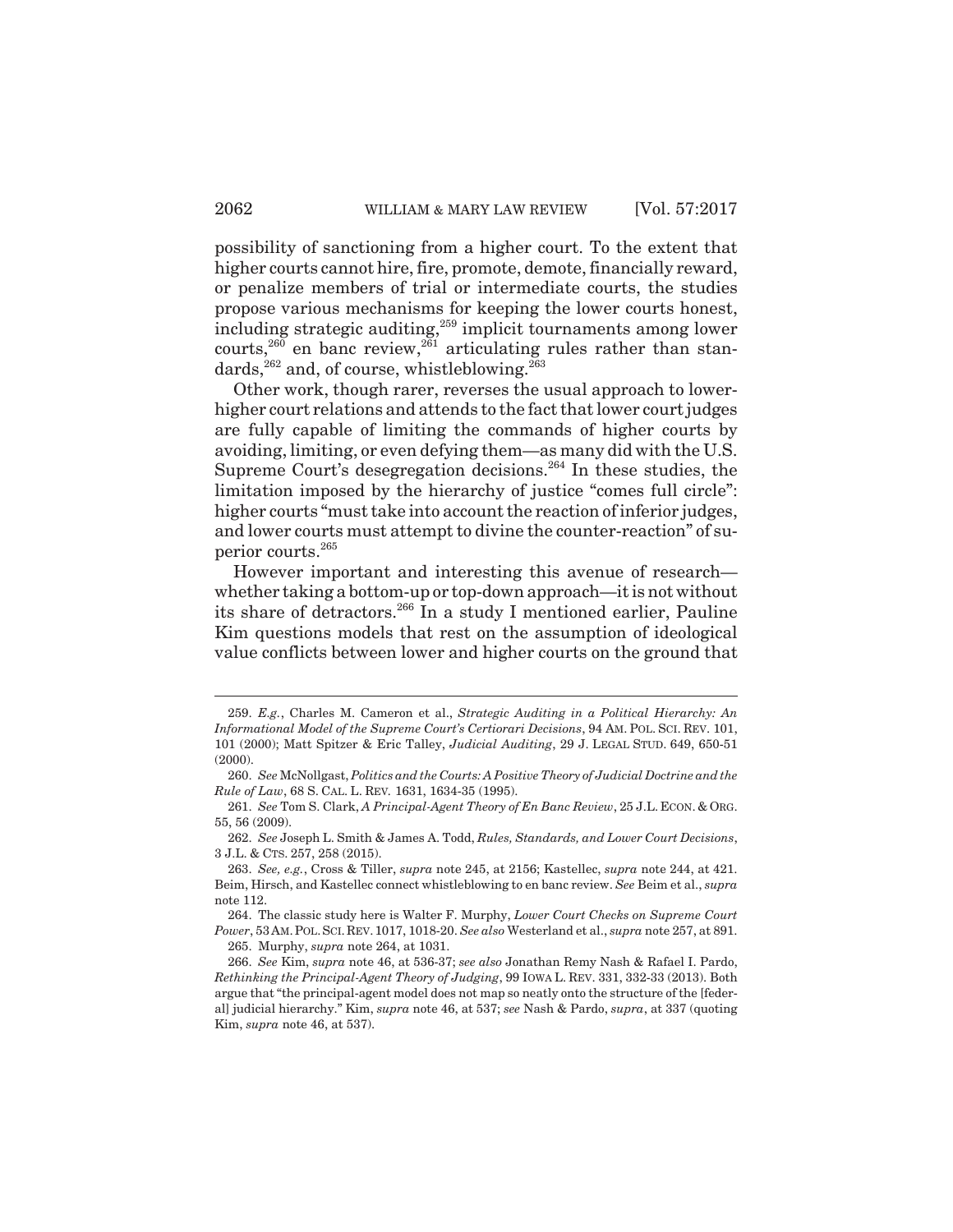they "distort the role that law plays in judicial decisionmaking."267 Rather than assuming that "judges are primarily motivated by their policy preferences," she suggests that:

[We] might view judges as engaged in an interaction that involves both elements of cooperation and conflict in a type of mixed-motive coordination game. From this perspective, judges share a common goal—the production of a (relatively) coherent body of rules that can govern primary behavior in the real world and is viewed as authoritative.<sup>268</sup>

Kim's account does not deny that judges are "*making* law"; it simply suggests that they are doing it in a cooperative way so as to enhance their decisions and institutional legitimacy.269 Her insights strike me as so sensible (and realistic) that future work should pay heed.

Finally, I should note that Kim is not the only one who has sought to move the focus from ideology to other factors that may affect relations between lower and upper courts. In a provocative article, Maya Sen demonstrates that U.S. courts of appeals panels are more likely to overturn the decisions of black district court judges than those of similar white judges. $270$  Equally interesting are the results of Jordi Blanesi Vidal and Clare Leaver's study of English courts, showing favoritism in the review process.271 Their results are reminiscent of an earlier article demonstrating that U.S. Supreme Court Justices tend to affirm cases coming from the courts of appeals where they served.<sup>272</sup>

## *7. Executives and Legislatures*

Much of the work on the relationship between courts and elected actors bears a family resemblance to the hierarchy of justice studies

<sup>267.</sup> Kim, *supra* note 46, at 538.

<sup>268.</sup> *Id.* at 572 (footnote omitted).

<sup>269.</sup> *Id.* at 575.

<sup>270.</sup> Maya Sen, *Is Justice Really Blind? Race and Reversal in US Courts*, 44 J.LEGAL STUD. S187, S220-21 (2015).

<sup>271.</sup> Jordi Blanes i Vidal & Clare Leaver, *Bias in Open Peer-Review: Evidence from the English Superior Courts*, 31 J.L. ECON. & ORG. 431, 435-36 (2015).

<sup>272.</sup> Lee Epstein et al., *Circuit Effects: How the Norm of Federal Judicial Experience Biases the Supreme Court*, 157 U. PA. L. REV. 833, 873-77 (2009).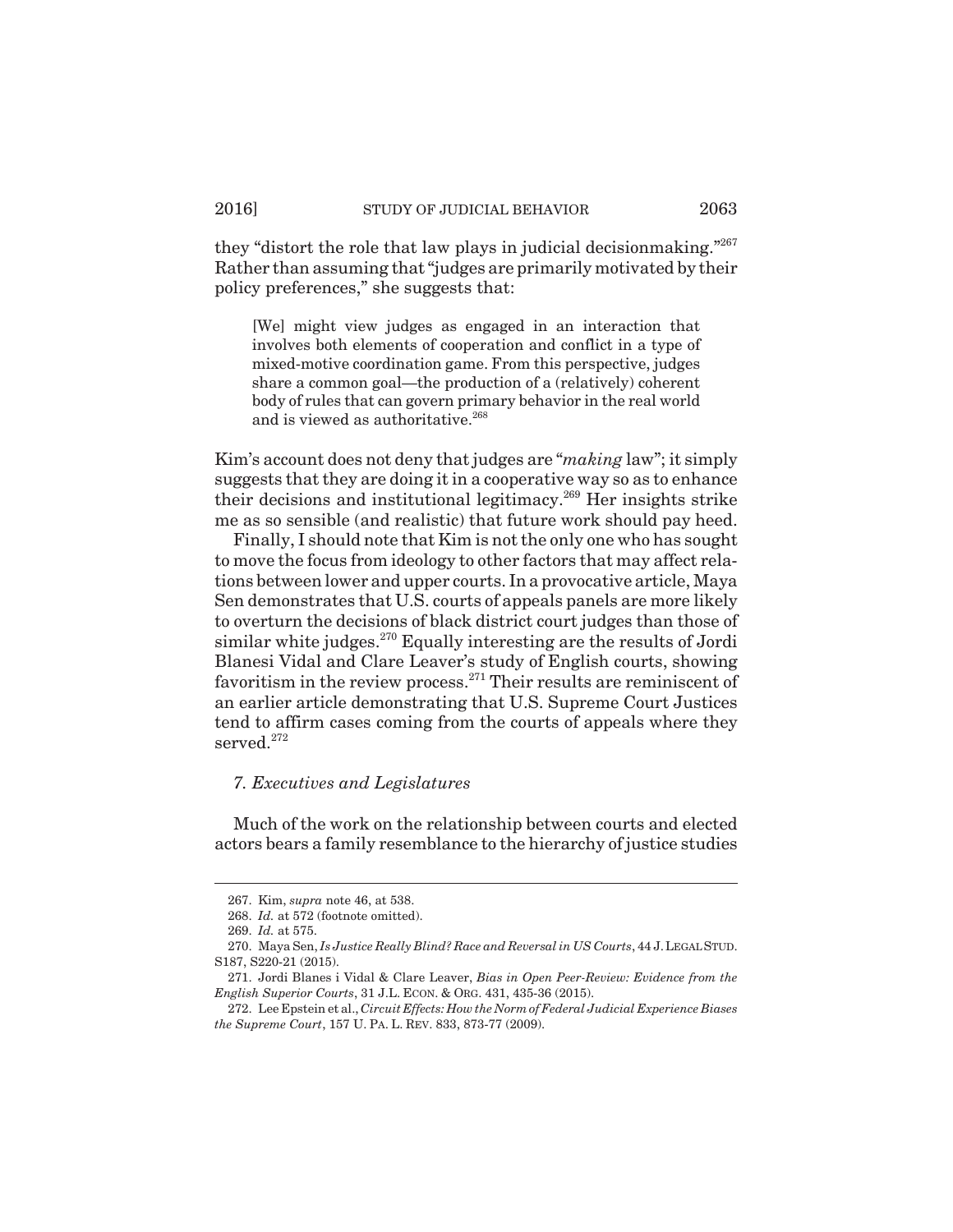in that it too uses a strategic framework to explore their interactions. In this literature, the judges must attend to the preferences and likely actions of the government if the judges are to achieve their goals, which are usually framed in ideological or institutional terms.273 If they do not, they run the risk of retaliation from elected actors, thereby making it difficult for judges to establish enduring policy, or maintain legitimacy.274

A fair amount of empirical research validates this claim in the statutory context.<sup>275</sup> This makes sense: when the U.S. federal courts interpret statutes, Congress can override their interpretations by enacting new law. But what of constitutional review? Although Congress cannot pass legislation to overturn decisions reached by courts on constitutional grounds,  $276$  it can take aim at courts in other ways: withdrawing their jurisdiction, eradicating judicial review, approving constitutional amendments to overturn decisions, slashing the court's budget, and impeaching judges.<sup>277</sup> These threats, I hasten to note, are not merely theoretical. Tom Clark's study identifies nearly nine hundred court-curbing proposals in the U.S. Congress between 1877 and 2008.<sup>278</sup> More to the point, his work, along with an article by Jeffrey Segal and his colleagues,<sup>279</sup> demonstrates that when Congress threatens the Supreme Court's authority, the Court cowers,

277. *See* Rosenberg, *supra* note 162, at 376-77.

278. Tom S. Clark, *The Separation of Powers, Court Curbing, and Judicial Legitimacy*, 53 AM. J. POL. SCI. 971, 979 (2009).

<sup>273.</sup> *E.g.*, John A. Ferejohn & Barry R. Weingast, *A Positive Theory of Statutory Interpretation*, 12 INT'L REV.L.&ECON. 263, 263-64 (1992); Rafael Gely & Pablo T. Spiller, *A Rational Choice Theory of Supreme Court Statutory Decisions with Applications to the* State Farm *and* Grove City *Case*s, 6 J.L. ECON. & ORG. 263, 295-96 (1990).

<sup>274.</sup> *See* Gely & Spiller, *supra* note 273, at 265.

<sup>275.</sup> *See, e.g.*, Mario Bergara et al., *Modeling Supreme Court Strategic Decision Making: The Congressional Constraint*, 28 LEGIS. STUD. Q. 247, 248 (2003); William N. Eskridge, Jr., *Overriding Supreme Court Statutory Interpretation Decisions*, 101 YALE L.J. 331, 403 (1999); Pablo T. Spiller & Rafael Gely, *Congressional Control or Judicial Independence: The Determinants of U.S. Supreme Court Labor-Relations Decisions, 1949-1988*, 23 RAND J.ECON. 463, 465 (1992). *But see* Jeffrey A. Segal, *Separation-of-Powers Games in the Positive Theory of Congress and Courts*, 91 AM. POL. SCI. REV. 28, 42-43 (1997).

<sup>276.</sup> At least not in theory. In practice, the United States Congress has enacted over forty statutes designed to reverse Supreme Court decisions that invalidated federal or state laws. *See* James Meernik & Joseph Ignagni, *Judicial Review and Coordinate Construction of the Constitution*, 41 AM. J. POL. SCI. 447, 458-59 (1997).

<sup>279.</sup> Jeffrey A. Segal et al., *Congress, the Supreme Court, and Judicial Review: Testing a Constitutional Separation of Powers Model*, 55 AM. J. POL. SCI. 89 (2011).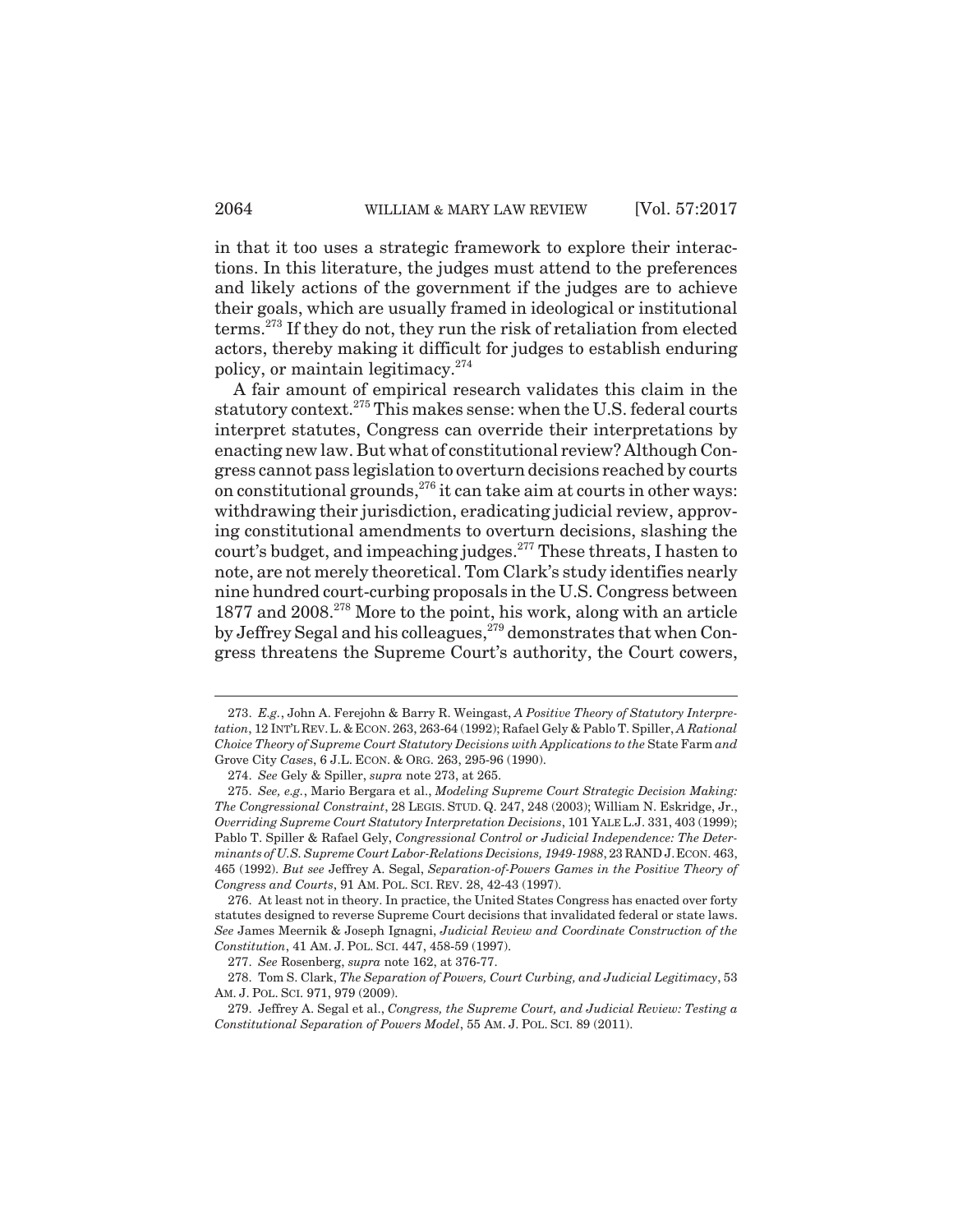exercising greater judicial self-restraint or reaching decisions closer to congressional preferences.<sup>280</sup>

These studies focus on the United States. In parts of the developing world, governments have taken even more radical steps to tame their courts, with sanctions ranging from impeachment, removal, and court packing, to criminal indictment, physical violence, and even death. Helmke's study and other work running along similar lines show that judges respond to these potential threats by defecting against the old regime,<sup>281</sup> avoiding cases that may contribute to further escalation, <sup>282</sup> going public, <sup>283</sup> and passing up posts on apex courts altogether,  $284$  among other strategies.

## *8. Litigants, Attorneys, and Interest Groups*

Under this category fall many different kinds of studies. One set addresses questions such as whether, where, and how to litigate.<sup>285</sup> Much of this work tends to focus on the choices made by external actors rather than on the judges' behavior—although, of course, the choices courts and judges have made (or are likely to make) figure into the actors' calculations.<sup>286</sup>

Two other strands make a tighter connection between litigants/ lawyers and judging. One focuses on the parties, asking whether certain types are more likely than others to win in court. Many of these studies follow from Marc Galanter's classic article *Why the "Haves" Come Out Ahead*287—and there are piles of them, whether

<sup>280.</sup> *See* Clark, *supra* note 278, at 981; Segal et al., *supra* note 279, at 99-100.

<sup>281.</sup> *See* Helmke, *supra* note 63, at 296-98.

<sup>282.</sup> *See* Epstein et al., *supra* note 79, at 131.

<sup>283.</sup> *See* Varun Gauri et al., *The Costa Rican Supreme Court's Compliance Monitoring System*, 77 J. POL. 774, 775-76 (2015).

<sup>284.</sup> *See* Santiago Basabe-Serrano, *Judges Without Robes and Judicial Voting in Contexts of Institutional Instability: The Case of Ecuador's Constitutional Court, 1999-2007*, 44 J.LATIN AM. STUD. 127, 156-58 (2012).

<sup>285.</sup> *E.g.*, William H.J. Hubbard, *An Empirical Study of the Effect of* Shady Grove v. Allstate *on Forum Shopping in the New York Courts*, 10 J.L. ECON. & POL'Y 151 (2013); George L. Priest & Benjamin Klein, *The Selection of Disputes for Litigation*, 13 J. LEGAL STUD. 1 (1984).

<sup>286.</sup> However, Daniel Klerman's work on forum selling demonstrates that judges consciously encourage litigants to file in their districts. *E.g.*, Daniel Klerman, *Personal Jurisdiction and Product Liability*, 85 S. CAL.L. REV. 1551 (2012); Daniel Klerman & Greg Reilly, *Forum Selling*, 89 S. CAL. L. REV. 241 (2016).

<sup>287.</sup> Marc Galanter, *Why the "Haves" Come Out Ahead: Speculations on the Limits of Legal*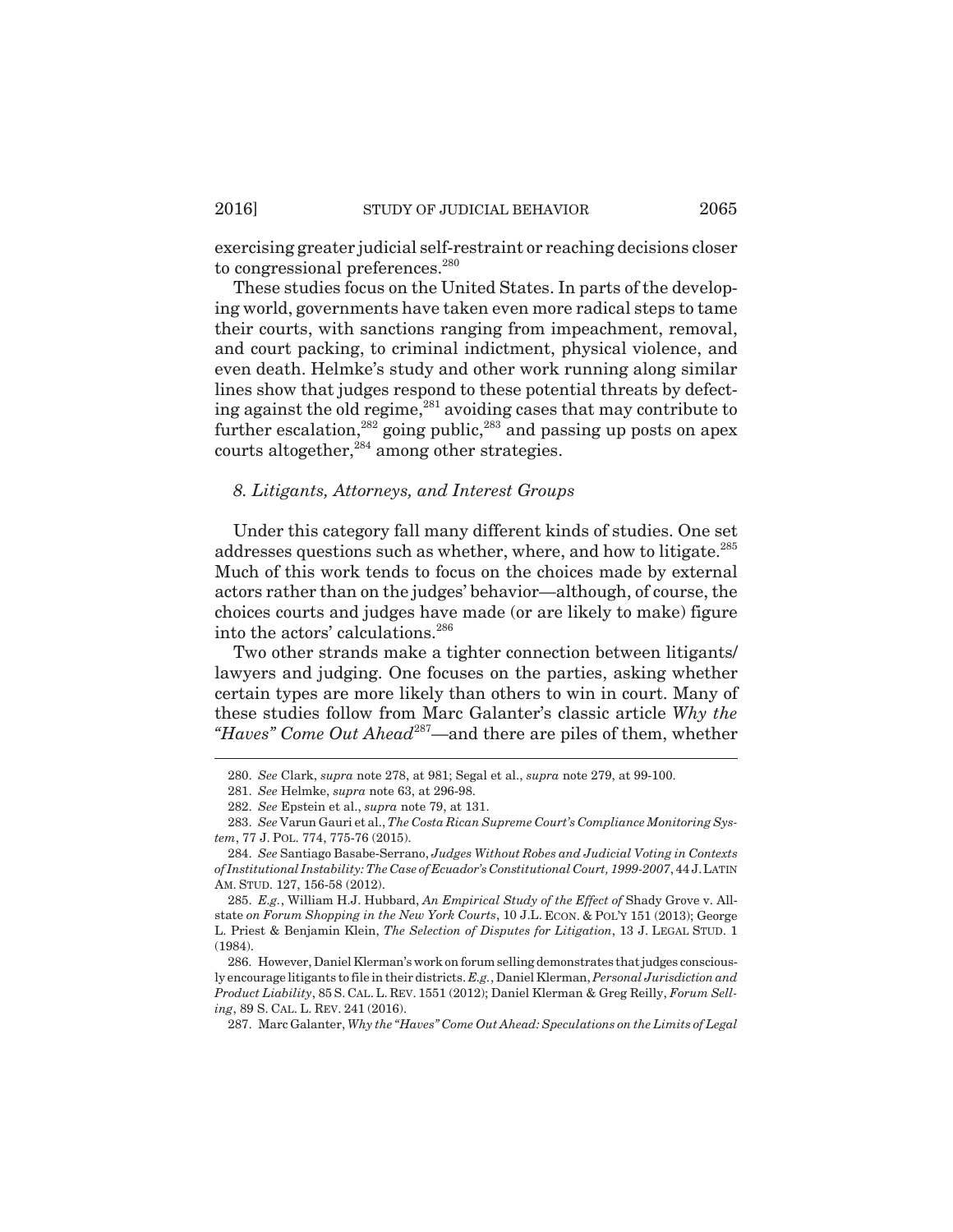on courts in the United States<sup>288</sup> or abroad.<sup>289</sup> As far as I can tell, most tend to confirm Galanter's hypothesis that the courts favor "repeat players" over "one-shotters."290

Another related strand focuses on whether lawyering has an effect on judicial decisions. In one clever study, the authors used a Justice's notes from oral arguments, which graded the attorneys, to find out whether their arguments make any difference.<sup>291</sup> They do. For years, social scientists have been studying whether amicus curiae briefs filed by interest groups influence the Supreme Court. Although some judges say no,<sup>292</sup> recent research points in a different direction. Janet Box-Steffensmeier et al., for example, show that the ability of groups to influence the Court depends on the group.<sup>293</sup> "Groups who are more connected with other interest groups and collaborate with other well-connected groups ... have a greater effect on the probability that a [J]ustice votes in their favor, compared to ...

292. Judge Posner once wrote:

*Change*, 9 LAW & SOC'Y REV. 95 (1974).

<sup>288.</sup> *See*, *e.g.*, Ryan C. Black & Christina L. Boyd, *US Supreme Court Agenda Setting and the Role of Litigant Status*, 28 J.L. ECON. & ORG. 286 (2012); Reginald S. Sheehan et al., *Ideology, Status, and the Differential Success of Direct Parties Before the Supreme Court*, 86 AM. POL. SCI. REV. 464 (1992); Donald R. Songer & Reginald S. Sheehan, *Who Wins on Appeal? Upperdogs and Underdogs in the United States Courts of Appeals*, 36 AM. J. POL. SCI. 235 (1992).

<sup>289.</sup> *See, e.g.*, Kong-Pin Chen et al., *Party Capability Versus Court Preference: Why Do the "Haves" Come Out Ahead?—An Empirical Lesson from the Taiwan Supreme Court*, 31 J.L. ECON. & ORG. 93 (2015); Stacia L. Haynie, *Resource Inequalities and Litigation Outcomes in the Philippine Supreme Court*, 56 J.POL. 752 (1994); Xin He & Yang Su, *Do the "Haves" Come Out Ahead in Shanghai Courts?*, 10 J. EMPIRICAL LEGAL STUD. 120 (2013).

<sup>290.</sup> *See* Galanter, *supra* note 287, at 97-104. *But see* Yoav Dotan, *Do the "Haves" Still Come Out Ahead? Resource Inequalities in Ideological Courts: The Case of the Israeli High Court of Justice*, 33 LAW & SOC'Y REV. 1059, 1059-61 (1999).

<sup>291.</sup> Timothy R. Johnson et al., *The Influence of Oral Arguments on the U.S. Supreme Court*, 100 AM. POL. SCI. REV. 99 (2006).

After 16 years of reading amicus curiae briefs the vast majority of which have not assisted the judges, I have decided that it would be good to scrutinize these motions in a more careful, indeed a fish-eyed, fashion.

The vast majority of amicus curiae briefs are filed by allies of litigants and duplicate the arguments made in the litigants' briefs, in effect merely extending the length of the litigant's brief. Such amicus briefs should not be allowed. They are an abuse.

Ryan v. Commodity Futures Trading Comm'n, 125 F.3d 1062, 1063 (7th Cir. 1997). 293. *See* Box-Steffensmeier et al., *supra* note 114.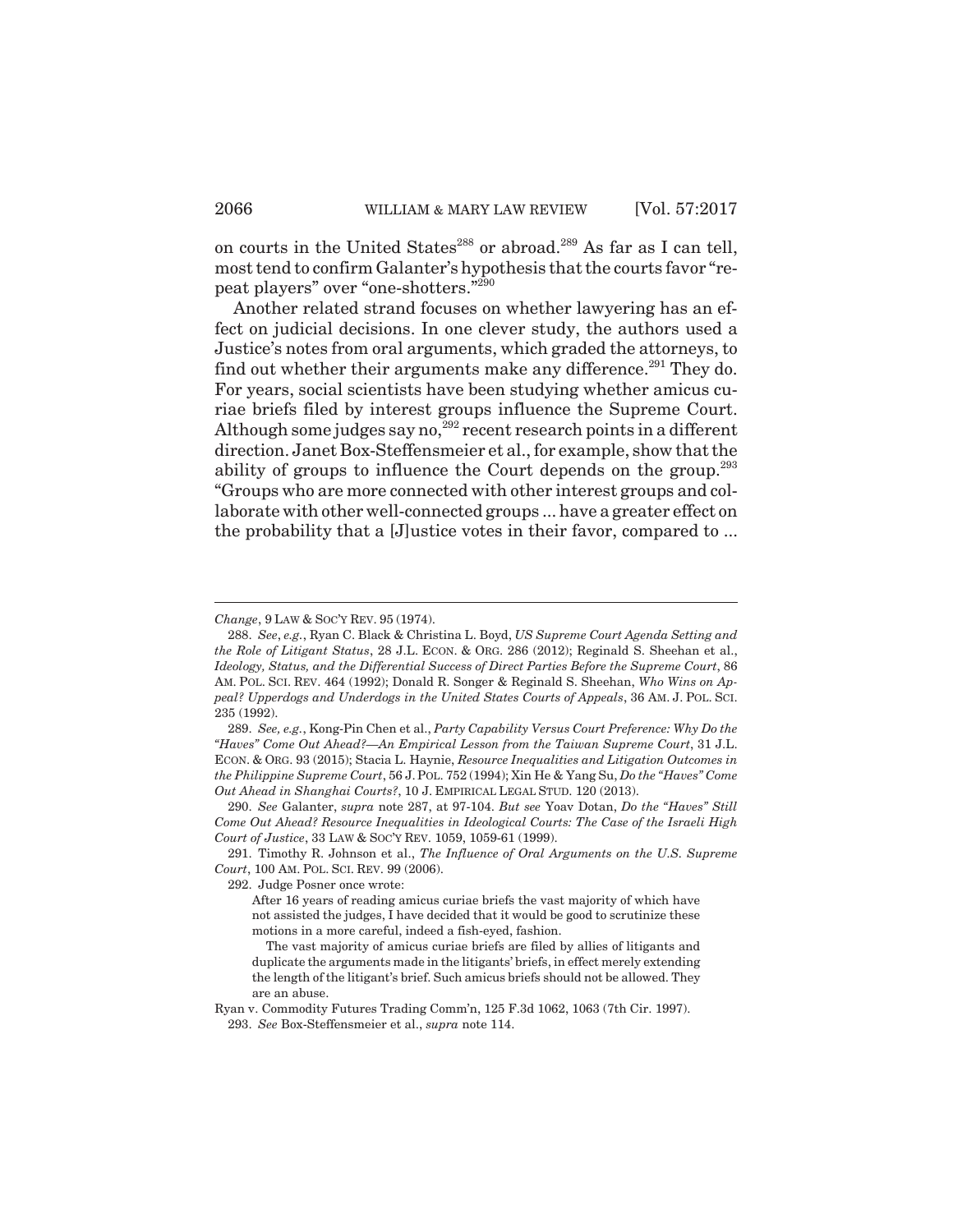groups who participate on their own" or collaborate with less wellconnected groups.294

And now there has been a spate of research suggesting that a small group of elite private-sector lawyers not only have been "dominating advocacy" before the Supreme Court,<sup>295</sup> but have been enormously successful in gaining access and in winning their cases on the merits.296 Much of this research is descriptive, meaning that it does not attend to other factors that could explain the lawyers' success. So we will have to wait to see if the findings hold up under more systematic analysis, though I suspect they will. These lawyers are, after all, quintessential "repeat players."

## *9. Public Opinion and Macroevents*

There are at least two ways to think about the relationship between the public and the court: First, how do court decisions affect the public; $297$  and second, how does the public affect courts. $298$ Though the first results from judicial behavior, the second relates more directly to the choices judges make.

<sup>294.</sup> *Id.* at 458. Other studies also found some influence of amici. *See, e.g.*, PAUL M. COLLINS, JR., FRIENDS OF THE SUPREME COURT: INTEREST GROUPS AND JUDICIAL DECISION MAKING (2008); Paul M. Collins, Jr. & Wendy L. Martinek, *Judges and Friends: The Influence of Amici Curiae on U.S. Court of Appeals Judges*, 43 AM. POL. RES. 255 (2015).

<sup>295.</sup> Richard J. Lazarus, *Advocacy Matters Before and Within the Supreme Court: Transforming the Court by Transforming the Bar*, 96 GEO. L.J. 1487, 1487 (2008).

<sup>296.</sup> *See, e.g.*, *id.*; *see also* Joan Biskupic et al., *The Echo Chamber*, REUTERS (Dec. 8, 2014, 10:30 AM), http://www.reuters.com/investigates/special-report/scotus/ [https://perma.cc/J3BU-C5WF].

<sup>297.</sup> The classic work is Charles H. Franklin & Liane C. Kosaki, *Republican Schoolmaster: The U.S. Supreme Court, Public Opinion, and Abortion*, 83 AM.POL.SCI.REV. 751, 768 (1989) (finding that the Court's decisions have an impact on the public but that the impact manifests itself as both increased support and increased opposition for the position taken by the Court's majority). For more recent work reaching much the same conclusion as Franklin and Kosaki, see Aziz Z. Huq & Avital Mentovich, The Polarizing Court (2015) (unpublished paper), http:// law.huji.ac.il/upload/ThePolarizingCourtAvitalMentovich.pdf [https://perma.cc/XH4F-56F9].

<sup>298.</sup> There are others. James L. Gibson has generated a large body of work on the legitimacy of courts. *See, e.g.*, James L. Gibson & Gregory A. Caldeira, *Has Legal Realism Damaged the Legitimacy of the U.S. Supreme Court?*, 45 LAW & SOC'Y REV. 195 (2011); James L. Gibson & Michael J. Nelson, *Is the U.S. Supreme Court's Legitimacy Grounded in Performance Satisfaction and Ideology?,* 59 AM. J.POL. SCI. 162 (2015); James L. Gibson et al., *On the Legitimacy of National High Courts*, 92 AM.POL.SCI. REV. 343 (1998); James L. Gibson et al., *The Supreme Court and the US Presidential Election of 2000: Wounds, Self-Inflicted or Otherwise?*, 33 BRIT. J. POL. SCI. 535 (2003).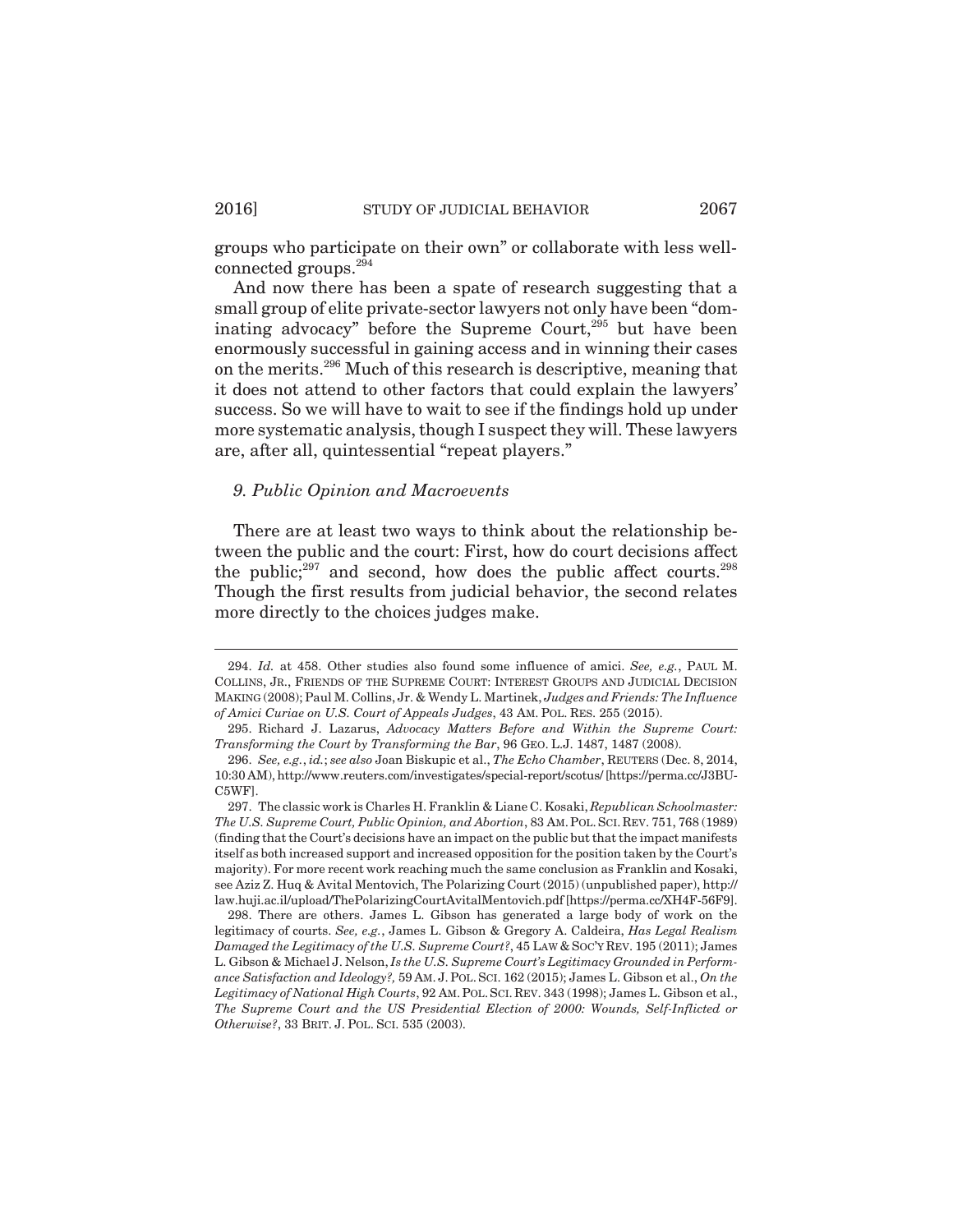Barry Friedman's book,<sup>299</sup> mentioned previously, provides a reasonable point of departure in this line of research.<sup>300</sup> Using qualitative data and historical methods, Friedman provides an unequivocal answer to the question of whether "we the people" influence the decisions of the U.S. Supreme Court: we do. Large-*n* studies do not disagree. At the risk of generalizing, they tend to find that when the "mood of the public" is liberal (or conservative), the Court is significantly more likely to issue liberal (or conservative) decisions.<sup>301</sup> But *why* is the real question. Friedman posits that the Justices bend to the will of the people because the Court requires public support to remain an efficacious branch of government.<sup>302</sup> The existing quantitative studies could be read to support this view, but they are equally consistent with another mechanism: that "the people" includes the Justices. On this account, the Justices do not respond to public opinion directly but rather respond to the same events or forces that affect the opinion of other members of the public.<sup>303</sup>

The "macroevent" studies raise a similar question.<sup>304</sup> Several systematic analyses, for example, find that Justices are more deferential to the government (or the President) in times of war.<sup>305</sup> But

<sup>299.</sup> FRIEDMAN, *supra* note 53.

<sup>300.</sup> It is not, however, the first to tackle the question of whether the public influences the Court. *See, e.g.*, Micheal W. Giles et al., *The Supreme Court in American Democracy: Unraveling the Linkages Between Public Opinion and Judicial Decision Making*, 70 J. POL. 293 (2008); Kevin T. McGuire & James A. Stimson, *The Least Dangerous Branch Revisited: New Evidence on Supreme Court Responsiveness to Public Preferences*, 66 J.POL. 1018 (2004); William Mishler & Reginald S. Sheehan, *Public Opinion, the Attitudinal Model, and Supreme Court Decision Making: A Micro-Analytic Perspective*, 58 J. POL. 169 (1996).

<sup>301.</sup> *E.g.*, Giles et al., *supra* note 300, at 303-04; McGuire & Stimson, *supra* note 300, at 1033; Mishler & Sheehan, *supra* note 300, at 196-98.

<sup>302.</sup> *See* FRIEDMAN, *supra* note 53, at 383.

<sup>303.</sup> That is why we titled our paper (written for a symposium on Professor Friedman's book), *Does Public Opinion Influence the Supreme Court? Possibly Yes (But We're Not Sure Why)*, 13 U.PA.J.CONST.L. 263 (2010). For a possible answer (supportive of Friedman's argument), see Christopher J. Casillas et al., *How Public Opinion Constrains the U.S. Supreme Court*, 55 AM. J. POL. SCI. 74 (2011).

<sup>304.</sup> I focus here on war, but there is also a nascent body of literature that looks at the effect of the economy on judicial decisions. *See, e.g.*, Thomas Brennan et al., *Economic Trends and Judicial Outcomes: A Macrotheory of the Court*, 58 DUKE L.J. 1191 (2009); Douglas Rice, *On Courts and Pocketbooks: Macroeconomic Judicial Behavior Across Methods of Judicial Selection*, 2 J.L. & CTS. 327 (2014); Nancy Staudt & Yilei He, *The Macroeconomic Court: Rhetoric and Implications of New Deal Decision-Making*, 5 NW. J.L. & SOC. POL'Y 87 (2010).

<sup>305.</sup> *See, e.g.*, NANCY STAUDT, THE JUDICIAL POWER OF THE PURSE: HOW COURTS FUND NATIONAL DEFENSE IN TIMES OF CRISIS (2011); Lee Epstein et al., *The Supreme Court During Crisis: How War Affects Only Non-War Cases*, 80 N.Y.U. L. REV. 1, 109-10 (2005); William G.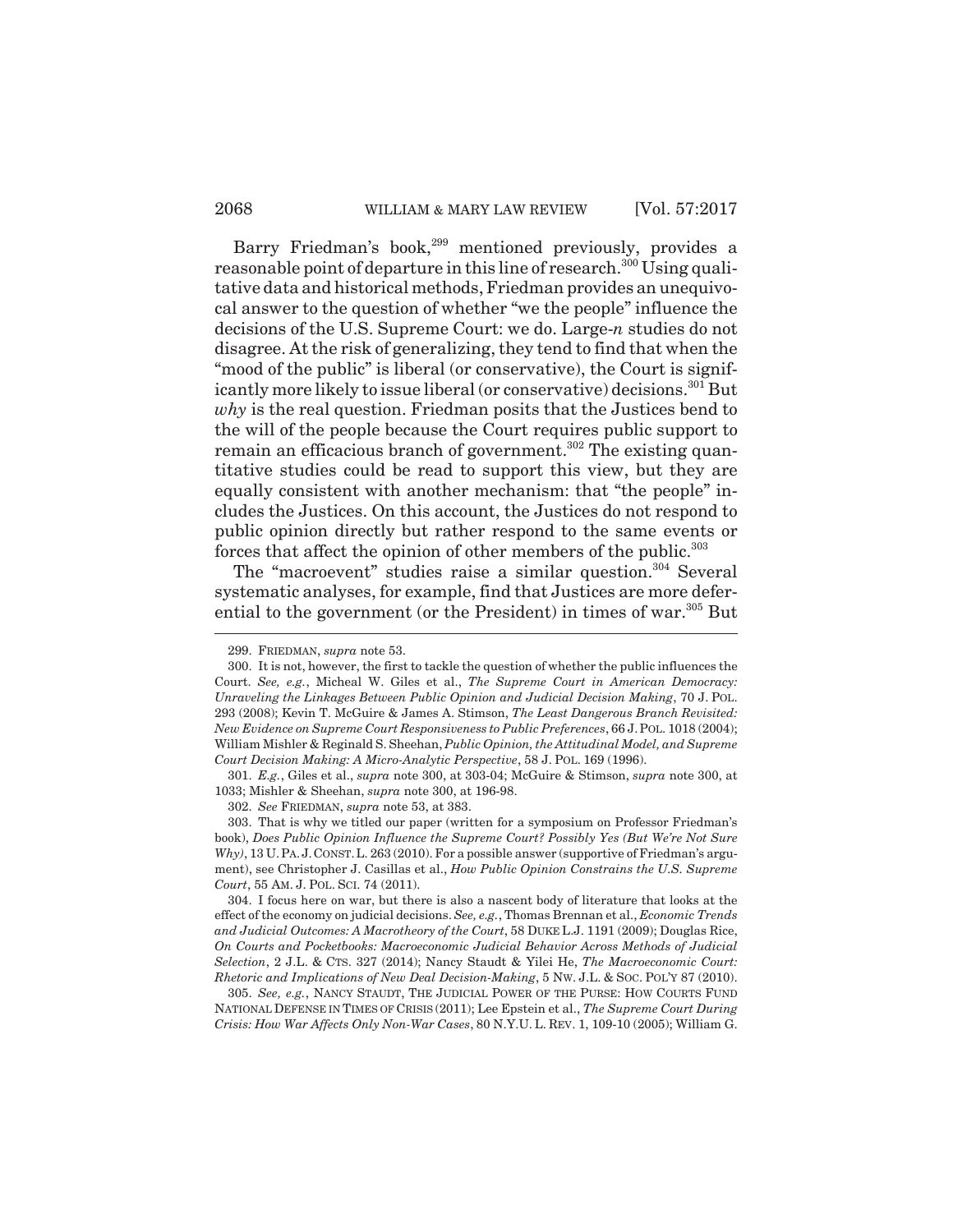again the mechanism is not clear. Do the Justices believe that they should take a back seat to the elected branches during wartime, or, again, are they swept up in "[t]he great tides and currents which engulf the rest of men," as Cardozo put it? $306$  No doubt future studies will attempt to solve what amounts to a tricky problem of behavioral equivalence.

## *10. Implementation and Efficacy of Judicial Decisions*

I see three interrelated research topics in this category. One focuses on systematically assessing the effect of particular judicial decisions.307 I have already mentioned the *Twombly/Iqbal* studies,308 and there may be just as many on the impact of *Citizens* United.<sup>309</sup> A second set focuses on the actors who must implement, or comply with, court decisions.310 Sometimes these are lower court judges; think *Twiqbal*, or more famously, *Brown v. Board of Education*. 311 But many times the implementors are federal agencies, state actors, and, of course, the public.<sup>312</sup>

308. *See supra* notes 219-22 and accompanying text.

309. *E.g.*, Wendy L. Hansen et al., *The Effects of* Citizens United *on Corporate Spending in the 2012 Presidential Election*, 77 J. POL. 535 (2015); Raymond J. La Raja & Brian F. Schaffner, *The Effects of Campaign Finance Spending Bans on Electoral Outcomes: Evidence from the States about the Potential Impact of* Citizens United v. FEC, 33 ELECTORAL STUD. 102 (2014); Douglas M. Spencer & Abby K. Wood, Citizens United*, States Divided: An Empirical Analysis of Independent Political Spending*, 89 IND.L.J.315 (2014); Timothy Werner, *The Sound, the Fury, and the Nonevent: Business Power and Market Reactions to the* Citizens United *Decision*, 39 AM. POL. RES. 118 (2011).

310. *See generally* BRADLEY C. CANNON & CHARLES A. JOHNSON, JUDICIAL POLICIES: IMPLEMENTATION AND IMPACT (2d ed. 1999).

311. *See, e.g.*, Giles & Walker, *supra* note 170.

312. *See, e.g.*, Susan B. Hansen, *State Implementation of Supreme Court Decisions: Abortion Rates Since* Roe v. Wade, 42 J. POL. 371, 379 (1980); Rachael K. Hinkle, *Into the Words: Using Statutory Text to Explore the Impact of Federal Courts on State Policy Diffusion*, 59 AM. J. POL. SCI. 1002 (2015); James F. Spriggs, II, *Explaining Federal Bureaucratic Compliance with Supreme Court Opinions*, 50 POL. RES. Q. 567 (1997).

Howell & Faisal Z. Ahmed, *Voting for the President: The Supreme Court During War*, 30 J.L. ECON. & ORG. 39, 68 (2014).

<sup>306.</sup> BENJAMIN N. CARDOZO, THE NATURE OF THE JUDICIAL PROCESS 168 (1921).

<sup>307.</sup> Of course, no review on the effect of judicial decisions would be complete without mentioning GERALD N. ROSENBERG, THE HOLLOW HOPE: CAN COURTS BRING ABOUT SOCIAL CHANGE? (2d ed. 1991), which at its core asks whether courts are effective policymakers, and whether courts can yield social change. His answer is generally no: courts cannot generate large-scale social change unless the ruling regime supports them. *The Hollow Hope* spawned an enormous literature, much of which is qualitative or descriptive.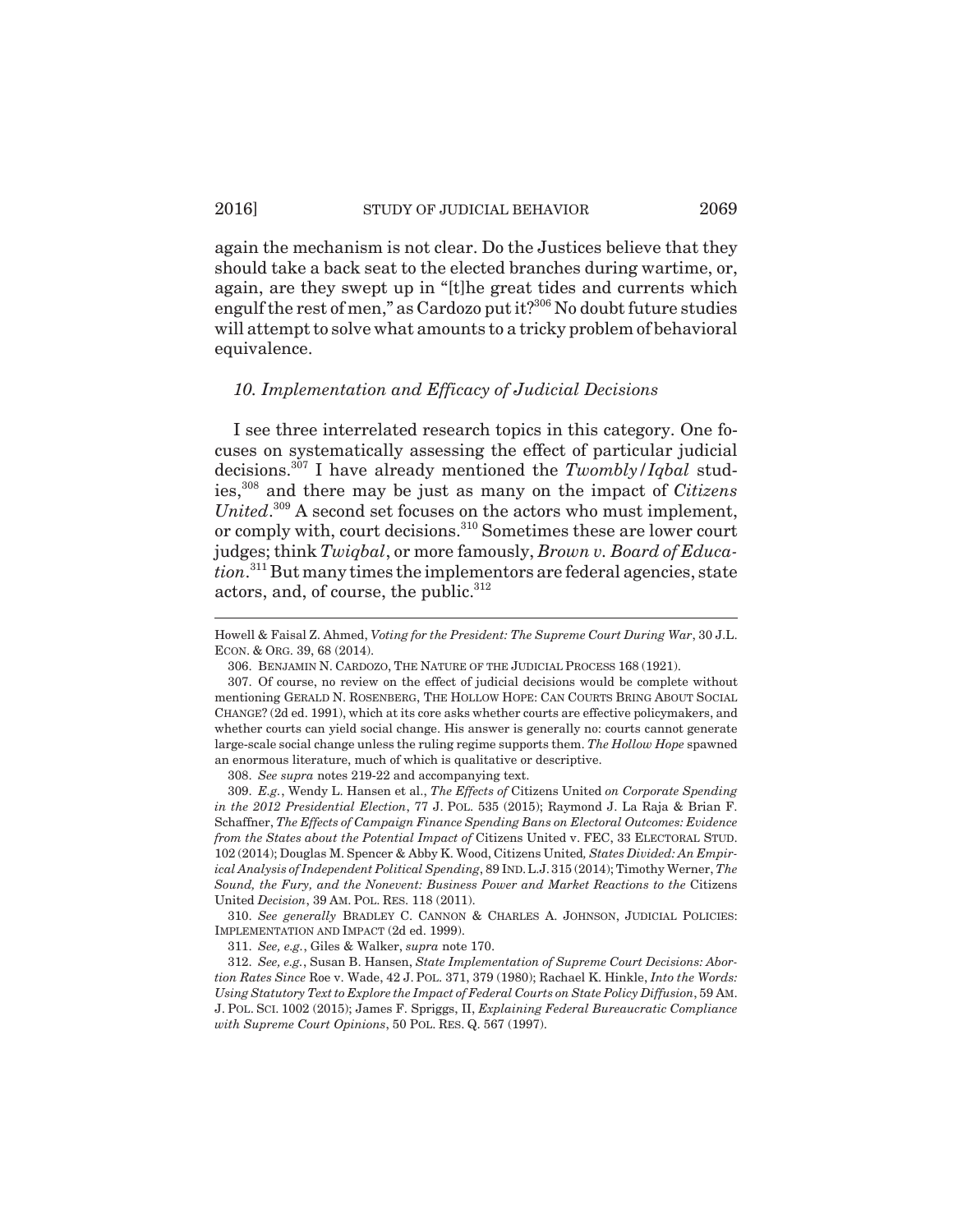The third set of studies provides the strongest link to judicial behavior. This work focuses on how judges attempt to ensure that their decisions are efficacious. Staton and Vanberg focused on this idea in their article on vague versus clear opinion writing that I mentioned earlier.<sup>313</sup> And Staton has continued this line of work in a collaborative project with the Constitutional Chamber of the Costa Rican Supreme Court, which began a program of monitoring compliance with some of its decisions.314 In reviewing data generated from the monitoring, Staton and his colleagues found "that vague orders, and orders issued without definite time frames for compliance, were associated with delayed implementation."<sup>315</sup> Along somewhat different lines, Matthew Hall finds that even the U.S. Supreme Court, a court with very high legitimacy, worries about compliance with its decisions because the Court depends on nonjudicial actors for implementation.<sup>316</sup>

#### CONCLUSION: THE FUTURE

My goal was to provide a taste of the literature available, but I am not sure I have even accomplished that. There is so much more to say. But rather than go on and on about the past and current state of thinking on judicial behavior, let me end with some thoughts on the future. Certainly, I see challenges moving forward. However exciting the entry of many disciplines into the field, it inevitably raises right hand-left hand problems. Keeping up with a literature developing so fast across so many disciplines is hard work. And even if the various communities can locate each other's studies, there is no guarantee that they will understand them, what with all the jargon (most especially, and unfortunately, in my own discipline of political science). Likewise, the worldwide attention, although wonderful in so many ways, has its share of difficulties, notably language and data barriers, that make the sharing and development of knowledge more difficult.

<sup>313.</sup> Staton & Vanberg, *supra* note 19, at 505.

<sup>314.</sup> *See* Gauri et al., *supra* note 283.

<sup>315.</sup> *Id.* at 774.

<sup>316.</sup> Matthew E.K. Hall, *The Semiconstrained Court: Public Opinion, the Separation of Powers, and the U.S. Supreme Court's Fear of Nonimplementation*, 58 AM. J. POL. SCI. 352, 364 (2014).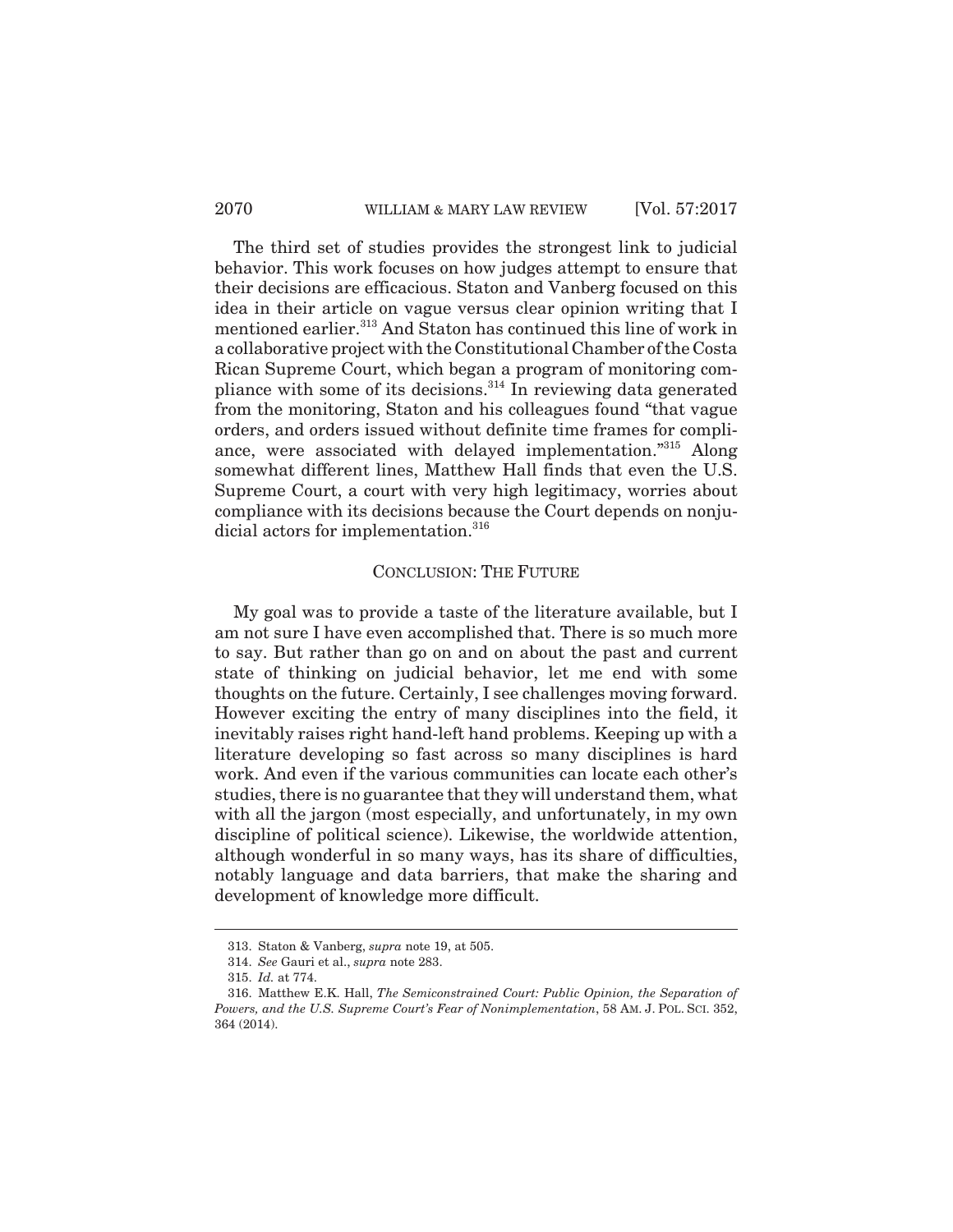But I do not want to dwell on the challenges, which we will inevitably find ways to meet. I want to focus on possible directions—one on theory, the other on data.

Starting with theory, as you can probably tell from the work I reviewed in Part II, many studies operate under the assumption that the judge "is a rational maximizer of his ends in life, his satisfactions—... his 'self-interest."<sup>317</sup> My own view is that this is a reasonable assumption or at least gets us pretty far in understanding judicial behavior. But it will not get us all the way. It is just too late in the day to question the decades' worth of studies showing that in many situations, people rely heavily on their intuitions to make fast decisions without much effort. Social psychologists tell us that these responses are not always wrong or even unhelpful.<sup>318</sup> But we also know that unchecked by deliberative assessments, they can lead to mistakes and biased decisions.

Although judges may think they can "suppress or convert" their intuitions, prejudices, sympathies, and the like into rational decisions,<sup>319</sup> the experiments I mentioned earlier by the Rachlinski team suggest that this is not the case. Their studies have documented that judges respond more favorably to litigants they like or with whom they sympathize,<sup>320</sup> are affected by "anchors" in making numeric estimates,<sup>321</sup> and fall prey to hindsight bias when assessing probable cause.322 In short, it turns out that judges are human too.

I take the experimental evidence quite seriously, but some members of the legal community (especially judges) do not; they complain that the experiments are artificial and do not capture the real courtroom environment. This counsels for observational studies—that is, studies making use of data that the world, not the researchers, have generated. These are not easy to do, but neither are they impossible, as Shayo and Zussman's study of Israeli small claims courts demonstrates. $323$  More to the point, I think they are

322. *See* Jeffrey J. Rachlinski et al., *Probable Cause, Probability, and Hindsight*, 8 J. EMPIRICAL LEGAL STUD. 72, 75-76 (2011).

<sup>317.</sup> RICHARD A. POSNER, ECONOMIC ANALYSIS OF LAW 3 (8th ed. 2011).

<sup>318.</sup> *See* Wistrich et al., *supra* note 39, at 865-66, 865 n.69, 866 n.70.

<sup>319.</sup> *Id.* at 862.

<sup>320.</sup> *Id.* at 898-99.

<sup>321.</sup> *See* Jeffrey J. Rachlinski et al., *Can Judges Make Reliable Numeric Judgments? Distorted Damages and Skewed Sentences*, 90 IND. L.J. 695, 696, 736 (2015).

<sup>323.</sup> *See* Shayo & Zussman, *supra* note 93.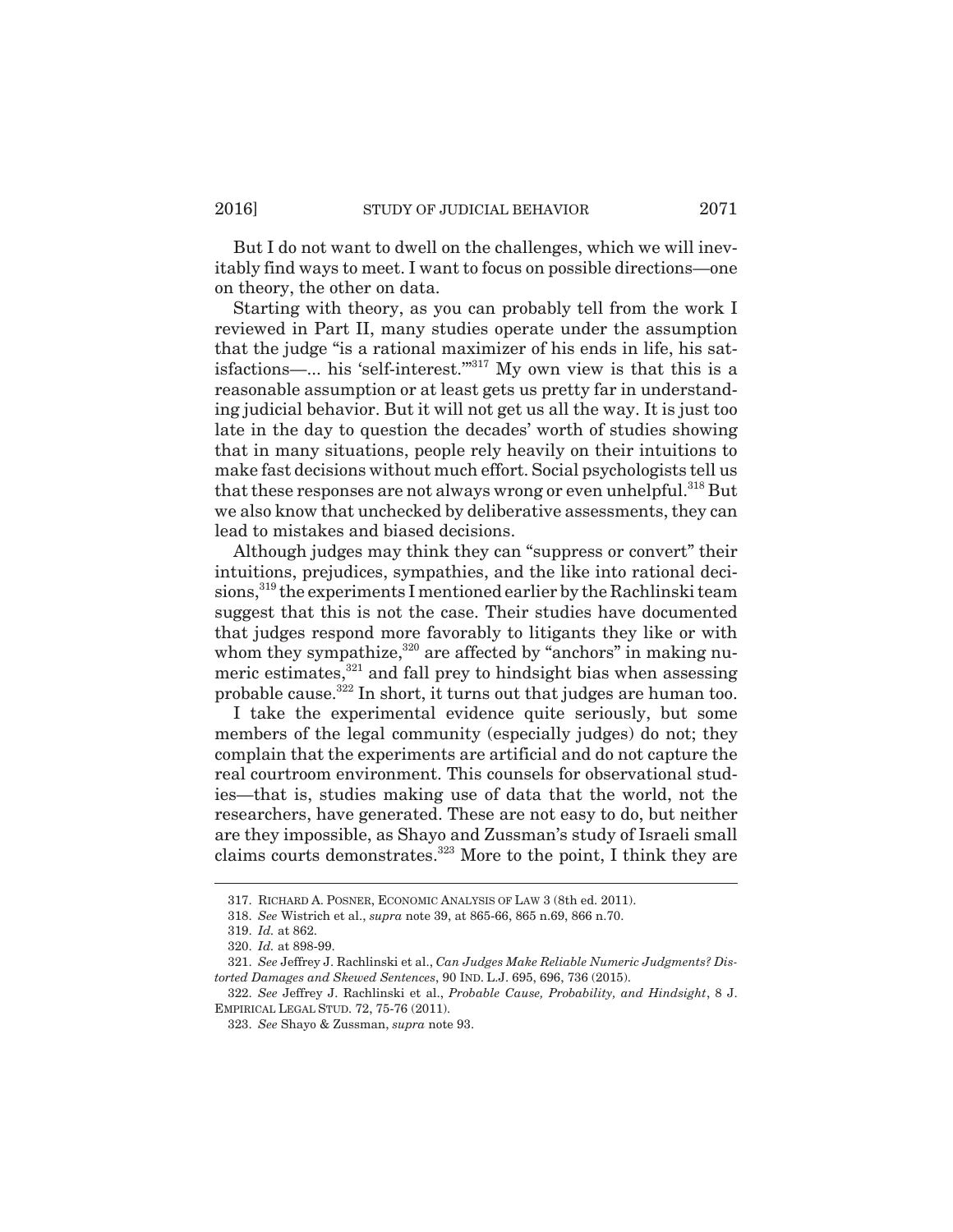crucial: should the experimental and the observational converge, we can be far more confident in our conclusions.

Turning to data, in Part I.C I pointed out that our datasets have improved dramatically. We now have fabulous public, multiuser databases—including, of course, the U.S. Supreme Court Database.

I have no doubt that we will continue to rely on these databases to gain great insight into judicial behavior. At the same time, we have long ignored the most obvious feature of what we study: the actual texts that judges produce. $324$  Happily, this is changing. Although the automated analysis of learning about judicial behavior got off to (what I see as) an unfortunate start,  $325$  we are back on track with some very innovative work. I have already pointed to studies analyzing the clarity of judicial opinions; there are others too. Hinkle et al. examined the word choices of district court judges to see if they were more likely to use "hedging" language when they were out of ideological alignment with their circuit in an effort to avoid reversal.326 Susan Haire et al. found that court of appeals panels "composed of a majority of women or minorities produced opinions with significantly more points of law" than panels with three white males. $327$ 

These examples focus on the text of judicial opinions, but we certainly do not need to limit ourselves to judicial texts. Imagine analyzing oral argument transcripts to learn about emotions;<sup>328</sup> briefs to analyze truthfulness; and Twitter feeds to assess public sentiment.<sup>329</sup>

<sup>324.</sup> Creating databases and automating text analysis are not mutually exclusive. In fact, scholars are now systematically scraping information from court decisions to produce databases. *See, e.g.*, Matthew E.K. Hall & Jason Harold Windett, *New Data on State Supreme Court Cases*, 13 ST. POL. & POL'Y Q. (2013).

<sup>325.</sup> I think here of the application of Wordscores—a program developed to analyze party manifestos in Europe—to judicial decisions. Among other problems, judicial decisions do not analogize well to party manifestos. LIWC, which I mentioned earlier, seems more promising, but it too is not perfect, in part because its dictionaries were not designed for legal texts.

<sup>326.</sup> Hinkle et al., *supra* note 182, at 407. They are.

<sup>327.</sup> Haire et al., *supra* note 182, at 303.

<sup>328.</sup> Work is already underway. *See* Ryan C. Black et al., *Emotions, Oral Arguments, and Supreme Court Decision Making*, 73 J. POL. 572 (2011).

<sup>329.</sup> This project is also in progress. *See* Tom S. Clark et al., Revealed Public Opinion on Twitter: The Supreme Court of the United States Same-Sex Marriage Decisions (Mar. 31, 2014) (unpublished paper), http://polisci.emory.edu/faculty/jkstato/resources/WorkingPapers/ changeintwitteropinion.pdf [https://perma.cc/KCK9-F367].